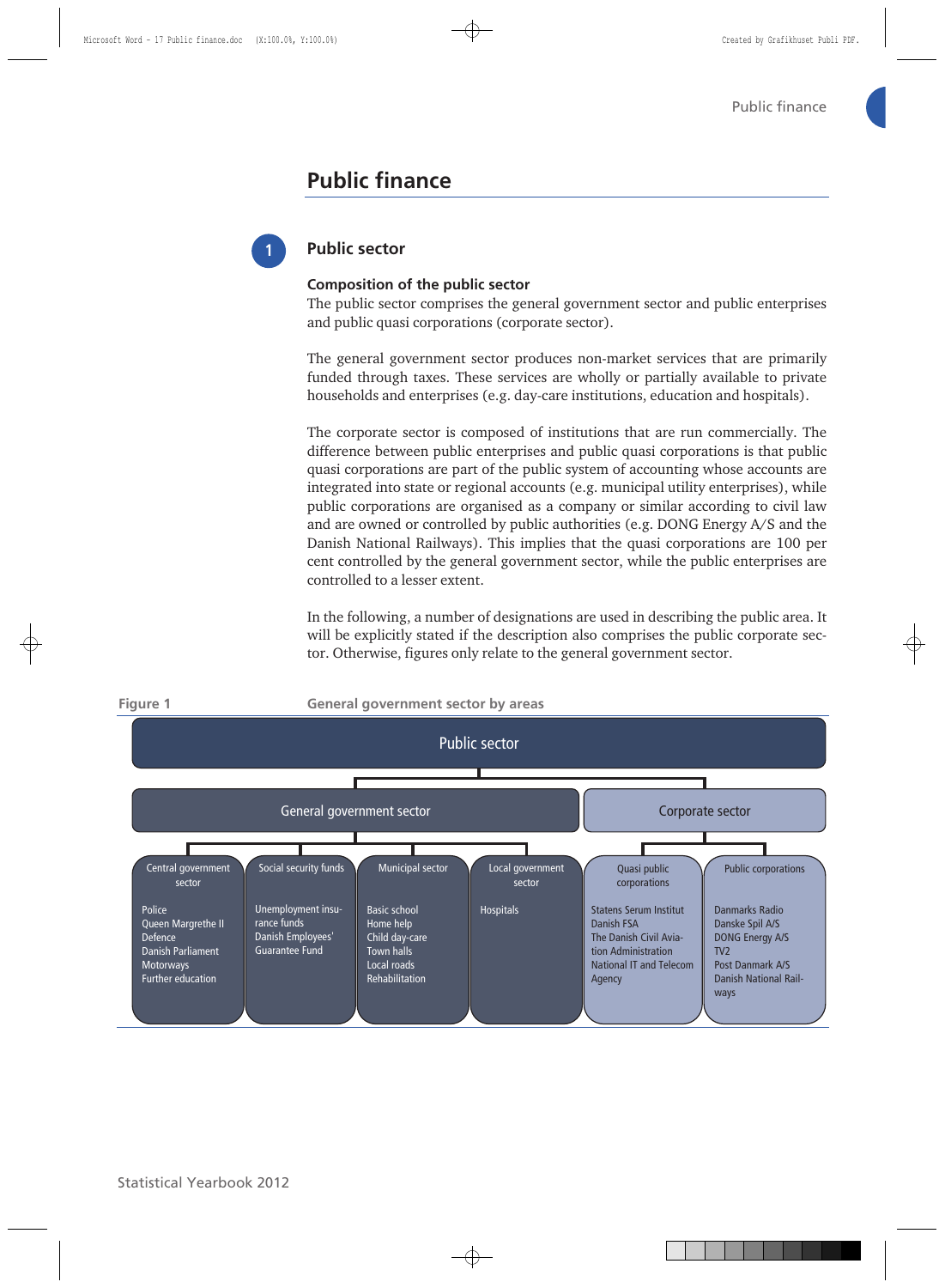#### **The structural reform of Danish municipalities 2007**

The structural reform of Danish municipalities came into force on 1 January 2007 and gave rise to major changes in the public sector. The reform consists of three main elements: A new municipal map of Denmark, a new distribution of tasks and a reform of financing and monetary equalization.

The changes in the municipal structure implied that the number of municipalities was reduced from 271 to 98. In addition to this, the counties were abolished and 5 regions were established.

There was at the same time a change in the distribution of tasks between the central government, region and local government. For example, the responsibility of most tasks related to nature and the environment was transferred from the counties to the municipalities, while the general government sector became responsible for, among other tasks, further education, which was transferred from the counties.

Similarly, the redistribution of tasks among the sectors has resulted in an adjustment of the municipal system of monetary equalization reflecting the distribution of the new tasks. Hospitals are to be co-funded by the municipalities.



#### **Developments in the public sector**

## **The size of the public sector has remained constant since 1993**  Since 1993, compared with the total Danish economy, the size of the public sector

has remained constant between 27 and 30 per cent of gross domestic product at factor cost, GDP.

#### **Figure 2 GDP at factor cost for the public sector as a percentage of GDP at total factor cost for the total Danish economy**



<sup>■</sup> www.statbank.dk/nat01 and off14

Compensation of employees in the public sector accounts for about one third of total wages and salaries paid to employees in the Danish economy, while investments have ranged around 13-19 per cent of total investments in the Danish economy since 1999. Institutions under the general government sector accounts for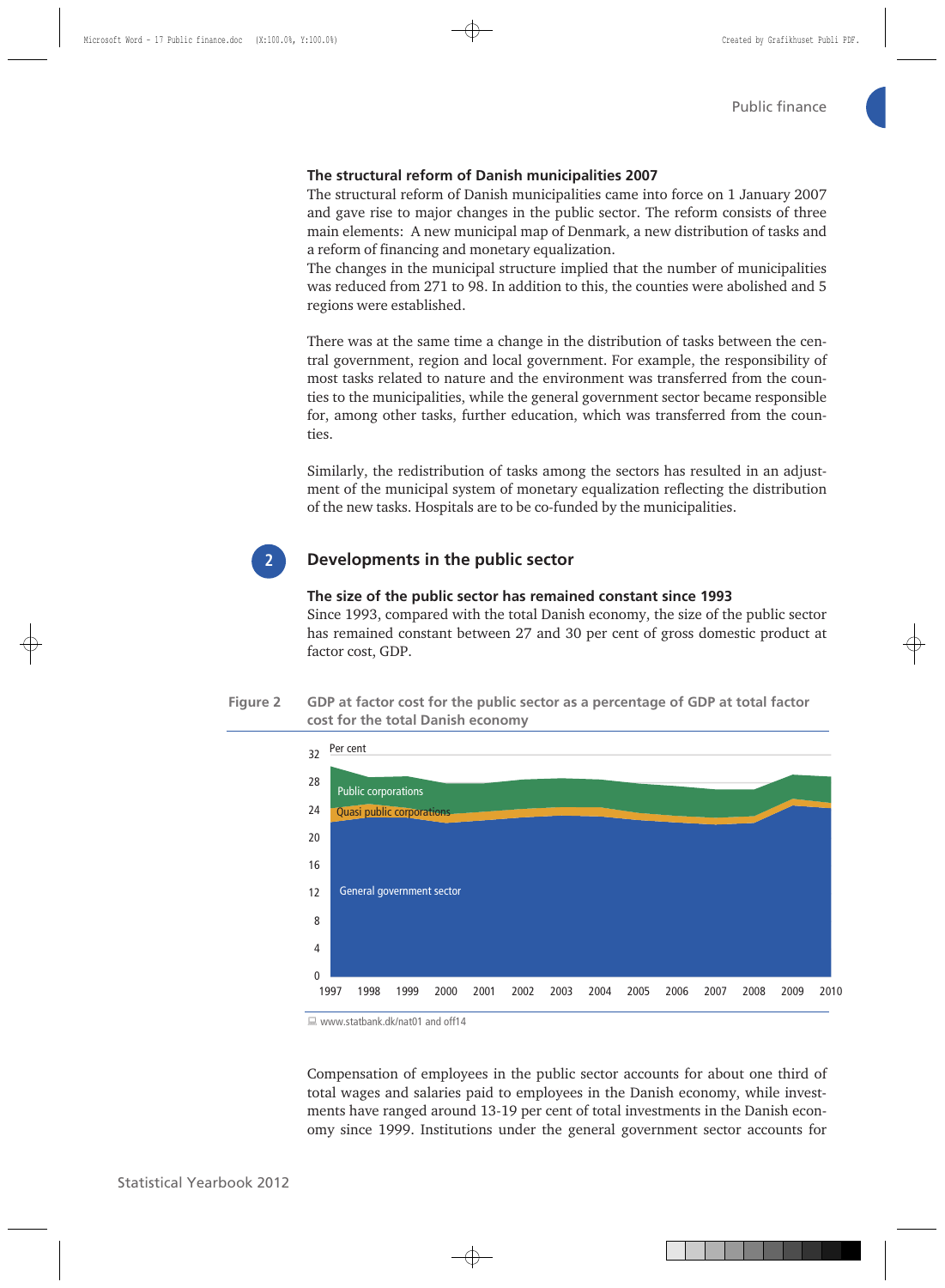about 90 per cent of expenditure on wages and salaries, while they since 2006 has accounted for about 2/3 of investments. Previously, investments have been more evenly distributed between market units and the general government sector. In recent years a number of privatisations within the public corporate sector have been implemented. This has reduced the size of the public sector.

TDC A/S is an example of a company that has shifted status from public corporation to private enterprise, and consequently the company is no longer part of the public sector.

**One sixth of the public sector's GDP were created by private corporations**  16 per cent of the public sector's GDP at factor costs were created by public corporations in 2010, but only 9 per cent of total wage and salary costs were paid by the public corporations. At the same time, the public corporations account for 36 per cent of total gross capital formation of the public sector.



■ www.statbank.dk/off14

**Figure 4 Public sector surplus (net lending) as a percentage of GDP** 



■ www.statbank.dk/nat01 and off3

#### **Deficit on public finances since 2009**

The years since 2009 have shown a deficit on public finances. In the 10 years previously between 1999 and 2008, there had been a surplus on public finances, except for a small deficit in 2003

The years between 1975 and 1998 were primarily influenced by a deficit on public finances, except for the period between 1986 and 1987 which saw a short period of economic recovery.

Changes in the economic business cycle have a significant influence on public finances. Periods of economic recovery reduce the costs of unemployment benefits and simultaneously increase revenue from taxes and duties. The opposite applies in periods of recession.

#### **Public net worth turned to net debt in 2011**

A surplus or a deficit on public finances impacts the public debt. The size of net debt is significant to the future economic development by having an impact on the fiscal-policy scope in the future.

In 2011 the public net worth was turned to a net debt of 3.5 per cent of GDP

In the years between 1995, when the statistics of public net debt was introduced, and 2006, the general government sector had a net debt that peaked in 1998 at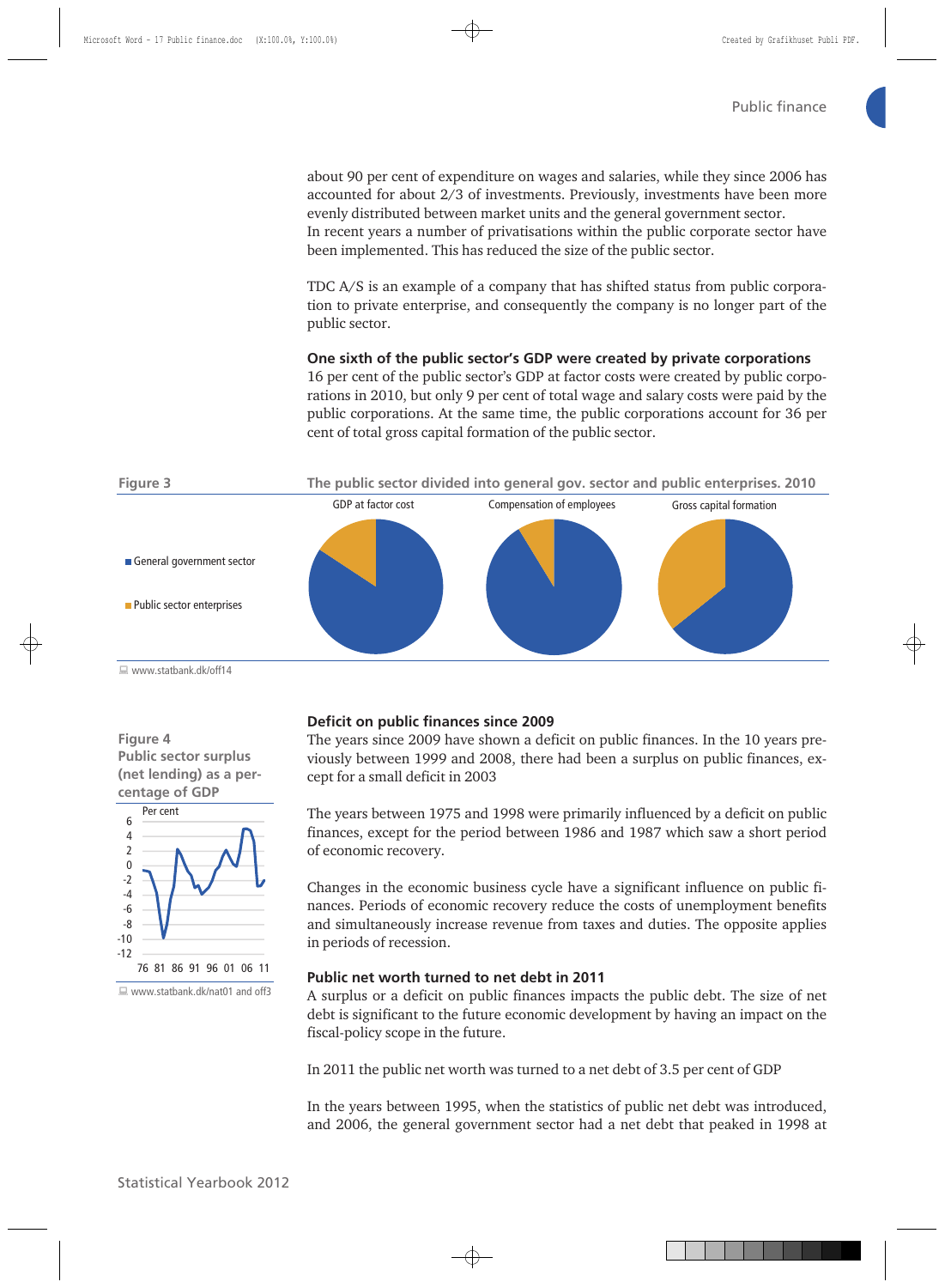35.1 per cent of GDP. Public net debt was then declining until 2007, where it turned to a net worth, which further increased until 2008 where it peaked at 6.1 per cent of GDP. Public net worth has then been declining, leading to public net worth again was turned to net debt in 2011.

### **General government sector, public expenditure**

#### **Public expenditure stable since 2009**

The size of the general government sector is decided politically and depends on economic and social structure conditions. The expansion of, e.g. education, social conditions and hospitals in the 1970s gave rise to a sharp growth of the public sector. Furthermore, women's participation in the labour market resulted in an increasing demand for child care.

The increase in the proportion of current and capital expenditure of GDP peaked in 1993. Between 1993 and 2008, there has been a tendency towards a fall in the proportion of current and capital expenditure of GDP. In 2009 the proportion of current and capital expenditure of GDP increased and now accounts for 57.9 per cent of GDP. The level is nearly unchanged in both 2010 and 2011, where the proportion of current and capital expenditure was 57.6 per cent and 57.7 per cent of GDP, respectively.

#### **Stagnation in the number employed by the public sector since 1993**

The most important factor of production in connection with public production is labour (e.g. teachers, doctors and employees in public administration). About 2/3 of general government consumption comprise wages and salaries. In 1970, the number employed by the general government sector amounted to 21.2 per cent of the total number employed. In 1993, this proportion had increased to about 30.8 per cent, but has since then remained largely constant.

#### **Expenditure by type of transaction**

Expenditure by type of transaction shows general government expenditure divided by activities. The distribution of expenditure by type of transaction distinguishes between consumption, current transfers and capital expenditure. Consequently, expenditure by type of transaction shows whether expenditure covers intermediate consumption, reallocation, or capital formation. General government consumption mainly comprises salaries and purchases of goods used in the production of services, which are made available to the public. Current transfers are primarily transfers to households, including pensions and unemployment benefits. Capital expenditure covers, e.g. investments in schools, hospitals, and roads.



**3**



www.statbank.dk/nat01 and off3

**Figure 6 Employment in the general government sector as a percentage of total employment** 



 www.statbank.dk/nat18n, nat18 and nat18x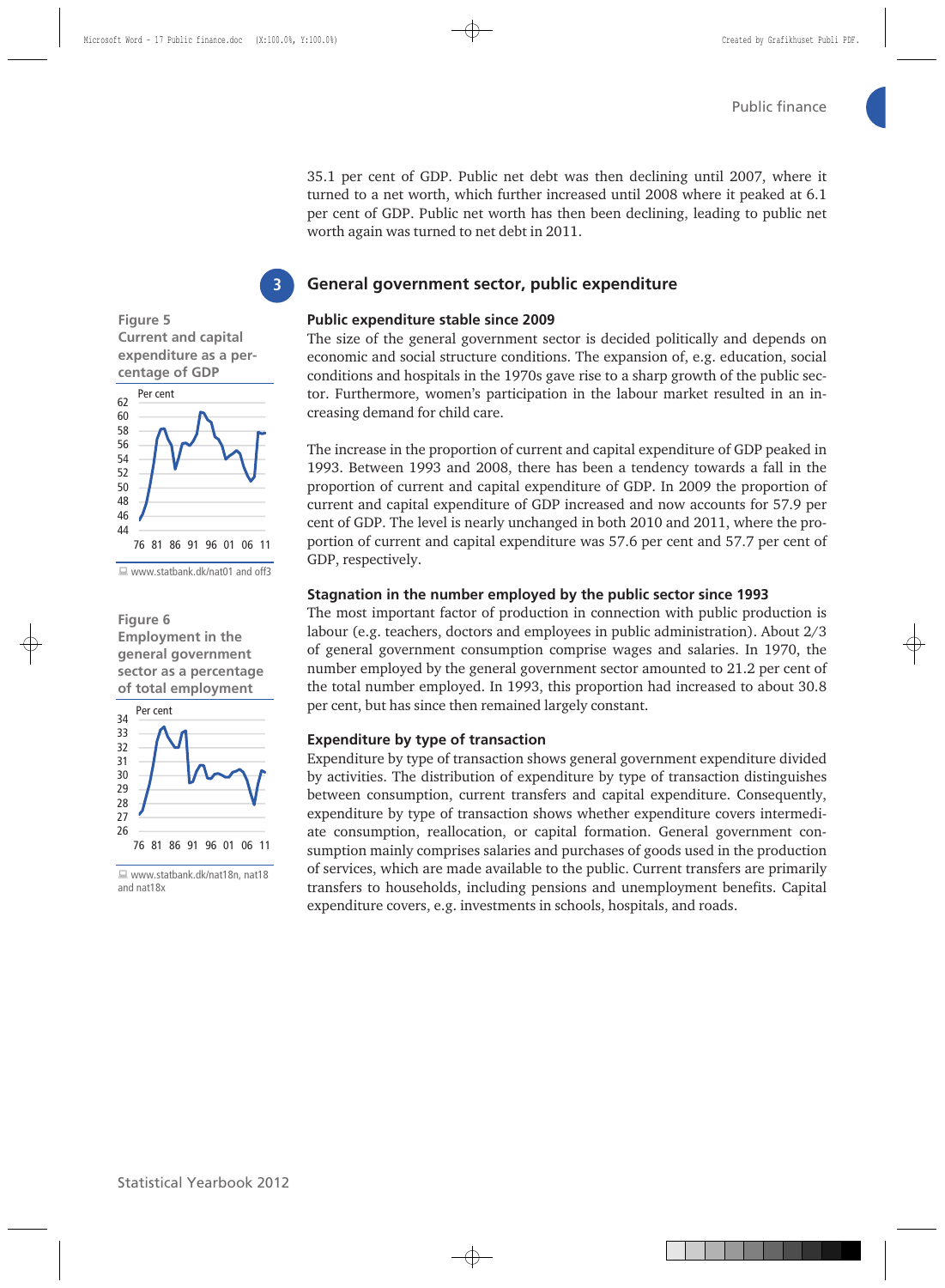

### **Figure 7 Public expenditure<sup>1</sup> by type of transaction**

1 General government current and capital expenditure, including consumption of fixed capital plus sales of goods and services.

■ www.statbank.dk/off14 and off3

From 1975 until the mid-1990s, public expenditure accounted for a falling share of total public expenditure, while current transfers accounted for an increasing share. From the mid-1990s until 2009, there was a slight increase in the share of public consumption expenditure, while current transfers accounted for a minor fall. In 2010 the share of public consumption expenditure slightly decreased and the current transfers slightly increased. The percentage of capital expenditure has fallen until the mid-1980s, but has since then showed a relatively constant share of public expenditure.

#### **Public expenditure by function**

The distribution of expenditure by function distinguishes public expenditure by function. Public expenditure by function provides an overview of the mutual size distribution of expenditure among the individual categories, e.g. health, defence, education, etc. The distribution of expenditure by function has been more or less stable since 1985. However, there has been a slight increase in expenditure on social conditions, which has been compensated for by a reduction in the proportion of expenditure on overall general government services and economic services.



■ www.statbank.dk/off23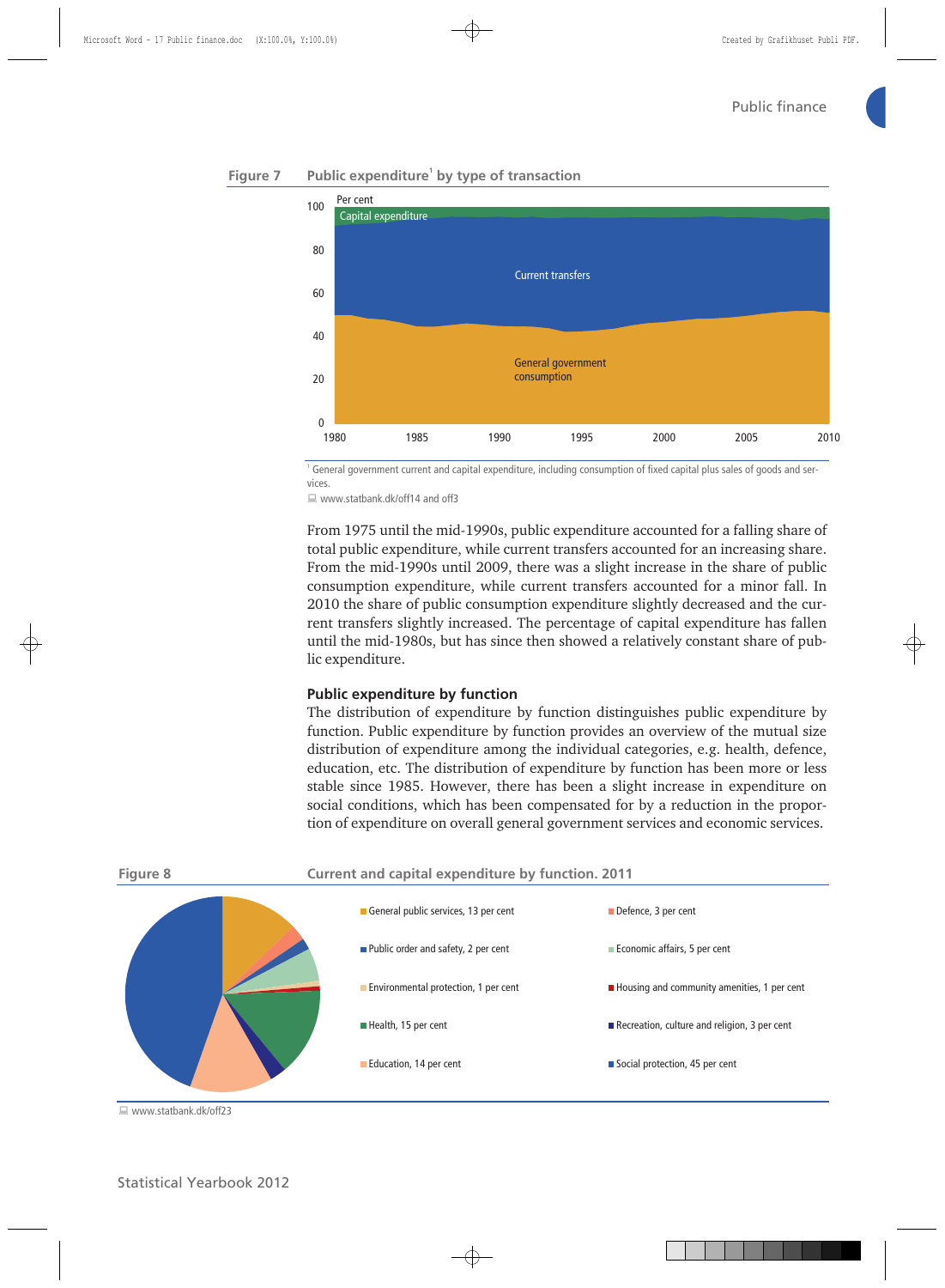Expenditure on overall public services along with defence, public order and safety, are categories for which expenditure has historically been the basis for the general government sector. Expenditure on general public services amounts to 13 per cent of total public expenditure and comprises general government administration, etc. Defence, public order and safety accounted for 3 per cent and 2 per cent of the resources, respectively.

Education, health and social security are functions which are considered core services in a modern welfare state. 72.8 per cent of expenditure in 2011 was spent on these important functions. Expenditure on social security accounts for the largest amount of resources (44.6 per cent). This includes expenditure on, e.g. old-age pension, unemployment benefits, and cash benefits. Expenditure on education and health amounts to 13.7 per cent and 14.5 per cent of total expenditure, respectively. 5.4 per cent of expenditure was spent on economic services, which include especially expenditure on economic, trade, labour market plus transport, communication, and other business services. 0.8 per cent and 2.7 per cent, respectively, are spent on housing and public facilities and on religion, leisure and culture.



### **Funding general government expenditure**

#### **Taxes as per cent of GDP relatively stable since 1988**

General government expenditure is reflected in a similar need for funding where taxes and duties in particular play a decisive role.

### **Figure 9 Taxes and duties as a percentage of GDP**



off12

In the years from 1975 to 1988, the share of taxes and duties of GDP increased from 38.4 per cent to 49.4 per cent. Since 1988, this proportion has remained almost constant and was 47.7 per cent in 2010.

#### **No changes in the tax structure for 40 years**

Total taxes can be divided into four main types: Income and property taxes, production and import taxes, capital taxes and compulsory contributions to social security schemes.

Income and property taxes account for the largest share of total taxes. Income and property taxes are taxes on incomes earned by individuals and enterprises (e.g. personal taxes, corporation tax, real interest tax), and taxes linked to the possession of property (e.g. vehicle excise duty).

Production and import taxes are other large items, which primarily comprise VAT and various selective excise duties. Some production and import taxes are used to influence the behaviour of people and companies (e.g. "green" taxes and duties).

The last two items, capital taxes and compulsory contributions to social schemes, are not significant in terms of revenue. The latter is important in other countries where many welfare benefits are funded by compulsory contributions and where social benefits are granted with reference to people's attachment to the labour market.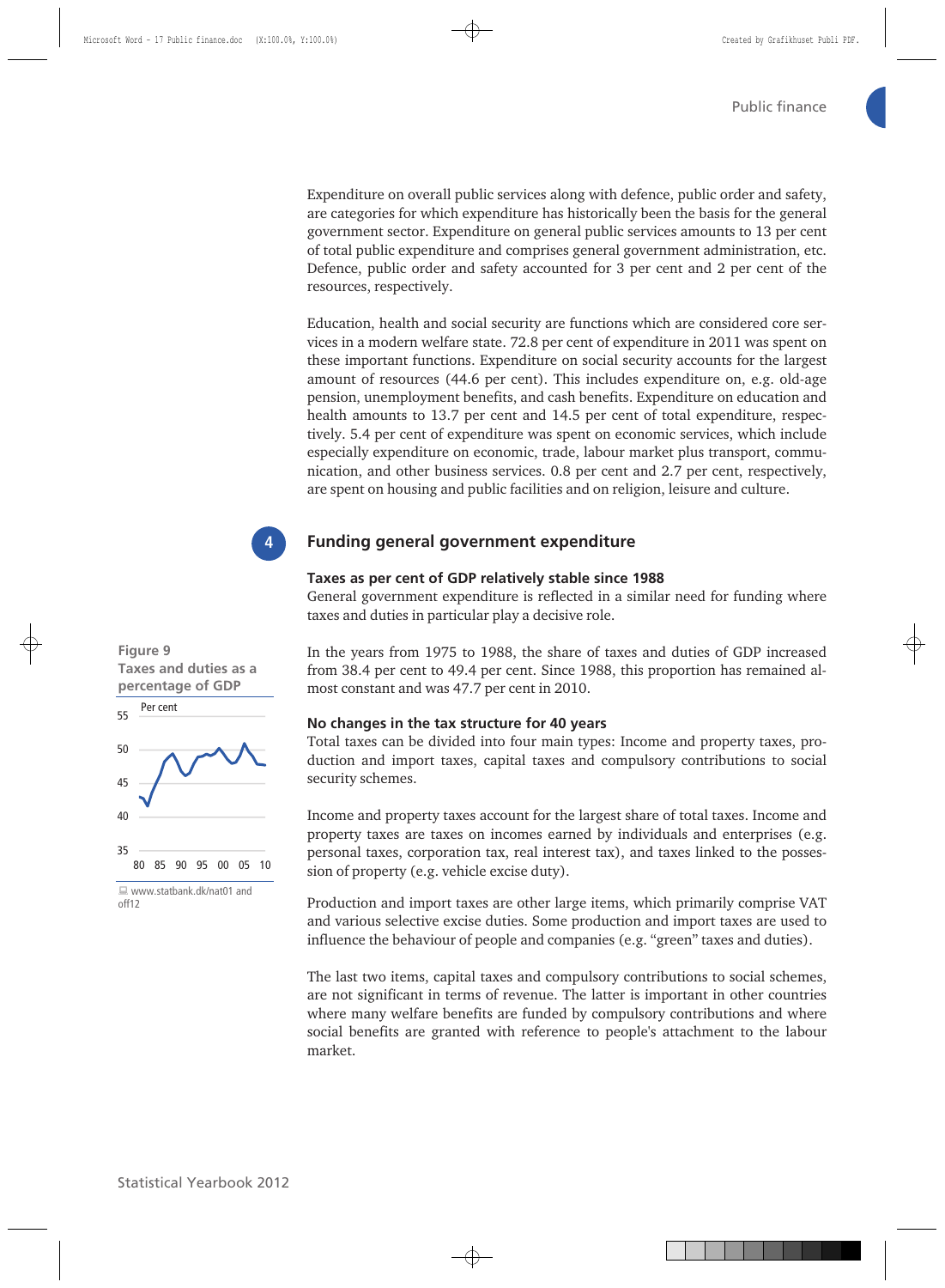

**Figure 10 National accounts distribution of total taxes and duties** 

www.statbank.dk/off3

**5**

## **Distribution of tasks and burden between the sub-sectors**

### **Division of responsibilities between the sub-sectors**

The general government sector can be divided into the following sub-sectors: municipalities, regions, the state and social security funds. In Denmark, there is a high degree of division of responsibilities between the individual sub-sectors. This division of responsibilities can be described by distributing expenditure according to tasks and burden. The distribution of tasks shows expenditure according to the sector that is responsible for such tasks in relation to the public. The sector funding the expenditure is shown by the distribution of burden.

The state covers more of the expenditure than the division of responsibilities dictates. Regions (from 2007), social security funds, and especially municipalities cover less expenditure than is dictated by the division of responsibilities. This is because the state refunds the other sub-sectors for a number of costs, particularly statutory costs in the social area.

## **Figure 11 Distribution of tasks and burden between sub-sectors. 2010**

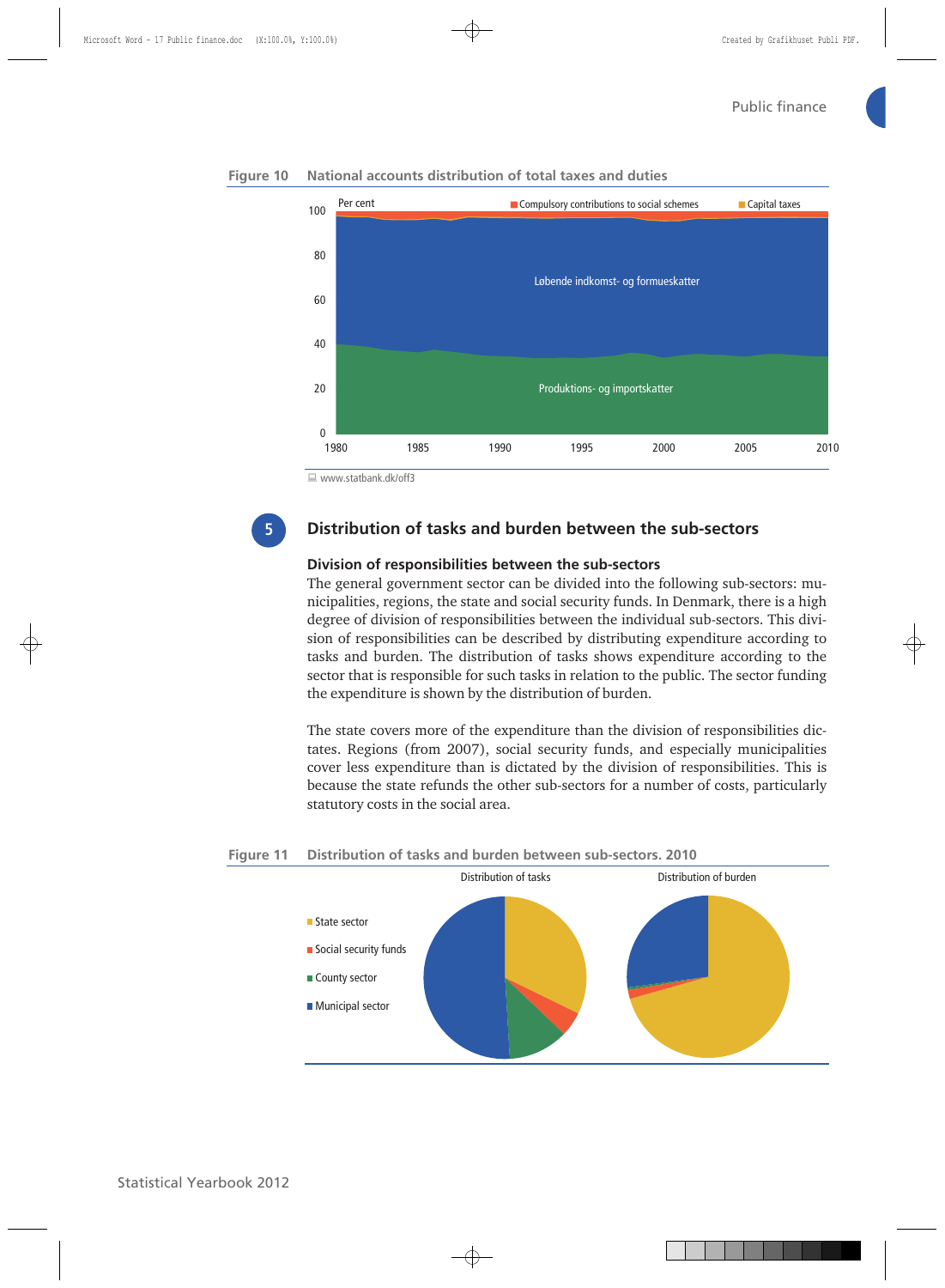# **6**

## **International comparisons in EU-27 in 2010**

On 1 January 2007, the EU was enlarged by two Eastern and Central European Countries: Bulgaria and Romania. EU was founded with European Coal and Steel Community in 1952 by the countries: France, West Germany, Italy, Belgium, Luxembourg and the Netherlands. EU has since then been expanded in 1973, were Denmark joint, 1981, 1986, 1995, 2004 and latest in 2007. The biggest enlargement was in 2004 were EU were expanded with ten Eastern and Central European Countries.

#### **Size of the public sector**

There are in the EU great variations in the size of the public sector measured in terms of total public expenditure as a per cent of GDP, from 38.1 per cent (Bulgaria) to 66.8 per cent (Ireland). These variations may reflect either a political choice or the stage of development of the country.

The public sector in Denmark is among the largest in EU27, and in 2010, total public expenditure is 58.2 per cent of GDP in Denmark, which is the second largest in EU.

There is a tendency for the size of the public sector to increase concurrently with the development of a country. Consequently, the size of the public sector is greater in industrialized countries, compared to developing countries.



Source: Eurostat, table tex00023

#### **Comparison of taxes**

There are in the EU great variations tax burden (taxes and duties as a per cent of GDP), from 27.4 per cent (Lithuania) to 48.5 per cent (Denmark). Comparisons between countries should be made with caution, as the tax burden depends, for example, on whether income transfers (old-age pension, etc.) take place as net transfers, gross transfers or allowances. Net transfers are transfers that are tax free for the recipient, while gross transfers are subject to tax. In Denmark, gross transfers are most prevalent, which means that tax revenues are greater.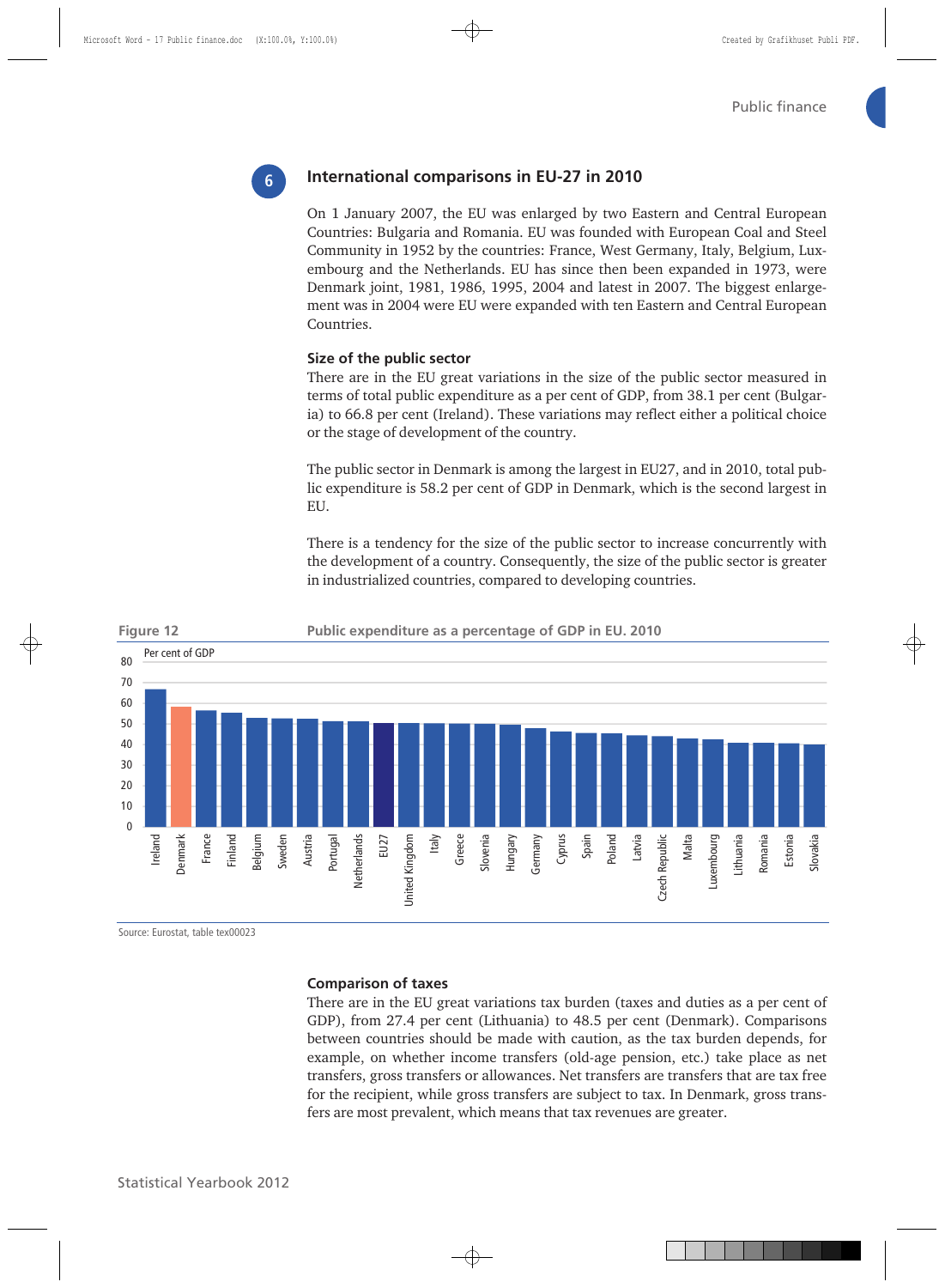

Source: Eurostat, table gov\_a\_tax\_ag

#### **Public EMU deficits/surpluses and EMU debt in the EU**

In the European Economic and Monetary Union (EMU) great importance is attached to sound public finances. The EMU criteria are a guideline for the fiscalpolicy situation in the EU and cover the public EMU deficits/surpluses and EMU debt. The EMU criteria prescribe that the deficit of the EU Member States must not exceed 3 per cent of GDP and EMU debt must not exceed 60 per cent of GDP.

#### **Figure 14 EMU surplus and EMU debt as a percentage of GDP in EU. 2010**



Source: Eurostat, table tsieb080 and tsieb090

The total deficit for EU was 6.6 per cent of GDP in 2010. The public EMU deficit was low in, e.g. Denmark, with 2.6 per cent of GDP and in Sweden there was a surplus of 0.2 per cent of GDP.

There are twenty two countries whose deficit is above the threshold of 3 per cent. Two of these countries are Ireland and Greece with EMU deficit of 31.3 per cent and 10.6 per cent, respectively.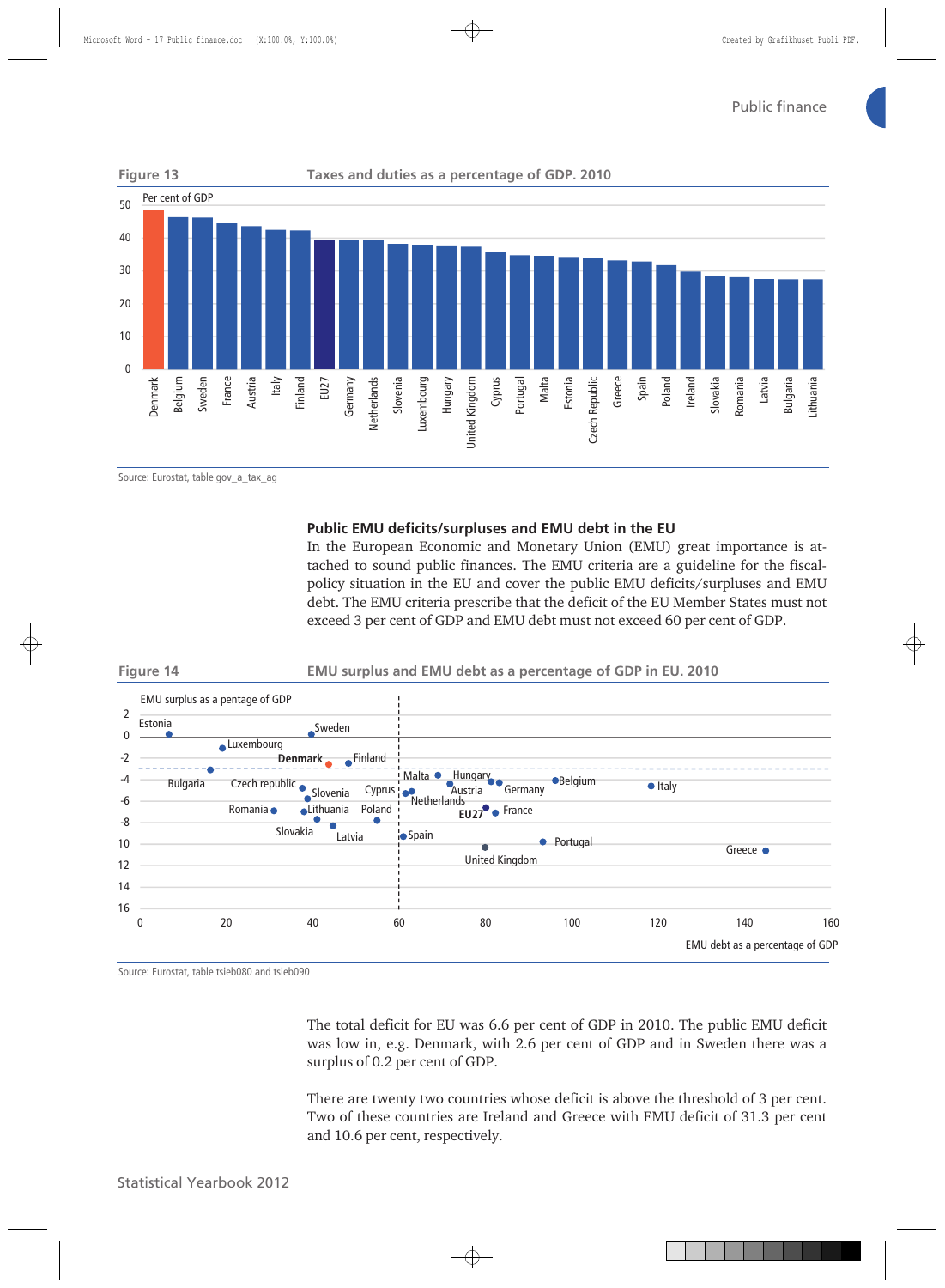The total EMU debt of EU was 80.1 per cent of GDP in 2010. In other words, the average of EU is above the fixed limit of 60 per cent. The EMU debt of Italy and Greece was high with 118.4 per cent and 144.9 per cent of GDP, respectively, while the EMU debt of Estonia and Bulgaria was low with 6.7 per cent and 16.3 per cent of GDP, respectively. In 2010, Denmark's EMU debt was 43.7 per cent of GDP.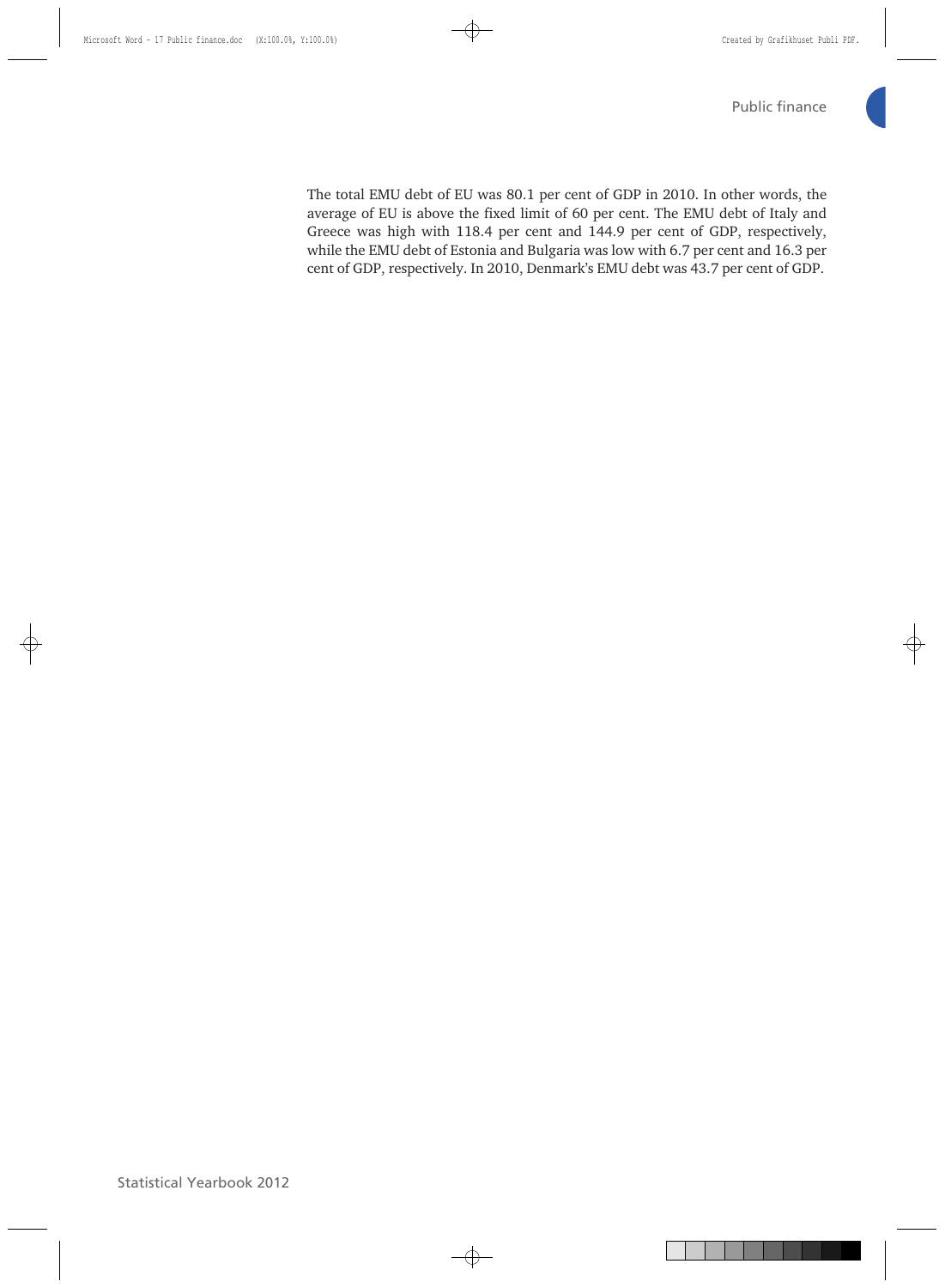## Table 372 Central government finance, summary

| Operating budget<br>Operating budget<br>Capital budget<br>Capital budget<br>Expenditure<br>Expenditure<br>Revenue<br>Revenue<br>DKK mio.<br>71.1<br>§ 1. Queen Margrethe II<br>71.8<br>2. Members of the Royal House<br>24.3<br>ş<br>24.6<br>3. Danish Parliament<br>975.1<br>988.3<br>ş<br>5. Prime Minister's Department<br>125.6<br>131.3<br>ş<br>§ 6. Royal Danish Ministry of<br><b>Foreign Affairs</b><br>14 8 58.5<br>603.0<br>15 392.5<br>328.0<br>§ 7. Ministry of Finance<br>8 4 5 3.8<br>623.0<br>7 108.4<br>2 300.1<br>§ 8. Ministry of Business and Growth<br>494.1<br>1 7 7 2 . 1<br>1 966.2<br>1 591.4<br>§ 9. Ministry of Taxation<br>1 041.0<br>5 2 2 0 . 3<br>5 2 6 7 .1<br>1 0 2 3 .5<br>§ 10. Ministry of Economics and the<br>194 028.9<br>204 391.1<br>8.0<br>Interior<br>8.0<br>§ 11. Ministry of Justice<br>16 499.9<br>1765.0<br>16 615.7<br>1865.0<br>§ 12. Ministry of Defence<br>501.2<br>771.5<br>22 283.9<br>18.8<br>22 803.6<br>18.8<br>§ 14. Ministry of Housing, Urban and<br><b>Rural Affairs</b><br>1 422.7<br>1 560.9<br>§ 15. Ministry of Social Affairs and<br>132 609.7<br>Integration<br>138 894.0<br>§ 16. Ministry of Health<br>7 1 5 2.2<br>6 087.1<br>81 299.6<br>13 930.6<br>72 625.7<br>§ 17. Ministry of Employment<br>$-3909.7$<br>§ 19. Ministry of Science, Innovation<br>and Higher Education<br>41 566.2<br>22.9<br>44 156.3<br>20.7<br>$-69.9$<br>§ 20. The Ministry of Children and<br>$-198.1$<br>Education<br>28 549.8<br>30 239.8<br>$-92.1$<br>§ 21. Ministry of Culture Affairs<br>76.5<br>258.9<br>6 3 1 3 . 1<br>6 3 3 2.4<br>23.0<br>228.2<br>§ 22. Ministry of Equality and<br>16.5<br><b>Ecclesiastical Affairs</b><br>629.2<br>604.1<br>3.7<br>26.7<br>§ 23. Ministry of the Environment<br>2 2 2 8 . 9<br>32.5<br>2 0 1 5 .5<br>34.4<br>24.3<br>§ 24. Ministry of Food,<br><b>Agriculture and Fisheries</b><br>2 802.6<br>2 786.7<br>25.3<br>$-6.1$<br>§ 28. Ministry of Transport<br>6782.0<br>356.3<br>10 217.8<br>6 8 3 7 . 2<br>203.0<br>16 43 6.9<br>§ 29. Danish Ministry of Climate,<br><b>Energy and Building</b><br>8 8 8 6.5<br>10.1<br>1 902.7<br>6 8 3 1 . 6<br>7 7 5 4 . 7<br>10.1<br>12 662.1<br>2 000.0<br>§ 35. General reserves<br>11 624.5<br>1 000.0<br>21 786.0<br>§ 36. Pensions<br>20 401.1<br>610 876.3<br>29 858.2<br>12 260.9<br>17 036.3<br><b>Total</b><br>11 128.7<br>626 901.5<br>24 838.1<br>9 1 6 3 . 7<br>26 044.9<br>9 8 5 1.1<br>§ 37. Interests<br>§ 38. Taxes and duties<br>34 867.1<br>551 871.3<br>34 849.9<br>609 639.0<br>17 036.3<br>Total<br>671 771.1<br>11 128.7<br>687 328.2<br>616 669.4<br>649 348.3<br><b>Surplus</b><br>$-11$ 128.7<br>$-70658.8$<br>$-17036.3$<br>$-22422.8$<br>$\bullet$<br>Operating, capital and<br>lending budget<br>$-33551.5$<br>$-87695.1$<br>§ 40. Bond purchases. etc.<br>11 528.3<br>2 8 3 3.4<br>§ 41. Changes in investment<br>Portfolio, etc.<br>-4 093.9<br>11 651.3<br>§ 42. Repayment of central<br>government debt<br>-49 173.7<br>-78 877.2<br>٠<br>$-37645.4$<br>$-37645.4$<br>$-76043.8$<br>$-76043.8$<br><b>Total</b><br>$\bullet$ |  | 2011* | 2012* |  |  |
|---------------------------------------------------------------------------------------------------------------------------------------------------------------------------------------------------------------------------------------------------------------------------------------------------------------------------------------------------------------------------------------------------------------------------------------------------------------------------------------------------------------------------------------------------------------------------------------------------------------------------------------------------------------------------------------------------------------------------------------------------------------------------------------------------------------------------------------------------------------------------------------------------------------------------------------------------------------------------------------------------------------------------------------------------------------------------------------------------------------------------------------------------------------------------------------------------------------------------------------------------------------------------------------------------------------------------------------------------------------------------------------------------------------------------------------------------------------------------------------------------------------------------------------------------------------------------------------------------------------------------------------------------------------------------------------------------------------------------------------------------------------------------------------------------------------------------------------------------------------------------------------------------------------------------------------------------------------------------------------------------------------------------------------------------------------------------------------------------------------------------------------------------------------------------------------------------------------------------------------------------------------------------------------------------------------------------------------------------------------------------------------------------------------------------------------------------------------------------------------------------------------------------------------------------------------------------------------------------------------------------------------------------------------------------------------------------------------------------------------------------------------------------------------------------------------------------------------------------------------------------------------------------------------------------------------------------------------------------------------------------------------------------------------------------------------------------------------------|--|-------|-------|--|--|
|                                                                                                                                                                                                                                                                                                                                                                                                                                                                                                                                                                                                                                                                                                                                                                                                                                                                                                                                                                                                                                                                                                                                                                                                                                                                                                                                                                                                                                                                                                                                                                                                                                                                                                                                                                                                                                                                                                                                                                                                                                                                                                                                                                                                                                                                                                                                                                                                                                                                                                                                                                                                                                                                                                                                                                                                                                                                                                                                                                                                                                                                                             |  |       |       |  |  |
|                                                                                                                                                                                                                                                                                                                                                                                                                                                                                                                                                                                                                                                                                                                                                                                                                                                                                                                                                                                                                                                                                                                                                                                                                                                                                                                                                                                                                                                                                                                                                                                                                                                                                                                                                                                                                                                                                                                                                                                                                                                                                                                                                                                                                                                                                                                                                                                                                                                                                                                                                                                                                                                                                                                                                                                                                                                                                                                                                                                                                                                                                             |  |       |       |  |  |
|                                                                                                                                                                                                                                                                                                                                                                                                                                                                                                                                                                                                                                                                                                                                                                                                                                                                                                                                                                                                                                                                                                                                                                                                                                                                                                                                                                                                                                                                                                                                                                                                                                                                                                                                                                                                                                                                                                                                                                                                                                                                                                                                                                                                                                                                                                                                                                                                                                                                                                                                                                                                                                                                                                                                                                                                                                                                                                                                                                                                                                                                                             |  |       |       |  |  |
|                                                                                                                                                                                                                                                                                                                                                                                                                                                                                                                                                                                                                                                                                                                                                                                                                                                                                                                                                                                                                                                                                                                                                                                                                                                                                                                                                                                                                                                                                                                                                                                                                                                                                                                                                                                                                                                                                                                                                                                                                                                                                                                                                                                                                                                                                                                                                                                                                                                                                                                                                                                                                                                                                                                                                                                                                                                                                                                                                                                                                                                                                             |  |       |       |  |  |
|                                                                                                                                                                                                                                                                                                                                                                                                                                                                                                                                                                                                                                                                                                                                                                                                                                                                                                                                                                                                                                                                                                                                                                                                                                                                                                                                                                                                                                                                                                                                                                                                                                                                                                                                                                                                                                                                                                                                                                                                                                                                                                                                                                                                                                                                                                                                                                                                                                                                                                                                                                                                                                                                                                                                                                                                                                                                                                                                                                                                                                                                                             |  |       |       |  |  |
|                                                                                                                                                                                                                                                                                                                                                                                                                                                                                                                                                                                                                                                                                                                                                                                                                                                                                                                                                                                                                                                                                                                                                                                                                                                                                                                                                                                                                                                                                                                                                                                                                                                                                                                                                                                                                                                                                                                                                                                                                                                                                                                                                                                                                                                                                                                                                                                                                                                                                                                                                                                                                                                                                                                                                                                                                                                                                                                                                                                                                                                                                             |  |       |       |  |  |
|                                                                                                                                                                                                                                                                                                                                                                                                                                                                                                                                                                                                                                                                                                                                                                                                                                                                                                                                                                                                                                                                                                                                                                                                                                                                                                                                                                                                                                                                                                                                                                                                                                                                                                                                                                                                                                                                                                                                                                                                                                                                                                                                                                                                                                                                                                                                                                                                                                                                                                                                                                                                                                                                                                                                                                                                                                                                                                                                                                                                                                                                                             |  |       |       |  |  |
|                                                                                                                                                                                                                                                                                                                                                                                                                                                                                                                                                                                                                                                                                                                                                                                                                                                                                                                                                                                                                                                                                                                                                                                                                                                                                                                                                                                                                                                                                                                                                                                                                                                                                                                                                                                                                                                                                                                                                                                                                                                                                                                                                                                                                                                                                                                                                                                                                                                                                                                                                                                                                                                                                                                                                                                                                                                                                                                                                                                                                                                                                             |  |       |       |  |  |
|                                                                                                                                                                                                                                                                                                                                                                                                                                                                                                                                                                                                                                                                                                                                                                                                                                                                                                                                                                                                                                                                                                                                                                                                                                                                                                                                                                                                                                                                                                                                                                                                                                                                                                                                                                                                                                                                                                                                                                                                                                                                                                                                                                                                                                                                                                                                                                                                                                                                                                                                                                                                                                                                                                                                                                                                                                                                                                                                                                                                                                                                                             |  |       |       |  |  |
|                                                                                                                                                                                                                                                                                                                                                                                                                                                                                                                                                                                                                                                                                                                                                                                                                                                                                                                                                                                                                                                                                                                                                                                                                                                                                                                                                                                                                                                                                                                                                                                                                                                                                                                                                                                                                                                                                                                                                                                                                                                                                                                                                                                                                                                                                                                                                                                                                                                                                                                                                                                                                                                                                                                                                                                                                                                                                                                                                                                                                                                                                             |  |       |       |  |  |
|                                                                                                                                                                                                                                                                                                                                                                                                                                                                                                                                                                                                                                                                                                                                                                                                                                                                                                                                                                                                                                                                                                                                                                                                                                                                                                                                                                                                                                                                                                                                                                                                                                                                                                                                                                                                                                                                                                                                                                                                                                                                                                                                                                                                                                                                                                                                                                                                                                                                                                                                                                                                                                                                                                                                                                                                                                                                                                                                                                                                                                                                                             |  |       |       |  |  |
|                                                                                                                                                                                                                                                                                                                                                                                                                                                                                                                                                                                                                                                                                                                                                                                                                                                                                                                                                                                                                                                                                                                                                                                                                                                                                                                                                                                                                                                                                                                                                                                                                                                                                                                                                                                                                                                                                                                                                                                                                                                                                                                                                                                                                                                                                                                                                                                                                                                                                                                                                                                                                                                                                                                                                                                                                                                                                                                                                                                                                                                                                             |  |       |       |  |  |
|                                                                                                                                                                                                                                                                                                                                                                                                                                                                                                                                                                                                                                                                                                                                                                                                                                                                                                                                                                                                                                                                                                                                                                                                                                                                                                                                                                                                                                                                                                                                                                                                                                                                                                                                                                                                                                                                                                                                                                                                                                                                                                                                                                                                                                                                                                                                                                                                                                                                                                                                                                                                                                                                                                                                                                                                                                                                                                                                                                                                                                                                                             |  |       |       |  |  |
|                                                                                                                                                                                                                                                                                                                                                                                                                                                                                                                                                                                                                                                                                                                                                                                                                                                                                                                                                                                                                                                                                                                                                                                                                                                                                                                                                                                                                                                                                                                                                                                                                                                                                                                                                                                                                                                                                                                                                                                                                                                                                                                                                                                                                                                                                                                                                                                                                                                                                                                                                                                                                                                                                                                                                                                                                                                                                                                                                                                                                                                                                             |  |       |       |  |  |
|                                                                                                                                                                                                                                                                                                                                                                                                                                                                                                                                                                                                                                                                                                                                                                                                                                                                                                                                                                                                                                                                                                                                                                                                                                                                                                                                                                                                                                                                                                                                                                                                                                                                                                                                                                                                                                                                                                                                                                                                                                                                                                                                                                                                                                                                                                                                                                                                                                                                                                                                                                                                                                                                                                                                                                                                                                                                                                                                                                                                                                                                                             |  |       |       |  |  |
|                                                                                                                                                                                                                                                                                                                                                                                                                                                                                                                                                                                                                                                                                                                                                                                                                                                                                                                                                                                                                                                                                                                                                                                                                                                                                                                                                                                                                                                                                                                                                                                                                                                                                                                                                                                                                                                                                                                                                                                                                                                                                                                                                                                                                                                                                                                                                                                                                                                                                                                                                                                                                                                                                                                                                                                                                                                                                                                                                                                                                                                                                             |  |       |       |  |  |
|                                                                                                                                                                                                                                                                                                                                                                                                                                                                                                                                                                                                                                                                                                                                                                                                                                                                                                                                                                                                                                                                                                                                                                                                                                                                                                                                                                                                                                                                                                                                                                                                                                                                                                                                                                                                                                                                                                                                                                                                                                                                                                                                                                                                                                                                                                                                                                                                                                                                                                                                                                                                                                                                                                                                                                                                                                                                                                                                                                                                                                                                                             |  |       |       |  |  |
|                                                                                                                                                                                                                                                                                                                                                                                                                                                                                                                                                                                                                                                                                                                                                                                                                                                                                                                                                                                                                                                                                                                                                                                                                                                                                                                                                                                                                                                                                                                                                                                                                                                                                                                                                                                                                                                                                                                                                                                                                                                                                                                                                                                                                                                                                                                                                                                                                                                                                                                                                                                                                                                                                                                                                                                                                                                                                                                                                                                                                                                                                             |  |       |       |  |  |
|                                                                                                                                                                                                                                                                                                                                                                                                                                                                                                                                                                                                                                                                                                                                                                                                                                                                                                                                                                                                                                                                                                                                                                                                                                                                                                                                                                                                                                                                                                                                                                                                                                                                                                                                                                                                                                                                                                                                                                                                                                                                                                                                                                                                                                                                                                                                                                                                                                                                                                                                                                                                                                                                                                                                                                                                                                                                                                                                                                                                                                                                                             |  |       |       |  |  |
|                                                                                                                                                                                                                                                                                                                                                                                                                                                                                                                                                                                                                                                                                                                                                                                                                                                                                                                                                                                                                                                                                                                                                                                                                                                                                                                                                                                                                                                                                                                                                                                                                                                                                                                                                                                                                                                                                                                                                                                                                                                                                                                                                                                                                                                                                                                                                                                                                                                                                                                                                                                                                                                                                                                                                                                                                                                                                                                                                                                                                                                                                             |  |       |       |  |  |
|                                                                                                                                                                                                                                                                                                                                                                                                                                                                                                                                                                                                                                                                                                                                                                                                                                                                                                                                                                                                                                                                                                                                                                                                                                                                                                                                                                                                                                                                                                                                                                                                                                                                                                                                                                                                                                                                                                                                                                                                                                                                                                                                                                                                                                                                                                                                                                                                                                                                                                                                                                                                                                                                                                                                                                                                                                                                                                                                                                                                                                                                                             |  |       |       |  |  |
|                                                                                                                                                                                                                                                                                                                                                                                                                                                                                                                                                                                                                                                                                                                                                                                                                                                                                                                                                                                                                                                                                                                                                                                                                                                                                                                                                                                                                                                                                                                                                                                                                                                                                                                                                                                                                                                                                                                                                                                                                                                                                                                                                                                                                                                                                                                                                                                                                                                                                                                                                                                                                                                                                                                                                                                                                                                                                                                                                                                                                                                                                             |  |       |       |  |  |
|                                                                                                                                                                                                                                                                                                                                                                                                                                                                                                                                                                                                                                                                                                                                                                                                                                                                                                                                                                                                                                                                                                                                                                                                                                                                                                                                                                                                                                                                                                                                                                                                                                                                                                                                                                                                                                                                                                                                                                                                                                                                                                                                                                                                                                                                                                                                                                                                                                                                                                                                                                                                                                                                                                                                                                                                                                                                                                                                                                                                                                                                                             |  |       |       |  |  |
|                                                                                                                                                                                                                                                                                                                                                                                                                                                                                                                                                                                                                                                                                                                                                                                                                                                                                                                                                                                                                                                                                                                                                                                                                                                                                                                                                                                                                                                                                                                                                                                                                                                                                                                                                                                                                                                                                                                                                                                                                                                                                                                                                                                                                                                                                                                                                                                                                                                                                                                                                                                                                                                                                                                                                                                                                                                                                                                                                                                                                                                                                             |  |       |       |  |  |
|                                                                                                                                                                                                                                                                                                                                                                                                                                                                                                                                                                                                                                                                                                                                                                                                                                                                                                                                                                                                                                                                                                                                                                                                                                                                                                                                                                                                                                                                                                                                                                                                                                                                                                                                                                                                                                                                                                                                                                                                                                                                                                                                                                                                                                                                                                                                                                                                                                                                                                                                                                                                                                                                                                                                                                                                                                                                                                                                                                                                                                                                                             |  |       |       |  |  |
|                                                                                                                                                                                                                                                                                                                                                                                                                                                                                                                                                                                                                                                                                                                                                                                                                                                                                                                                                                                                                                                                                                                                                                                                                                                                                                                                                                                                                                                                                                                                                                                                                                                                                                                                                                                                                                                                                                                                                                                                                                                                                                                                                                                                                                                                                                                                                                                                                                                                                                                                                                                                                                                                                                                                                                                                                                                                                                                                                                                                                                                                                             |  |       |       |  |  |
|                                                                                                                                                                                                                                                                                                                                                                                                                                                                                                                                                                                                                                                                                                                                                                                                                                                                                                                                                                                                                                                                                                                                                                                                                                                                                                                                                                                                                                                                                                                                                                                                                                                                                                                                                                                                                                                                                                                                                                                                                                                                                                                                                                                                                                                                                                                                                                                                                                                                                                                                                                                                                                                                                                                                                                                                                                                                                                                                                                                                                                                                                             |  |       |       |  |  |
|                                                                                                                                                                                                                                                                                                                                                                                                                                                                                                                                                                                                                                                                                                                                                                                                                                                                                                                                                                                                                                                                                                                                                                                                                                                                                                                                                                                                                                                                                                                                                                                                                                                                                                                                                                                                                                                                                                                                                                                                                                                                                                                                                                                                                                                                                                                                                                                                                                                                                                                                                                                                                                                                                                                                                                                                                                                                                                                                                                                                                                                                                             |  |       |       |  |  |
|                                                                                                                                                                                                                                                                                                                                                                                                                                                                                                                                                                                                                                                                                                                                                                                                                                                                                                                                                                                                                                                                                                                                                                                                                                                                                                                                                                                                                                                                                                                                                                                                                                                                                                                                                                                                                                                                                                                                                                                                                                                                                                                                                                                                                                                                                                                                                                                                                                                                                                                                                                                                                                                                                                                                                                                                                                                                                                                                                                                                                                                                                             |  |       |       |  |  |
|                                                                                                                                                                                                                                                                                                                                                                                                                                                                                                                                                                                                                                                                                                                                                                                                                                                                                                                                                                                                                                                                                                                                                                                                                                                                                                                                                                                                                                                                                                                                                                                                                                                                                                                                                                                                                                                                                                                                                                                                                                                                                                                                                                                                                                                                                                                                                                                                                                                                                                                                                                                                                                                                                                                                                                                                                                                                                                                                                                                                                                                                                             |  |       |       |  |  |
|                                                                                                                                                                                                                                                                                                                                                                                                                                                                                                                                                                                                                                                                                                                                                                                                                                                                                                                                                                                                                                                                                                                                                                                                                                                                                                                                                                                                                                                                                                                                                                                                                                                                                                                                                                                                                                                                                                                                                                                                                                                                                                                                                                                                                                                                                                                                                                                                                                                                                                                                                                                                                                                                                                                                                                                                                                                                                                                                                                                                                                                                                             |  |       |       |  |  |
|                                                                                                                                                                                                                                                                                                                                                                                                                                                                                                                                                                                                                                                                                                                                                                                                                                                                                                                                                                                                                                                                                                                                                                                                                                                                                                                                                                                                                                                                                                                                                                                                                                                                                                                                                                                                                                                                                                                                                                                                                                                                                                                                                                                                                                                                                                                                                                                                                                                                                                                                                                                                                                                                                                                                                                                                                                                                                                                                                                                                                                                                                             |  |       |       |  |  |
|                                                                                                                                                                                                                                                                                                                                                                                                                                                                                                                                                                                                                                                                                                                                                                                                                                                                                                                                                                                                                                                                                                                                                                                                                                                                                                                                                                                                                                                                                                                                                                                                                                                                                                                                                                                                                                                                                                                                                                                                                                                                                                                                                                                                                                                                                                                                                                                                                                                                                                                                                                                                                                                                                                                                                                                                                                                                                                                                                                                                                                                                                             |  |       |       |  |  |
|                                                                                                                                                                                                                                                                                                                                                                                                                                                                                                                                                                                                                                                                                                                                                                                                                                                                                                                                                                                                                                                                                                                                                                                                                                                                                                                                                                                                                                                                                                                                                                                                                                                                                                                                                                                                                                                                                                                                                                                                                                                                                                                                                                                                                                                                                                                                                                                                                                                                                                                                                                                                                                                                                                                                                                                                                                                                                                                                                                                                                                                                                             |  |       |       |  |  |
|                                                                                                                                                                                                                                                                                                                                                                                                                                                                                                                                                                                                                                                                                                                                                                                                                                                                                                                                                                                                                                                                                                                                                                                                                                                                                                                                                                                                                                                                                                                                                                                                                                                                                                                                                                                                                                                                                                                                                                                                                                                                                                                                                                                                                                                                                                                                                                                                                                                                                                                                                                                                                                                                                                                                                                                                                                                                                                                                                                                                                                                                                             |  |       |       |  |  |
|                                                                                                                                                                                                                                                                                                                                                                                                                                                                                                                                                                                                                                                                                                                                                                                                                                                                                                                                                                                                                                                                                                                                                                                                                                                                                                                                                                                                                                                                                                                                                                                                                                                                                                                                                                                                                                                                                                                                                                                                                                                                                                                                                                                                                                                                                                                                                                                                                                                                                                                                                                                                                                                                                                                                                                                                                                                                                                                                                                                                                                                                                             |  |       |       |  |  |
|                                                                                                                                                                                                                                                                                                                                                                                                                                                                                                                                                                                                                                                                                                                                                                                                                                                                                                                                                                                                                                                                                                                                                                                                                                                                                                                                                                                                                                                                                                                                                                                                                                                                                                                                                                                                                                                                                                                                                                                                                                                                                                                                                                                                                                                                                                                                                                                                                                                                                                                                                                                                                                                                                                                                                                                                                                                                                                                                                                                                                                                                                             |  |       |       |  |  |
|                                                                                                                                                                                                                                                                                                                                                                                                                                                                                                                                                                                                                                                                                                                                                                                                                                                                                                                                                                                                                                                                                                                                                                                                                                                                                                                                                                                                                                                                                                                                                                                                                                                                                                                                                                                                                                                                                                                                                                                                                                                                                                                                                                                                                                                                                                                                                                                                                                                                                                                                                                                                                                                                                                                                                                                                                                                                                                                                                                                                                                                                                             |  |       |       |  |  |
|                                                                                                                                                                                                                                                                                                                                                                                                                                                                                                                                                                                                                                                                                                                                                                                                                                                                                                                                                                                                                                                                                                                                                                                                                                                                                                                                                                                                                                                                                                                                                                                                                                                                                                                                                                                                                                                                                                                                                                                                                                                                                                                                                                                                                                                                                                                                                                                                                                                                                                                                                                                                                                                                                                                                                                                                                                                                                                                                                                                                                                                                                             |  |       |       |  |  |
|                                                                                                                                                                                                                                                                                                                                                                                                                                                                                                                                                                                                                                                                                                                                                                                                                                                                                                                                                                                                                                                                                                                                                                                                                                                                                                                                                                                                                                                                                                                                                                                                                                                                                                                                                                                                                                                                                                                                                                                                                                                                                                                                                                                                                                                                                                                                                                                                                                                                                                                                                                                                                                                                                                                                                                                                                                                                                                                                                                                                                                                                                             |  |       |       |  |  |
|                                                                                                                                                                                                                                                                                                                                                                                                                                                                                                                                                                                                                                                                                                                                                                                                                                                                                                                                                                                                                                                                                                                                                                                                                                                                                                                                                                                                                                                                                                                                                                                                                                                                                                                                                                                                                                                                                                                                                                                                                                                                                                                                                                                                                                                                                                                                                                                                                                                                                                                                                                                                                                                                                                                                                                                                                                                                                                                                                                                                                                                                                             |  |       |       |  |  |
|                                                                                                                                                                                                                                                                                                                                                                                                                                                                                                                                                                                                                                                                                                                                                                                                                                                                                                                                                                                                                                                                                                                                                                                                                                                                                                                                                                                                                                                                                                                                                                                                                                                                                                                                                                                                                                                                                                                                                                                                                                                                                                                                                                                                                                                                                                                                                                                                                                                                                                                                                                                                                                                                                                                                                                                                                                                                                                                                                                                                                                                                                             |  |       |       |  |  |
|                                                                                                                                                                                                                                                                                                                                                                                                                                                                                                                                                                                                                                                                                                                                                                                                                                                                                                                                                                                                                                                                                                                                                                                                                                                                                                                                                                                                                                                                                                                                                                                                                                                                                                                                                                                                                                                                                                                                                                                                                                                                                                                                                                                                                                                                                                                                                                                                                                                                                                                                                                                                                                                                                                                                                                                                                                                                                                                                                                                                                                                                                             |  |       |       |  |  |
|                                                                                                                                                                                                                                                                                                                                                                                                                                                                                                                                                                                                                                                                                                                                                                                                                                                                                                                                                                                                                                                                                                                                                                                                                                                                                                                                                                                                                                                                                                                                                                                                                                                                                                                                                                                                                                                                                                                                                                                                                                                                                                                                                                                                                                                                                                                                                                                                                                                                                                                                                                                                                                                                                                                                                                                                                                                                                                                                                                                                                                                                                             |  |       |       |  |  |
|                                                                                                                                                                                                                                                                                                                                                                                                                                                                                                                                                                                                                                                                                                                                                                                                                                                                                                                                                                                                                                                                                                                                                                                                                                                                                                                                                                                                                                                                                                                                                                                                                                                                                                                                                                                                                                                                                                                                                                                                                                                                                                                                                                                                                                                                                                                                                                                                                                                                                                                                                                                                                                                                                                                                                                                                                                                                                                                                                                                                                                                                                             |  |       |       |  |  |
|                                                                                                                                                                                                                                                                                                                                                                                                                                                                                                                                                                                                                                                                                                                                                                                                                                                                                                                                                                                                                                                                                                                                                                                                                                                                                                                                                                                                                                                                                                                                                                                                                                                                                                                                                                                                                                                                                                                                                                                                                                                                                                                                                                                                                                                                                                                                                                                                                                                                                                                                                                                                                                                                                                                                                                                                                                                                                                                                                                                                                                                                                             |  |       |       |  |  |
|                                                                                                                                                                                                                                                                                                                                                                                                                                                                                                                                                                                                                                                                                                                                                                                                                                                                                                                                                                                                                                                                                                                                                                                                                                                                                                                                                                                                                                                                                                                                                                                                                                                                                                                                                                                                                                                                                                                                                                                                                                                                                                                                                                                                                                                                                                                                                                                                                                                                                                                                                                                                                                                                                                                                                                                                                                                                                                                                                                                                                                                                                             |  |       |       |  |  |
|                                                                                                                                                                                                                                                                                                                                                                                                                                                                                                                                                                                                                                                                                                                                                                                                                                                                                                                                                                                                                                                                                                                                                                                                                                                                                                                                                                                                                                                                                                                                                                                                                                                                                                                                                                                                                                                                                                                                                                                                                                                                                                                                                                                                                                                                                                                                                                                                                                                                                                                                                                                                                                                                                                                                                                                                                                                                                                                                                                                                                                                                                             |  |       |       |  |  |
|                                                                                                                                                                                                                                                                                                                                                                                                                                                                                                                                                                                                                                                                                                                                                                                                                                                                                                                                                                                                                                                                                                                                                                                                                                                                                                                                                                                                                                                                                                                                                                                                                                                                                                                                                                                                                                                                                                                                                                                                                                                                                                                                                                                                                                                                                                                                                                                                                                                                                                                                                                                                                                                                                                                                                                                                                                                                                                                                                                                                                                                                                             |  |       |       |  |  |
|                                                                                                                                                                                                                                                                                                                                                                                                                                                                                                                                                                                                                                                                                                                                                                                                                                                                                                                                                                                                                                                                                                                                                                                                                                                                                                                                                                                                                                                                                                                                                                                                                                                                                                                                                                                                                                                                                                                                                                                                                                                                                                                                                                                                                                                                                                                                                                                                                                                                                                                                                                                                                                                                                                                                                                                                                                                                                                                                                                                                                                                                                             |  |       |       |  |  |
|                                                                                                                                                                                                                                                                                                                                                                                                                                                                                                                                                                                                                                                                                                                                                                                                                                                                                                                                                                                                                                                                                                                                                                                                                                                                                                                                                                                                                                                                                                                                                                                                                                                                                                                                                                                                                                                                                                                                                                                                                                                                                                                                                                                                                                                                                                                                                                                                                                                                                                                                                                                                                                                                                                                                                                                                                                                                                                                                                                                                                                                                                             |  |       |       |  |  |
|                                                                                                                                                                                                                                                                                                                                                                                                                                                                                                                                                                                                                                                                                                                                                                                                                                                                                                                                                                                                                                                                                                                                                                                                                                                                                                                                                                                                                                                                                                                                                                                                                                                                                                                                                                                                                                                                                                                                                                                                                                                                                                                                                                                                                                                                                                                                                                                                                                                                                                                                                                                                                                                                                                                                                                                                                                                                                                                                                                                                                                                                                             |  |       |       |  |  |
|                                                                                                                                                                                                                                                                                                                                                                                                                                                                                                                                                                                                                                                                                                                                                                                                                                                                                                                                                                                                                                                                                                                                                                                                                                                                                                                                                                                                                                                                                                                                                                                                                                                                                                                                                                                                                                                                                                                                                                                                                                                                                                                                                                                                                                                                                                                                                                                                                                                                                                                                                                                                                                                                                                                                                                                                                                                                                                                                                                                                                                                                                             |  |       |       |  |  |
|                                                                                                                                                                                                                                                                                                                                                                                                                                                                                                                                                                                                                                                                                                                                                                                                                                                                                                                                                                                                                                                                                                                                                                                                                                                                                                                                                                                                                                                                                                                                                                                                                                                                                                                                                                                                                                                                                                                                                                                                                                                                                                                                                                                                                                                                                                                                                                                                                                                                                                                                                                                                                                                                                                                                                                                                                                                                                                                                                                                                                                                                                             |  |       |       |  |  |
|                                                                                                                                                                                                                                                                                                                                                                                                                                                                                                                                                                                                                                                                                                                                                                                                                                                                                                                                                                                                                                                                                                                                                                                                                                                                                                                                                                                                                                                                                                                                                                                                                                                                                                                                                                                                                                                                                                                                                                                                                                                                                                                                                                                                                                                                                                                                                                                                                                                                                                                                                                                                                                                                                                                                                                                                                                                                                                                                                                                                                                                                                             |  |       |       |  |  |
|                                                                                                                                                                                                                                                                                                                                                                                                                                                                                                                                                                                                                                                                                                                                                                                                                                                                                                                                                                                                                                                                                                                                                                                                                                                                                                                                                                                                                                                                                                                                                                                                                                                                                                                                                                                                                                                                                                                                                                                                                                                                                                                                                                                                                                                                                                                                                                                                                                                                                                                                                                                                                                                                                                                                                                                                                                                                                                                                                                                                                                                                                             |  |       |       |  |  |
|                                                                                                                                                                                                                                                                                                                                                                                                                                                                                                                                                                                                                                                                                                                                                                                                                                                                                                                                                                                                                                                                                                                                                                                                                                                                                                                                                                                                                                                                                                                                                                                                                                                                                                                                                                                                                                                                                                                                                                                                                                                                                                                                                                                                                                                                                                                                                                                                                                                                                                                                                                                                                                                                                                                                                                                                                                                                                                                                                                                                                                                                                             |  |       |       |  |  |
|                                                                                                                                                                                                                                                                                                                                                                                                                                                                                                                                                                                                                                                                                                                                                                                                                                                                                                                                                                                                                                                                                                                                                                                                                                                                                                                                                                                                                                                                                                                                                                                                                                                                                                                                                                                                                                                                                                                                                                                                                                                                                                                                                                                                                                                                                                                                                                                                                                                                                                                                                                                                                                                                                                                                                                                                                                                                                                                                                                                                                                                                                             |  |       |       |  |  |

Source: Appropriation Act 2012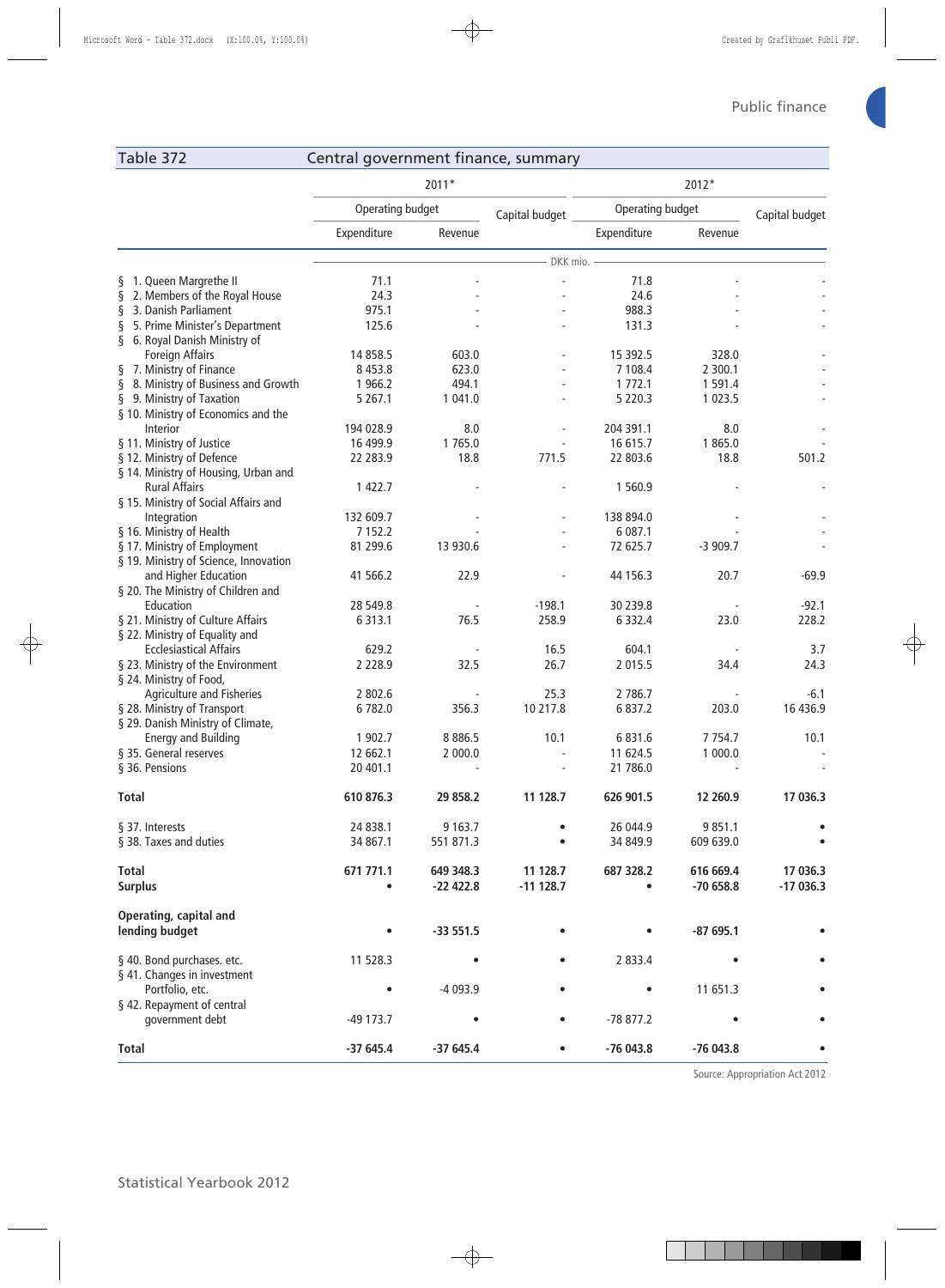## Table 373 Central government assets and liabilities

|                                                            | 2008        | 2009        | 2010        |
|------------------------------------------------------------|-------------|-------------|-------------|
|                                                            |             | -DKK mio.   |             |
| Assets, total                                              | 898 834.1   | 989 196.3   | 974 107.2   |
| <b>Fixed assets</b>                                        | 350 963.1   | 449 494.3   | 443 248.9   |
| Intangible assets                                          | 3 668.7     | 3 9 1 3 . 9 | 4 3 7 7 . 3 |
| Tangible assets                                            | 192 699.5   | 207 400.6   | 204 726.4   |
| <b>Financial assets</b>                                    | 154 594.9   | 238 179.8   | 234 145.2   |
| Central government bonds for cost-based grants             | 1 1 3 1 . 1 | 1 2 9 7 . 4 | 1 1 0 7 .6  |
| Credits and long-term claims                               | 104 420.4   | 139 992.0   | 140 392.3   |
| Loss on bond issue, government loans                       | $-1044.2$   | $-3472.9$   | $-10827.8$  |
| Securities and capital investment                          | 50 087.6    | 100 363.3   | 103 473.1   |
| <b>Current assets</b>                                      | 405 883.1   | 400 365.8   | 396 050.4   |
| Inventories                                                | 15 214.4    | 13 692.3    | 13 750.7    |
| Work in progress for the account of others                 | 345.1       | 170.8       | 216.4       |
| <b>Debtors</b>                                             | 56 969.6    | 106 179.9   | 94 043.9    |
| Accruals and deferred income                               | 8 9 2 9 . 1 | 9 2 3 8.7   | 6422.6      |
| Trade debtors concerning binding commitments               | 19 189.9    | 20 408.2    | 22 305.3    |
| Trade debtors with the Export Credit Fund                  | 381.7       | 768.1       | 467.9       |
| Technical debtors counterbalancing long-term debt with the |             |             |             |
| government's corporate payment system                      | 43 186.1    | 41 768.1    | 41 577.7    |
| Other debtors                                              | 9867.6      | 17 137.9    | 26 351.8    |
| <b>Accounts with Danmarks Nationalbank</b>                 | 230 642.0   | 193 278.3   | 177 089.9   |
| Ministry of Finance's ordinary account                     | 230 615.2   | 193 228.2   | 177 089.5   |
| Government institutions' accounts with DK's Nationalbank   | 26.8        | 50.1        | 0.4         |
| <b>Liquid funds</b>                                        | 21 157.4    | $-2276.5$   | 13 824.6    |
| Government institutions' liquid funds                      | 2 5 8 7 .2  | 2 9 2 5.2   | 707.5       |
| Liquid transfers in transit in the band system on 31 Dec.  | 18 570.2    | $-5201.7$   | 13 117.1    |
| Other assets                                               | 141 987.9   | 139 336.2   | 134 807.9   |
| Assets of special funds                                    | 141 987.9   | 139 336.2   | 134 807.9   |
| <b>Social Pension Fund</b>                                 | 129 877.0   | 125 242.3   | 118 982.0   |
| Danish National Advanced Technology Foundation             | 8719.4      | 10 816.7    | 12 814.1    |
| Other funds                                                | 3 3 9 1 .5  | 3 2 7 7 . 2 | 3 0 1 1.8   |
| Liabilities, total                                         | 898 834.1   | 989 196.3   | 974 107.2   |
| Net capital                                                | $-2$ 138.2  | $-12295.5$  | -95 429.0   |
| <b>Balance</b>                                             | $-2$ 138.2  | $-12295.5$  | -95 429.0   |
| <b>Provisions for liabilities</b>                          | 89 937.8    | 96 225.5    | 103 249.3   |
| Provision for liabilities concerning government operation  | 1977.7      | 2 0 8 4 .3  | 1 7 3 5.4   |
| <b>Binding commitments</b>                                 | 87 960.1    | 94 141.3    | 101 513.9   |
| Long-term debt                                             | 628 536.8   | 696 340.2   | 761 370.0   |
| Domestic government debt                                   | 429 508.6   | 487 915.5   | 576 413.3   |
| Foreign government debt                                    | 133 091.7   | 139 588.4   | 114 730.8   |
| Period interest on government debt                         | 1588.8      | 1689.1      | 2 105.2     |
| Mortgage debt                                              | 63.7        | 60.5        | 57.3        |
| Other long-term debt                                       | 62 326.4    | 65 200.4    | 66 108.2    |
| <b>Donations</b>                                           | 1957.6      | 1886.4      | 1 955.2     |
| Short-term debt                                            | 40 509.8    | 69 589.8    | 70 109.0    |
| Prepayments received for work in progress                  | 419.4       | 452.3       | 488.9       |
| Monetary liabilities concerning holiday pay                | 5 1 3 2 . 5 | 5 4 18.2    | 5 3 3 6 . 6 |
| Suppliers of goods and services                            | 14 489.0    | 42 230.7    | 26 425.9    |
| Accruals and deferred income                               | 1 203.4     | 563.5       | 1 275.2     |
| Account with special funds                                 | 124.2       |             |             |
| Debt to the Export Credit Fund                             | 3 5 3 4 . 2 | 3 5 3 4 . 2 | 4 841.2     |
| Debt to the Export Lending Scheme                          |             | 1 3 1 4 .5  | 512.1       |
| Renounced commitment                                       | 1 9 3 2.1   | 2 2 6 7 . 7 | 1 430.8     |
| Liabilities concerning non-governmental deposits with the  |             |             |             |
| the government's corporate payment system                  | 13 727.8    | 13 291.6    | 11 851.1    |
| Other short-term debt                                      | $-52.6$     | 517.1       | 17 947.1    |
| <b>Other liabilities</b>                                   | 141 987.9   | 139 336.2   | 134 807.9   |
| Capital for special funds                                  | 141 987.9   | 139 336.2   | 134 807.9   |

Source: Government accounts 2009 and 2010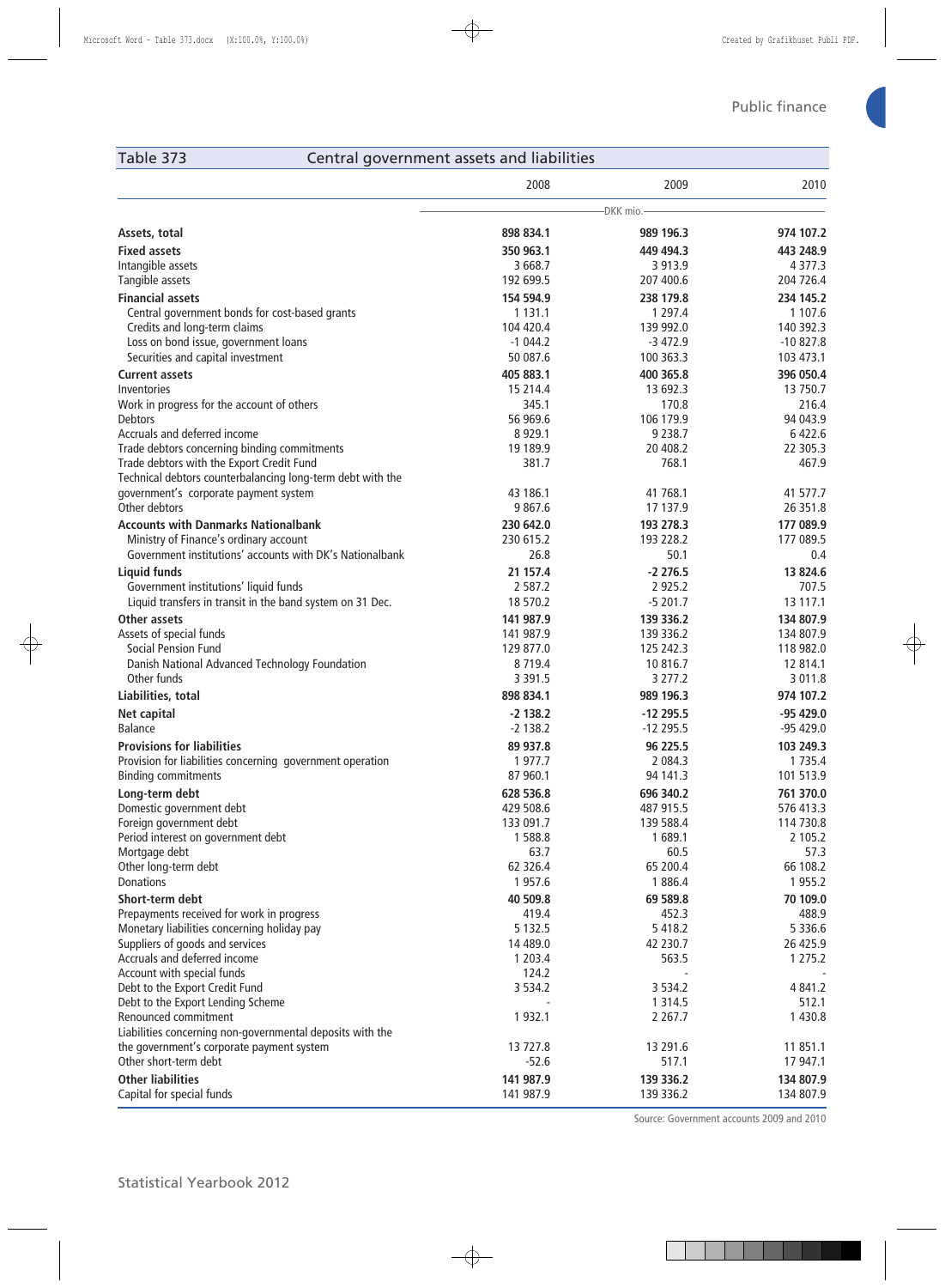| Table 374 | Central government debt and borrowing      |         |        |                 |         |         |
|-----------|--------------------------------------------|---------|--------|-----------------|---------|---------|
|           |                                            | 1995    | 2000   | 2005            | $2009*$ | 2010*   |
|           |                                            |         |        | per cent of GDP |         |         |
|           | Total central government debt <sup>1</sup> | 75.5    | 54.8   | 39.3            | 37.6    | 39.4    |
|           | Domestic debt                              | 63.7    | 48.2   | 33.4            | 29.3    | 32.9    |
|           | Foreign debt                               | 11.8    | 6.6    | 5.9             | 8.4     | 6.5     |
|           |                                            |         |        | DKK mio. -      |         |         |
|           | <b>Total central government</b>            |         |        |                 |         |         |
|           | borrowing                                  | 149 876 | 76 095 | 46 44 6         | 152 457 | 171 318 |
|           | Domestic debt                              | 137 173 | 65 672 | 30 925          | 123 781 | 160 720 |
|           | Foreign debt                               | 12 703  | 10 423 | 15 5 21         | 28 676  | 10 5 98 |

<sup>1</sup> Government gross debt, nominal values.

Source: Central Government Accounts, Danish Central Bank

www.nationalbanken.dk

| Table 375 | Central government net borrowing requirement                  |            |           |
|-----------|---------------------------------------------------------------|------------|-----------|
|           |                                                               | 2009*      | 2010*     |
|           |                                                               | DKK mio. - |           |
|           | Net borrowing requirement                                     | 109 969    | 93 662    |
|           | +Discount on new issue, foreign loans                         | 57         | 23        |
|           | +Revaluation of foreign loans, etc. 1                         | 6 3 9 1    | 13 871    |
|           | +Discount on new issues, domestic loans                       | $-4316$    | $-10265$  |
|           | +Changes in the Social Pension Fund stock of government loans | 20884      | 2 2 0 9   |
|           | =Change in central government debt                            | 132 985    | 99 500    |
|           | Total indebtedness of central government per 31 December      | 338 851    | 438 351   |
|           | Total domestic debt, net                                      | 199 263    | 323 620   |
|           | Bonded debt, total                                            | 487 915    | 576 413   |
|           | a. Ordinary bonds                                             | 505 973    | 556 900   |
|           | b. Short-term debt certificates                               |            |           |
|           | c. Premium bonds                                              | 100        |           |
|           | d. Swaps                                                      | $-19153$   | $-6834$   |
|           | e. Bonds issued by Fiskeribanken                              | 995        | 887       |
|           | f. Treasury bills                                             |            | 25 4 60   |
|           | The Social Pension Fund stock of government bonds             | $-77720$   | $-75511$  |
|           | Liabilities to the Danish Central Bank, net                   | $-210932$  | $-177282$ |
|           | Total foreign bonded debt, net                                | 139 588    | 114 731   |
|           | Total domestic and foreign borrowing <sup>1</sup>             | 199 657    | 204 967   |
|           | Repayment of domestic and foreign loans, total                | 89 600     | 111 300   |
|           | a. Repayment of domestic loans                                | 67 900     | 74 800    |
|           | b. Repayment of foreign loans                                 | 21 700     | 36 500    |
|           | Domestic borrowing, total                                     | 170 981    | 194 369   |
|           | a. Ordinary bonds                                             | 123 781    | 160 720   |
|           | b. Borrowing from the Danish Central Bank                     | 47 200     | 33 649    |
|           | <b>Foreign borrowing</b>                                      | 28 676     | 10 598    |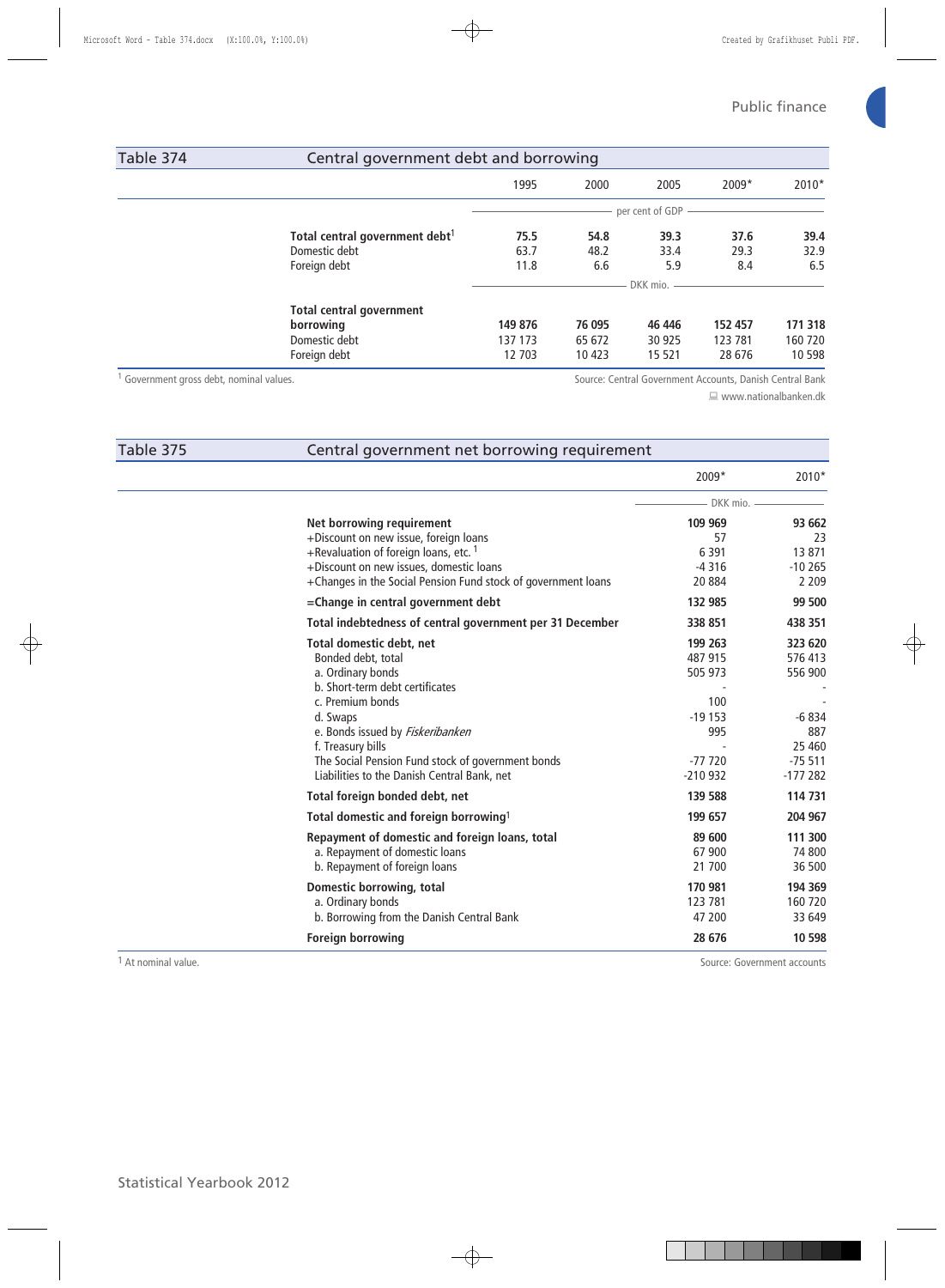| Table 376                                                                                                                                                   | Expenditure and revenue of social security funds |                                    |                  |                                      |                                       |                                      |  |  |
|-------------------------------------------------------------------------------------------------------------------------------------------------------------|--------------------------------------------------|------------------------------------|------------------|--------------------------------------|---------------------------------------|--------------------------------------|--|--|
|                                                                                                                                                             | Unemployment<br>insurance funds                  |                                    |                  | Employees'<br><b>Guarantee Funds</b> |                                       | All social<br>security funds         |  |  |
|                                                                                                                                                             | 2010*                                            | $2011*$                            | 2010*            | $2011*$                              | 2010*                                 | $2011*$                              |  |  |
| <b>Current expenditure</b><br>Consumption expenditure<br>Real interest, etc.<br>Income transfers to households<br>Income transfers to central<br>qovernment | 59 625<br>2 9 7 4<br>43 0 34<br>13 617           | 58 046<br>2817<br>41 566<br>13 663 | 732<br>63<br>668 | 831<br>71<br>759                     | 60 357<br>3 0 3 7<br>43 702<br>13 617 | 58 877<br>2888<br>42 3 2 5<br>13 663 |  |  |
| <b>Current revenue</b>                                                                                                                                      | 61 731                                           | 61 340                             | 1014             | 1 1 4 2                              | 62 745                                | 62 482                               |  |  |
| Interests and dividends, etc.<br>Compulsory contributions<br>Transfers from central government<br>Other current transfers                                   | 72<br>16 610<br>45 049                           | 73<br>17026<br>44 241              | 908<br>106       | 982<br>160                           | 72<br>17518<br>45 049<br>106          | 73<br>18 008<br>44 241<br>160        |  |  |
| <b>Current surplus (gross saving)</b>                                                                                                                       | 2 106                                            | 3 2 9 4                            | 282              | 311                                  | 2 3 8 8                               | 3 6 0 5                              |  |  |
| Capital outlays, net                                                                                                                                        | 2 5 5 1                                          | 2682                               |                  |                                      | 2 5 5 1                               | 2682                                 |  |  |
| Overall surplus (net lending)                                                                                                                               | $-445$                                           | 612                                | 282              | 311                                  | $-163$                                | 923                                  |  |  |

www.statbank.dk/off3

| Table 377          |             | Regions account. 2010 |             |                 |                                     |             |                      |
|--------------------|-------------|-----------------------|-------------|-----------------|-------------------------------------|-------------|----------------------|
|                    |             | Current account       |             | Capital account |                                     | Grants from | General              |
|                    | Expenditure | Revenue <sup>1</sup>  | Expenditure | Revenue         | capital<br>account <sup>'</sup> Net | the state   | grants<br><b>Net</b> |
|                    |             |                       |             | DDK mio.        |                                     |             |                      |
| All regions        | 114 763     | 15 3 34               | 4 1 7 1     | 386             | 103 214                             | 82 140      | 18 788               |
| Region Hovedstaden | 36 974      | 6 1 8 7               | 057         | 90              | 31 7 54                             | 25 741      | 5 8 6 2              |
| Region Sjælland    | 17 089      | 1 3 7 6               | 588         | 82              | 16 219                              | 12822       | 2 9 5 0              |
| Region Syddanmark  | 23 7 93     | 2617                  | 1 127       | 98              | 22 205                              | 17617       | 4 0 6 3              |
| Region Midtjylland | 24 9 94     | 3683                  | 1119        | 45              | 22 3 8 5                            | 17 235      | 4078                 |
| Region Nordjylland | 11 913      | 1 4 7 1               | 280         | 71              | 10651                               | 8725        | 1835                 |

Anm : Expenditure is exclusive VAT.

 $1$  Including state refunds.

www.statbank.dk/regr31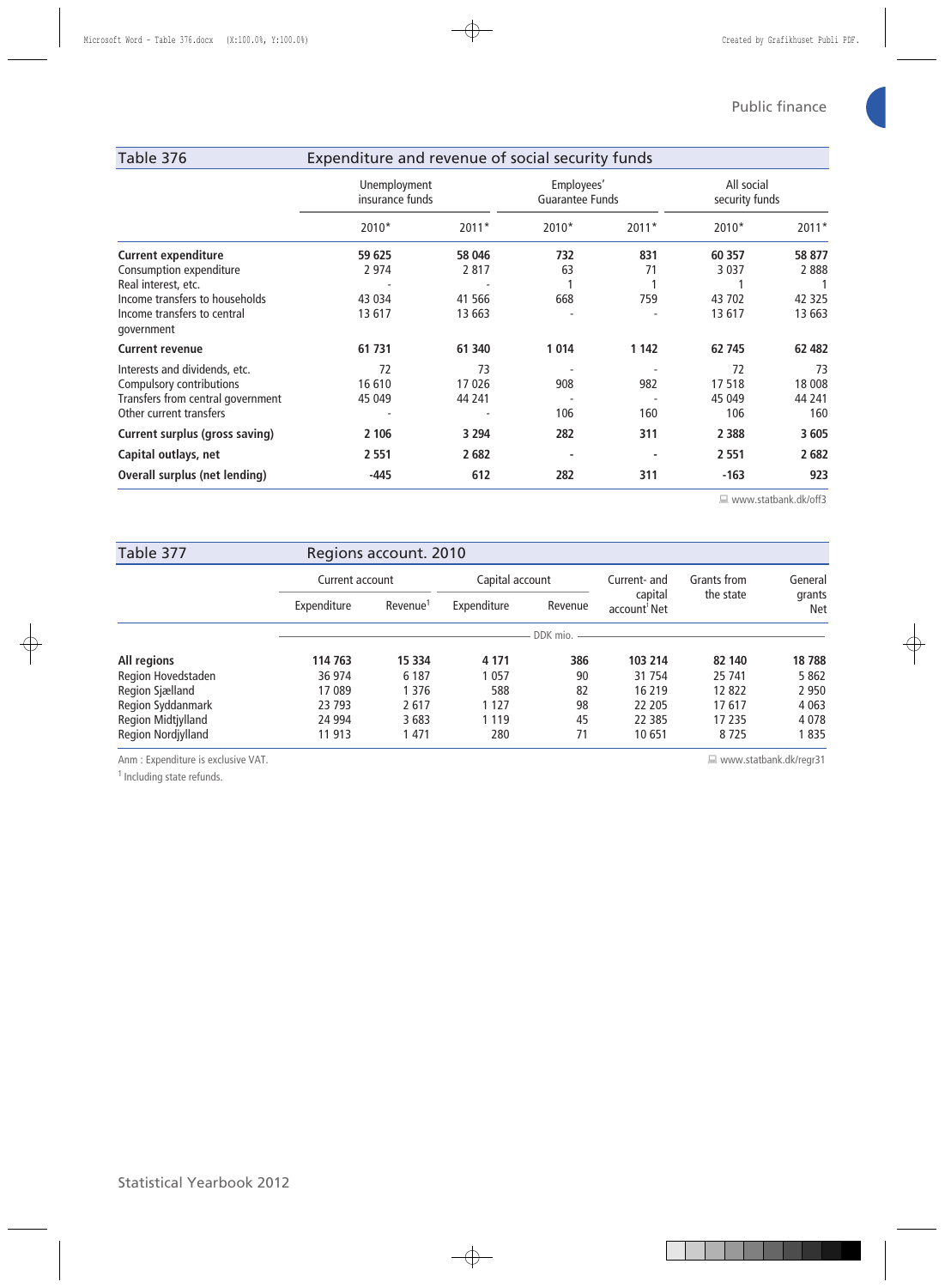www.statbank.dk/regr31

| Table 378<br>Regions expenditures and financing. 2010                      |                       |                    |                      |                       |                          |                   |
|----------------------------------------------------------------------------|-----------------------|--------------------|----------------------|-----------------------|--------------------------|-------------------|
|                                                                            | Region<br>Hovedstaden | Region<br>Sjælland | Region<br>Syddanmark | Region<br>Midtjylland | Region<br>Nordjylland    | All regions       |
|                                                                            |                       |                    | -DDK mio.-           |                       |                          |                   |
| Health care, total<br>Health care system                                   | 34 510<br>27 105      | 15 4 48<br>11 708  | 21829<br>16 619      | 22 560<br>17 027      | 10 688<br>8 0 5 0        | 105 035<br>80 509 |
| Medial insurance etc.<br>Other expenditures                                | 6795<br>50            | 3 2 3 3<br>26      | 4678<br>104          | 4794<br>156           | 2 2 8 0<br>215           | 21 780<br>551     |
| Proportion of joint purpose and administration<br>Proportion of interests  | 544<br>16             | 484<br>-3          | 396<br>32            | 521<br>62             | 126<br>17                | 2 0 7 1<br>124    |
| Social and special education, total<br>Social offers and special education | 968<br>913            | 715<br>683         | 1018<br>944          | 1 4 5 9<br>1 3 8 3    | 758<br>730               | 4918<br>4653      |
| Other expenditures                                                         | 26                    | 11                 | 25                   | 40                    | 18                       | 120               |
| Proportion of joint purpose and administration                             | 15                    | 19                 | 40                   | 31                    | 10                       | 115               |
| Proportion of interests                                                    | 14                    | $\overline{2}$     | 9                    | 5                     | $\overline{\phantom{a}}$ | 30                |
| Regional development, total<br>Public transport                            | 856<br>481            | 623<br>381         | 486<br>172           | 583<br>276            | 293<br>151               | 2841<br>1 4 6 1   |
| Cultural services                                                          | $\overline{7}$        | 5                  | 6                    | 8                     | 4                        | 30                |
| Industrial development                                                     | 121                   | 88                 | 113                  | 173                   | 56                       | 551               |
| Education                                                                  | 45                    | 5                  | 12                   | 22                    | 22                       | 106               |
| Environment                                                                | 149                   | 89                 | 91                   | 81                    | 53                       | 463               |
| Other expenditures                                                         | 39                    | 37                 | 76                   | 12                    | 3                        | 167               |
| Proportion of joint purpose and administration                             | 14                    | 18                 | 18                   | 9                     | 4                        | 63                |
| Proportion of interests                                                    | 0                     | 0                  | $-2$                 | 2                     |                          | 0                 |
| Joint purpose and administration, total                                    | 673                   | 301                | 490                  | 455                   | 191                      | 2 1 1 0           |
| <b>Transfers of interests</b>                                              | -33                   | 2                  | $-29$                | $-63$                 | $-17$                    | $-140$            |
| <b>Current expenditures, gross</b>                                         | 36 974                | 17 089             | 23 794               | 24 994                | 11 913                   | 114 764           |
| Hospitals, capital                                                         | 1 0 4 0               | 516                | 1 0 0 3              | 988                   | 246                      | 3793              |
| Social offers and special education, capital                               | 14                    | 52                 | 68                   | 53                    | 33                       | 220               |
| Other capital expenditures                                                 | 3                     | 20                 | 56                   | 78                    | 1                        | 158               |
| Current- and capital expenditures, gross                                   | 38 031                | 17 677             | 24 9 21              | 26 113                | 12 193                   | 118 935           |
| Current revenues, hospitals                                                | 5 1 2 6               | 677                | 1 3 8 7              | 1 9 9 7               | 481                      | 9668              |
| Current revenues, social offers and special education                      | 957                   | 598                | 962                  | 1 3 4 5               | 800                      | 4 662             |
| Other current revenues                                                     | 104                   | 101                | 268                  | 341                   | 189                      | 1 0 0 3           |
| Capital revenues                                                           | 90                    | 82                 | 98                   | 45                    | 72                       | 387               |
| Current- and capital expenditures, net                                     | 31 754                | 16 219             | 22 206               | 22 385                | 10 651                   | 103 215           |
| Interest, expenditures                                                     | 124                   | 92                 | 119                  | 98                    | 53                       | 486               |
| Interest, revenues                                                         | 91                    | 94                 | 90                   | 35                    | 35                       | 345               |
| State refunds                                                              | 677                   | 286                | 431                  | 389                   | 168                      | 1951              |
| Settlement of VAT, net                                                     | $-1$                  |                    |                      |                       |                          | $-1$              |
| <b>Financing</b>                                                           | 31 109                | 15 931             | 21 804               | 22 059                | 10 501                   | 101 404           |
| <b>Financing, total</b><br>Of which:                                       | 31 109                | 15 931             | 21 804               | 22 059                | 10 501                   | 101 404           |
| Grants from the state                                                      | 25 741                | 12 822             | 17617                | 17 235                | 8725                     | 82 140            |
| Municipalities contributions                                               | 5 8 6 2               | 2 9 5 0            | 4 0 6 3              | 4 0 7 8               | 1835                     | 18788             |
| Raising of loans, net <sup>1</sup>                                         | 169                   |                    | $-311$               | 213                   | $-2$                     | 69                |
| Financial changes <sup>2</sup>                                             | $-663$                | 159                | 435                  | 533                   | $-57$                    | 407               |

Note: The regions raising of loans and financial changes are calculated figures, see note 1 and 2.

 $^1$  Net raising loans are calculated by the regions balance 2009 and 2010.  $^2$  The financial changes are calcu-

lated as a residual in comparison to the total net expenditures to financing.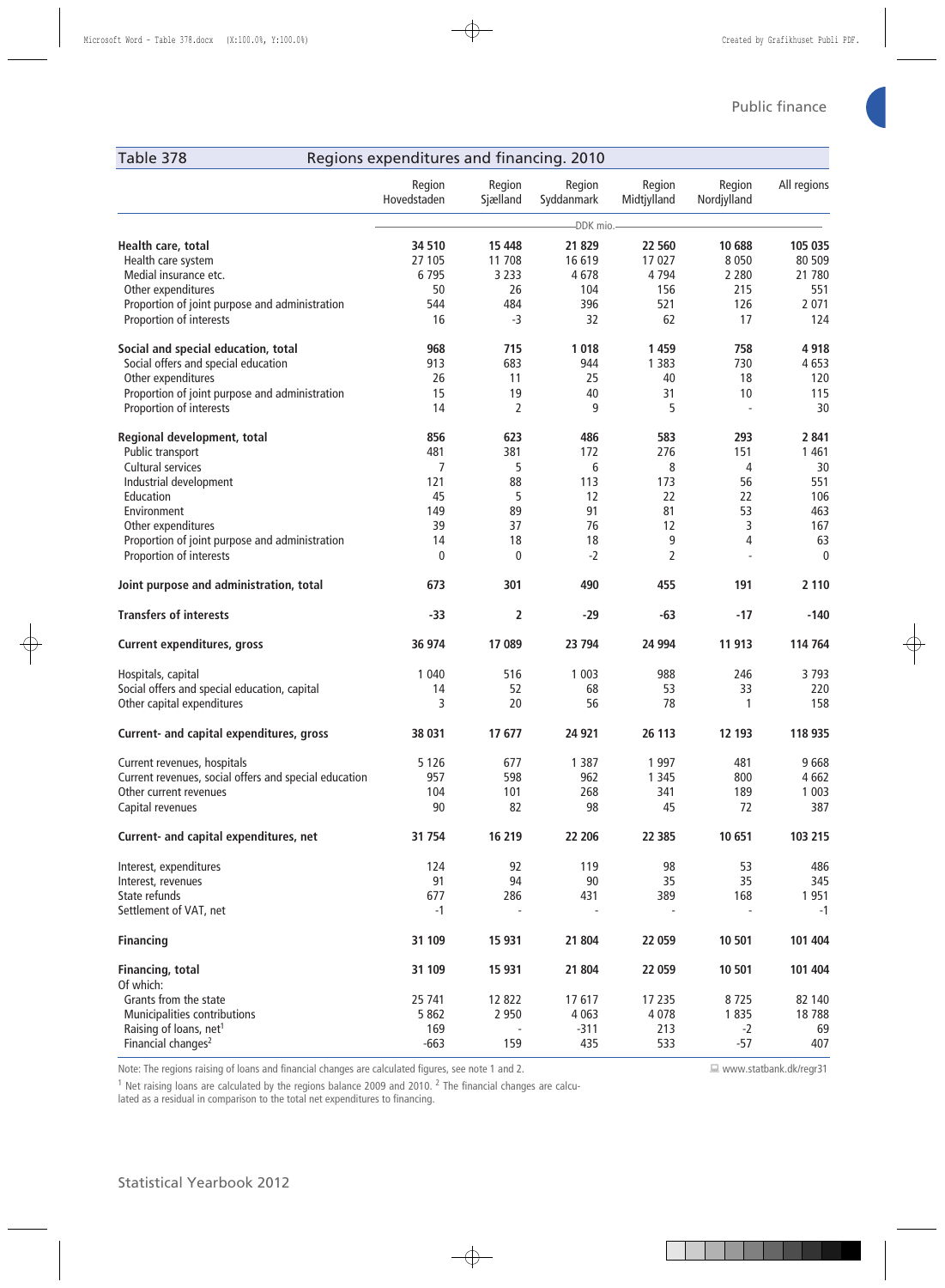$\equiv$  www.statbank.dk/regr11

| Table 379                              | Regions current- and capital accounts. 2010 |                                             |                         |                                        |                   |         |  |  |
|----------------------------------------|---------------------------------------------|---------------------------------------------|-------------------------|----------------------------------------|-------------------|---------|--|--|
|                                        | Health                                      | Social services<br>and special<br>education | Regional<br>development | Joint purpose<br>and<br>administration | Interests<br>etc. | Total   |  |  |
|                                        |                                             |                                             |                         | - DDK mio. -                           |                   |         |  |  |
| Net expenditure, total                 | 98 347                                      | 408                                         | 2 6 23                  | 1979                                   | $-141$            | 103 216 |  |  |
| Gross expenditure, total               | 108 906                                     | 5 1 3 8                                     | 2866                    | 2 1 6 9                                | $-141$            | 118 938 |  |  |
| Compensation of employees <sup>1</sup> | 47 670                                      | 3 8 7 4                                     | 298                     | 1 1 3 7                                |                   | 52 979  |  |  |
| Intermediate consumption               | 15 4 43                                     | 384                                         | 26                      | 197                                    | ä,                | 16 050  |  |  |
| Food                                   | 457                                         | 82                                          | 1                       | 14                                     |                   | 554     |  |  |
| Fuels and lubricants                   | 1 0 8 1                                     | 76                                          | $\overline{4}$          | 19                                     |                   | 1 1 8 0 |  |  |
| Purchase of land and buildings         | 19                                          | 18                                          | ÷,                      | $\overline{\phantom{a}}$               |                   | 37      |  |  |
| Acquisitions                           | 1 4 9 1                                     | 23                                          | $\overline{2}$          | 44                                     |                   | 1 5 6 0 |  |  |
| Other consumption goods                | 12 3 9 5                                    | 185                                         | 19                      | 120                                    |                   | 12 719  |  |  |
| Services etc.                          | 22 648                                      | 707                                         | 584                     | 1079                                   |                   | 25 018  |  |  |
| VAT-exempt services                    | 9740                                        | 226                                         | 125                     | 150                                    |                   | 10 241  |  |  |
| Building contractors and craftsmen     | 2 3 5 3                                     | 201                                         | 45                      | 47                                     |                   | 2 6 4 6 |  |  |
| Payments to the state                  | 60                                          | $-1$                                        |                         | 0                                      |                   | 59      |  |  |
| Payments to municipalities             | 403                                         | 0                                           |                         | 2                                      |                   | 405     |  |  |
| Payments to regions                    | 5 1 8 5                                     | 2                                           |                         | 3                                      |                   | 5 1 9 0 |  |  |
| Other services                         | 4 9 0 7                                     | 279                                         | 414                     | 877                                    |                   | 6 477   |  |  |
| <b>Grants and transfers</b>            | 20 978                                      | 24                                          | 1894                    | 2 1 2 2                                |                   | 25 018  |  |  |
| Civil servant pensions                 | 19                                          | $\mathbf{0}$                                | 18                      | 2 0 7 8                                |                   | 2 1 1 5 |  |  |
| Other transfers to persons             | 20 9 26                                     | 24                                          |                         | 39                                     |                   | 20 989  |  |  |
| Other grants and transfers             | 33                                          | $\mathbf{0}$                                | 1876                    | 5                                      |                   | 1914    |  |  |
| <b>Financial expenditures</b>          |                                             | 10                                          |                         |                                        |                   | 10      |  |  |
| Internal expenditure and revenue       | 2 1 6 7                                     | 139                                         | 64                      | $-2366$                                | $-141$            | $-137$  |  |  |
| Regarding compensation of employees    | 101                                         | 26                                          | 0                       | 277                                    | L,                | 404     |  |  |
| Regarding intermediate consumption     | 826                                         | $\mathbf{1}$                                | 1                       | 2                                      | $\sim$            | 830     |  |  |
| Regarding services                     | 3 4 1 5                                     | 218                                         | 66                      | $-2330$                                | $-141$            | 1 2 2 8 |  |  |
| Internal revenue                       | $-2175$                                     | $-106$                                      | $-3$                    | $-315$                                 |                   | $-2599$ |  |  |
| Gross revenue, total                   | 10 559                                      | 4730                                        | 243                     | 190                                    |                   | 15722   |  |  |
| Revenue                                | 10 4 66                                     | 4722                                        | 242                     | 189                                    |                   | 15 619  |  |  |
| Rent received                          | 134                                         | 14                                          |                         | 5                                      |                   | 153     |  |  |
| Sales of goods and services            | 1 0 5 2                                     | 120                                         | 0                       | 12                                     |                   | 1 1 8 4 |  |  |
| Payments from the state                | 626                                         | 59                                          | 185                     | 20                                     |                   | 890     |  |  |
| Payments from municipalities           | 966                                         | 4 4 0 6                                     | $\overline{2}$          | 11                                     |                   | 5 3 8 5 |  |  |
| Payments from regions                  | 5 9 3 1                                     | 6                                           | 6                       | 5                                      |                   | 5 9 4 8 |  |  |
| Other revenue                          | 1757                                        | 117                                         | 49                      | 136                                    |                   | 2 0 5 9 |  |  |
| Financial revenues $2$                 | 93                                          | 8                                           | 1                       | 1                                      |                   | 103     |  |  |
| <b>Financial revenue</b>               | 1                                           |                                             | 1                       |                                        |                   | 2       |  |  |
| Grants from municipalities             | 9                                           | 0                                           | $\mathbf{0}$            | 0                                      |                   | 9       |  |  |
| State refunds                          | 83                                          | 2                                           |                         | 1                                      |                   | 86      |  |  |
| Other financial revenue                | $\overline{a}$                              | 6                                           |                         |                                        |                   | 6       |  |  |

Note: Current- and capital expenditure is exclusive VAT.

<sup>1</sup> Income deducted from the Daily Cash Benefits Fund. <sup>2</sup> Exclusive state refunds.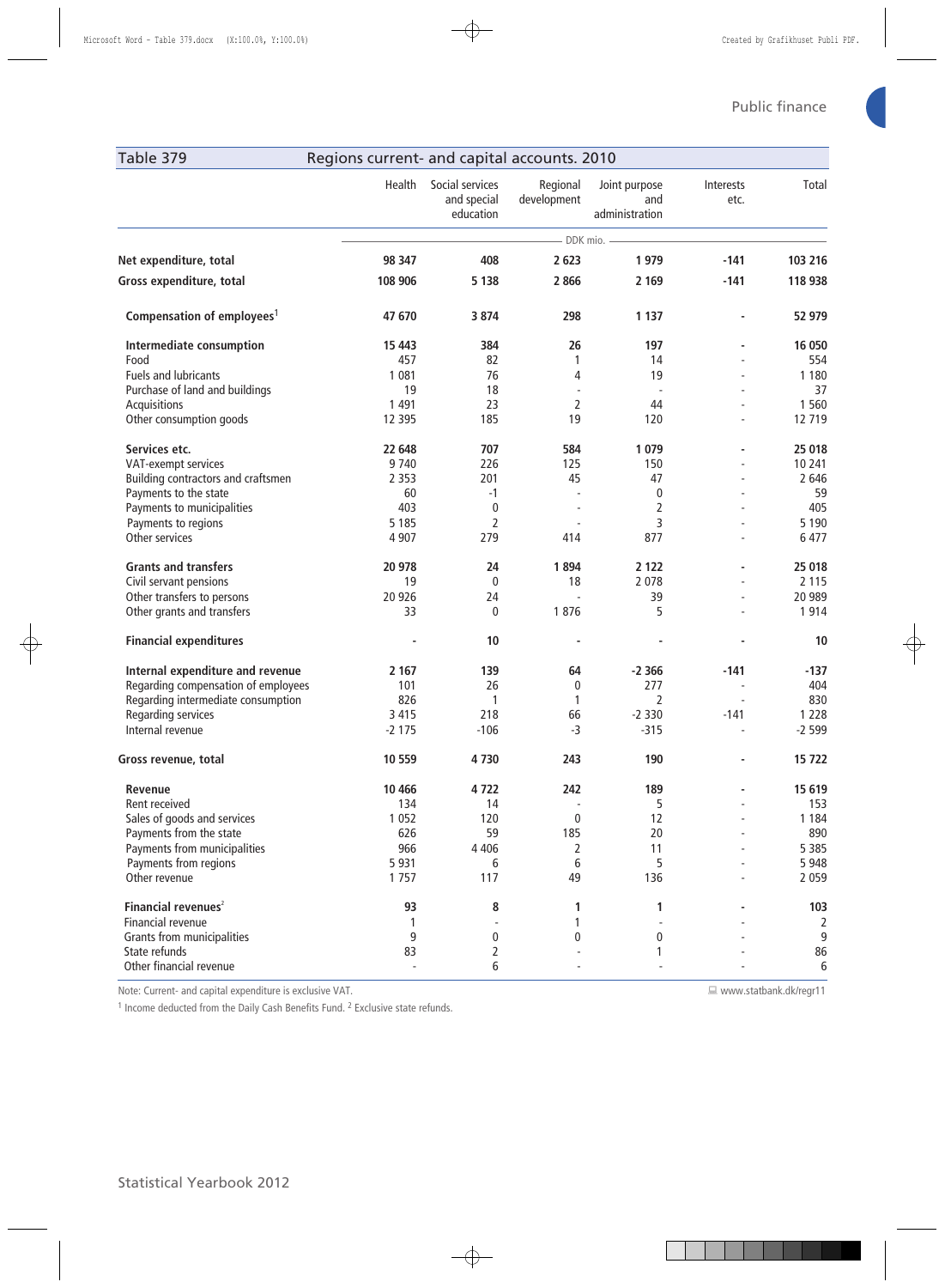| Table 380 (page 1 of 2)   |                 | Municipalities account. 2010 |                 |              |                                            |                     |                      |
|---------------------------|-----------------|------------------------------|-----------------|--------------|--------------------------------------------|---------------------|----------------------|
|                           | Current account |                              | Capital account |              | Current- and                               | <b>Taxes</b><br>Net | General              |
|                           | Expenditure     | Revenue <sup>1</sup>         | Expenditure     | Revenue      | capital account <sup>1</sup><br><b>Net</b> |                     | grants<br><b>Net</b> |
|                           |                 |                              |                 | DDK mio. -   |                                            |                     |                      |
| All municipalities        | 409 693         | 119 384                      | 18 973          | 6 0 7 7      | 303 205                                    | 223 588             | 77 384               |
| <b>Region Hovedstaden</b> | 125 237         | 33 730                       | 6 5 5 5         | 1753         | 96 309                                     | 78 674              | 17 033               |
| Copenhagen                | 38 665          | 9913                         | 2 3 9 5         | 654          | 30 4 93                                    | 23 667              | 7 5 0 9              |
| Frederiksberg             | 6 2 7 5         | 1654                         | 386             | 54           | 4 9 5 3                                    | 4 3 4 3             | 592                  |
| Albertslund               | 2 6 4 8         | 827                          | 150             | 27           | 1 9 4 4                                    | 1 1 1 2             | 764                  |
| Allerød                   | 1 5 5 5         | 365                          | 32              | 13           | 1 2 0 9                                    | 1 2 9 1             | $-75$                |
| <b>Ballerup</b>           | 4 1 3 2         | 1 1 0 7                      | 294             | 103          | 3 2 1 6                                    | 2 7 9 4             | 458                  |
| Bornholm                  | 3 3 5 8         | 938                          | 111             | 37           | 2 4 9 4                                    | 1 4 1 5             | 1 0 6 9              |
| <b>Brøndby</b>            | 2 9 8 2         | 836                          | 130             | 4            | 2 2 7 2                                    | 1 4 3 1             | 795                  |
| Dragør                    | 807             | 152                          | 32              | 20           | 667                                        | 666                 | $-2$                 |
| Egedal                    | 2610            | 657                          | 124             | 24           | 2 0 5 3                                    | 1853                | 142                  |
| Fredensborg               | 2 9 6 5         | 821                          | 66              | 11           | 2 1 9 9                                    | 1895                | 310                  |
| Frederikssund             | 3 2 9 6         | 902                          | 153             | 102          | 2 4 4 5                                    | 1 901               | 523                  |
| Furesø                    | 2 6 1 9         | 586                          | 65              | 44           | 2 0 5 4                                    | 2 0 7 3             | 113                  |
| Gentofte                  | 5 1 4 5         | 1 7 0 2                      | 376             | 25           | 3 7 9 4                                    | 4 2 1 9             | $-931$               |
| Gladsaxe                  | 5 2 1 7         | 1784                         | 271             | 45           | 3659                                       | 2 9 1 8             | 687                  |
| Glostrup                  | 1 7 7 2         | 533                          | 46              | 18           | 1 2 6 7                                    | 1 0 2 5             | 233                  |
| Gribskov                  | 2 9 2 3         | 832                          | 75              | 53           | 2 1 1 3                                    | 1894                | 276                  |
| Halsnæs                   | 2 3 4 9         | 611                          | 157             | 65           | 1830                                       | 1 2 4 0             | 557                  |
| Helsingør                 | 4773            | 1 2 3 8                      | 387             | 19           | 3 9 0 3                                    | 2 6 9 3             | 881                  |
| Herlev                    | 2 1 5 0         | 549                          | 79              | 14           | 1666                                       | 1 1 6 0             | 434                  |
| Hillerød                  | 3694            | 1 2 4 9                      | 82              | 104          | 2 4 2 3                                    | 2 0 9 9             | 321                  |
| Hvidovre                  | 3769            | 845                          | 148             | 39           | 3 0 3 3                                    | 2 2 1 1             | 828                  |
| Høje-Taastrup             | 3 8 4 6         | 939                          | 158             | 35           | 3 0 3 0                                    | 2 1 4 0             | 815                  |
| Hørsholm                  | 1 5 5 1         | 346                          | 123             | 40           | 1 2 8 8                                    | 1609                | $-342$               |
| Ishøj                     | 2 0 2 3         | 685                          | 96              | 32           | 1 4 0 2                                    | 777                 | 648                  |
| Lyngby-Taarbæk            | 3 6 4 2         | 867                          | 110             | 135          | 2 7 5 0                                    | 2 9 8 1             | $-181$               |
| Rudersdal                 | 3 8 0 7         | 1 1 0 4                      | 186             | 11           | 2 8 7 8                                    | 3 3 6 6             | $-555$               |
| Rødovre                   | 3 0 8 0         | 857                          | 130             | 3            | 2 3 5 0                                    | 1 640               | 611                  |
| Tårnby                    | 2678            | 598                          | 135             | $\mathbf{1}$ | 2 2 1 4                                    | 1639                | 476                  |
| Vallensbæk                | 906             | 233                          | 58              | 21           | 710                                        | 622                 | 77                   |
|                           |                 |                              |                 |              |                                            |                     |                      |
| <b>Region Sjælland</b>    | 61 039          | 18 161                       | 2011            | 768          | 44 121                                     | 31 726              | 12 490               |
| Faxe                      | 2 4 9 5         | 711                          | 80              | 15           | 1849                                       | 1 3 7 9             | 491                  |
| Greve                     | 3 0 2 4         | 719                          | 168             | 27           | 2 4 4 6                                    | 1 9 6 0             | 432                  |
| Guldborgsund              | 4762            | 1 3 1 0                      | 121             | 19           | 3 5 5 4                                    | 2 2 0 3             | 1 2 5 5              |
| Holbæk                    | 4 9 3 9         | 1 4 3 5                      | 166             | 77           | 3 5 9 3                                    | 2 5 3 3             | 1 1 3 0              |
| Kalundborg                | 3745            | 1 0 6 8                      | 51              | 20           | 2 7 0 8                                    | 1 9 4 5             | 805                  |
| Køge                      | 4 0 7 8         | 1 1 3 3                      | 207             | 248          | 2 9 0 4                                    | 2 2 5 6             | 829                  |
| Lejre                     | 1 7 0 8         | 432                          | 82              | 8            | 1 3 5 0                                    | 1 1 3 8             | 162                  |
| Lolland                   | 4 0 8 1         | 1 0 9 1                      | 103             | 60           | 3 0 3 3                                    | 1658                | 1 4 3 7              |
| Næstved                   | 5 8 0 6         | 1 7 4 1                      | 149             | 72           | 4 1 4 2                                    | 2 9 4 3             | 1 2 3 9              |
| Odsherred                 | 2 6 3 9         | 816                          | 47              | 3            | 1867                                       | 1 3 3 8             | 586                  |
| Ringsted                  | 2 5 4 6         | 859                          | 61              | 21           | 1727                                       | 1 3 4 1             | 473                  |
| Roskilde                  | 6 100           | 1839                         | 178             | 117          | 4 3 2 2                                    | 3723                | 473                  |
| Slagelse                  | 6628            | 2 4 5 1                      | 210             | 22           | 4 3 6 5                                    | 2 7 2 7             | 1586                 |
| Solrød                    | 1 2 3 8         | 268                          | 106             | 34           | 1 0 4 2                                    | 1 0 0 7             | $-21$                |
| Sorø                      | 2 1 8 5         | 692                          | 97              | 11           | 1579                                       | 1 1 1 3             | 447                  |
| Stevns                    | 1 4 8 2         | 417                          | 64              | $\mathbf{1}$ | 1 1 2 8                                    | 825                 | 299                  |
| Vordingborg               | 3 5 8 3         | 1 1 7 9                      | 121             | 13           | 2 5 1 2                                    | 1637                | 867                  |

Note: Expenditure is exclusive VAT.

<sup>1</sup> Including state refunds.

www.statbank.dk/regk31and regk11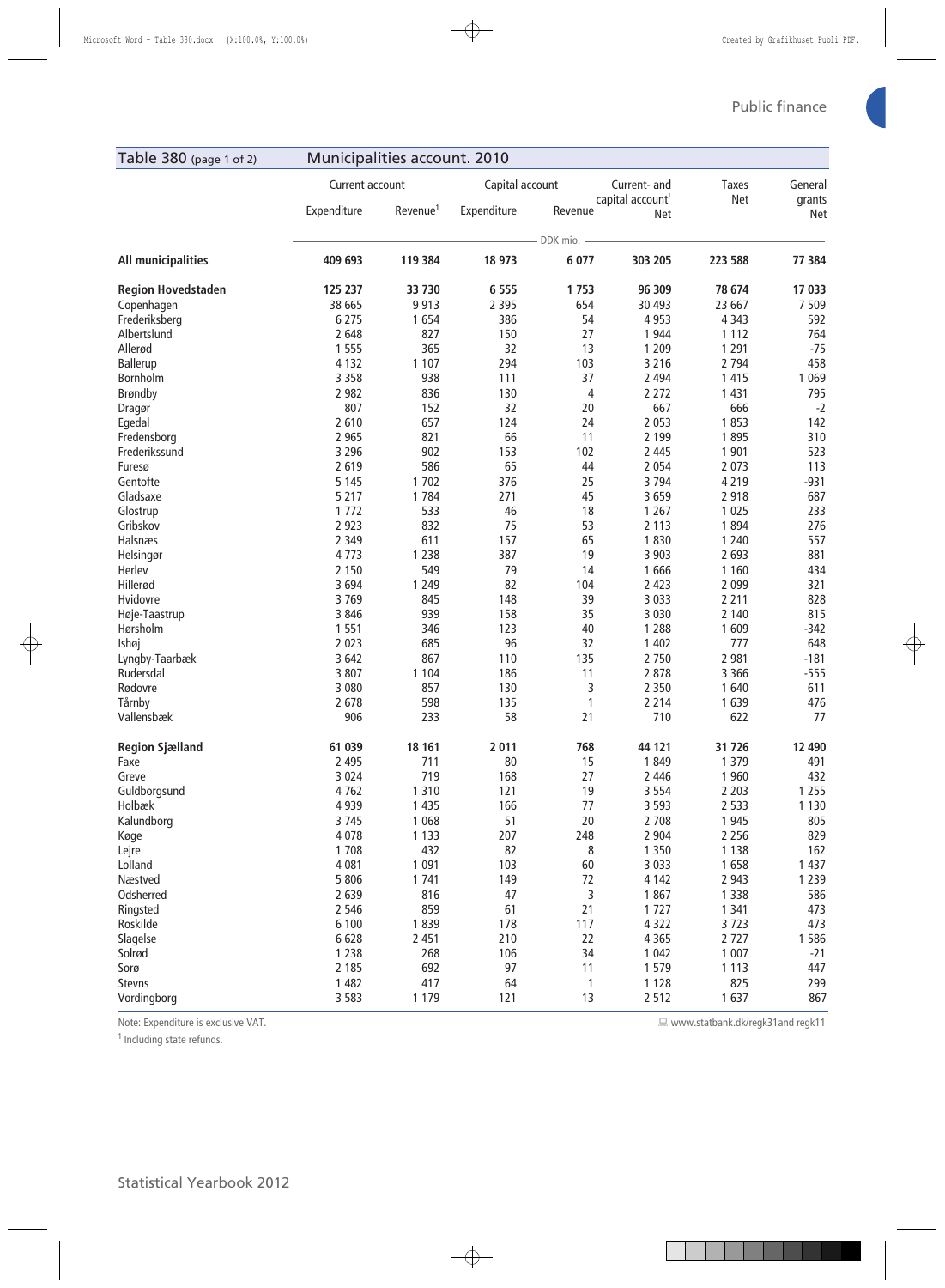| Table 380 (page 2 of 2)   |                 | Municipalities account. 2010 |                 |            |                                     |              |                      |
|---------------------------|-----------------|------------------------------|-----------------|------------|-------------------------------------|--------------|----------------------|
|                           | Current account |                              | Capital account |            | Current- and                        | <b>Taxes</b> | General              |
|                           | Expenditure     | Revenue <sup>1</sup>         | Expenditure     | Revenue    | capital account <sup>1</sup><br>Net | Net          | grants<br><b>Net</b> |
|                           |                 |                              |                 | DDK mio. - |                                     |              |                      |
| <b>Region Syddanmark</b>  | 88 014          | 25 509                       | 3 6 0 4         | 1 3 7 9    | 64 730                              | 44 508       | 20 083               |
| Assens                    | 2 8 5 3         | 737                          | 290             | 103        | 2 3 0 3                             | 1 5 2 9      | 759                  |
| Billund                   | 1 7 7 0         | 474                          | 74              | 30         | 1 3 4 0                             | 1 0 4 3      | 328                  |
| Esbjerg                   | 9 3 1 4         | 3 1 2 2                      | 307             | 178        | 6 3 2 1                             | 4 3 6 3      | 1 9 8 2              |
| Fanø                      | 230             | 63                           | 16              | 12         | 171                                 | 151          | 26                   |
| Fredericia                | 3 9 8 0         | 1 1 8 9                      | 156             | 27         | 2 9 2 0                             | 2 0 3 7      | 794                  |
| Faaborg-Midtfyn           | 3677            | 1021                         | 145             | 27         | 2 7 7 4                             | 1864         | 894                  |
| Haderslev                 | 4 1 5 7         | 1 1 9 7                      | 286             | 49         | 3 1 9 7                             | 2 1 2 3      | 952                  |
| Kerteminde                | 1607            | 399                          | 69              | 107        | 1 1 7 0                             | 900          | 360                  |
| Kolding                   | 6 0 67          | 1621                         | 232             | 98         | 4580                                | 3 5 4 0      | 1 1 8 8              |
| Langeland                 | 1 1 3 8         | 282                          | 26              | 5          | 877                                 | 514          | 370                  |
| Middelfart                | 2 7 7 7         | 910                          | 119             | 18         | 1 9 6 8                             | 1 4 6 0      | 484                  |
| Nordfyns                  | 1 9 9 4         | 479                          | 93              | 19         | 1589                                | 1 0 4 2      | 523                  |
| Nyborg                    | 2 3 0 0         | 594                          | 72              | 22         | 1756                                | 1 1 8 4      | 577                  |
| Odense                    | 14 2 32         | 4 0 8 9                      | 544             | 157        | 10 530                              | 6 5 4 4      | 3748                 |
| Svendborg                 | 4636            | 1514                         | 125             | 22         | 3 2 2 5                             | 2 1 8 7      | 1 0 1 9              |
| Sønderborg                | 5 2 6 3         | 1 3 1 6                      | 190             | 66         | 4 0 7 1                             | 2 7 5 6      | 1 3 1 3              |
| Tønder                    | 2 9 9 2         | 823                          | 84              | 30         | 2 2 2 3                             | 1 4 1 3      | 810                  |
| Varde                     | 3 4 1 6         | 903                          | 177             | 45         | 2 6 4 5                             | 1 941        | 652                  |
| Vejen                     | 2 7 8 3         | 675                          | 114             | 37         | 2 1 8 5                             | 1 4 4 7      | 732                  |
| Vejle                     | 7 9 6 0         | 2 7 8 0                      | 348             | 242        | 5 2 8 6                             | 4 0 6 7      | 1 3 4 3              |
| Ærø                       | 519             | 151                          | 24              | 5          | 387                                 | 238          | 142                  |
| Aabenraa                  | 4 3 4 9         | 1 1 7 0                      | 113             | 80         | 3 2 1 2                             | 2 1 6 5      | 1 0 8 7              |
| <b>Region Midtjylland</b> | 91 769          | 28 4 16                      | 5 0 5 2         | 1577       | 66 828                              | 47 489       | 17 677               |
| Favrskov                  | 2 9 6 3         | 733                          | 160             | 32         | 2 3 5 8                             | 1667         | 547                  |
| Hedensted                 | 2 9 2 9         | 768                          | 158             | 96         | 2 2 2 3                             | 1646         | 612                  |
| Herning                   | 6 0 3 9         | 1836                         | 342             | 101        | 4 4 4 4                             | 3 1 2 9      | 1 2 0 3              |
| Holstebro                 | 4 1 5 5         | 1 3 2 7                      | 200             | 81         | 2 9 4 7                             | 2 1 7 5      | 762                  |
| <b>Horsens</b>            | 6 18 6          | 1981                         | 237             | 190        | 4 2 5 2                             | 3 0 4 4      | 1 3 7 7              |
| Ikast-Brande              | 2 9 0 9         | 882                          | 128             | 42         | 2 1 1 3                             | 1 4 4 8      | 639                  |
| Lemvig                    | 1 6 3 2         | 497                          | 69              | 17         | 1 1 8 7                             | 831          | 371                  |
| Norddjurs                 | 2836            | 791                          | 265             | 40         | 2 2 7 0                             | 1 3 6 0      | 737                  |
| Odder                     | 1510            | 460                          | 60              | 43         | 1 0 6 7                             | 825          | 245                  |
| Randers                   | 7 2 2 6         | 2 2 5 7                      | 396             | 54         | 5 3 1 1                             | 3 5 0 3      | 1638                 |
| Ringkøbing-Skjern         | 3 9 6 2         | 1 1 0 3                      | 157             | 27         | 2 9 8 9                             | 2 2 2 5      | 700                  |
| Samsø                     | 352             | 97                           | 9               | 10         | 254                                 | 148          | 112                  |
| Silkeborg                 | 5 7 9 1         | 1527                         | 311             | 62         | 4513                                | 3 5 2 8      | 996                  |
| Skanderborg               | 4 0 6 5         | 1 3 7 0                      | 175             | 58         | 2 8 1 2                             | 2 2 4 5      | 520                  |
| <b>Skive</b>              | 3514            | 1 0 8 8                      | 219             | 36         | 2 6 0 9                             | 1761         | 815                  |
| Struer                    | 1616            | 506                          | 125             | 33         | 1 2 0 2                             | 789          | 413                  |
| Syddjurs                  | 2 7 5 4         | 713                          | 71              | 31         | 2 0 8 1                             | 1 5 9 6      | 584                  |
| Viborg                    | 6 3 2 7         | 1768                         | 393             | 104        | 4848                                | 3601         | 1 2 0 2              |
| Aarhus                    | 25 003          | 8712                         | 1577            | 520        | 17 348                              | 11 968       | 4 2 0 4              |
| <b>Region Nordjylland</b> | 43 634          | 13 5 68                      | 1751            | 600        | 31 217                              | 21 191       | 10 101               |
| <b>Brønderslev</b>        | 2 7 3 6         | 806                          | 60              | 18         | 1972                                | 1 3 0 3      | 649                  |
| Frederikshavn             | 4526            | 1 1 9 2                      | 250             | 34         | 3 5 5 0                             | 2 2 9 7      | 1 1 9 6              |
| Hjørring                  | 4736            | 1 2 8 3                      | 127             | 55         | 3 5 2 5                             | 2 3 3 9      | 1 2 8 6              |
| Jammerbugt                | 3 1 0 5         | 1 0 9 1                      | 104             | 23         | 2 0 9 5                             | 1 4 0 3      | 686                  |
| Læsø                      | 183             | 38                           | 13              | 6          | 152                                 | 76           | 73                   |
| Mariagerfjord             | 3 0 1 5         | 867                          | 153             | 33         | 2 2 6 8                             | 1 5 6 2      | 700                  |
| Morsø                     | 1666            | 449                          | 65              | 6          | 1 2 7 6                             | 726          | 517                  |
| Rebild                    | 1829            | 478                          | 69              | 25         | 1 3 9 5                             | 1 0 4 9      | 373                  |
| Thisted                   | 3 3 7 8         | 1 0 4 2                      | 91              | 37         | 2 3 9 0                             | 1619         | 817                  |
| Vesthimmerlands           | 3 0 2 8         | 1 0 2 6                      | 93              | 33         | 2 0 6 2                             | 1 3 9 6      | 752                  |
| Aalborg                   | 15 4 32         | 5 2 9 6                      | 726             | 330        | 10 532                              | 7 4 21       | 3 0 5 2              |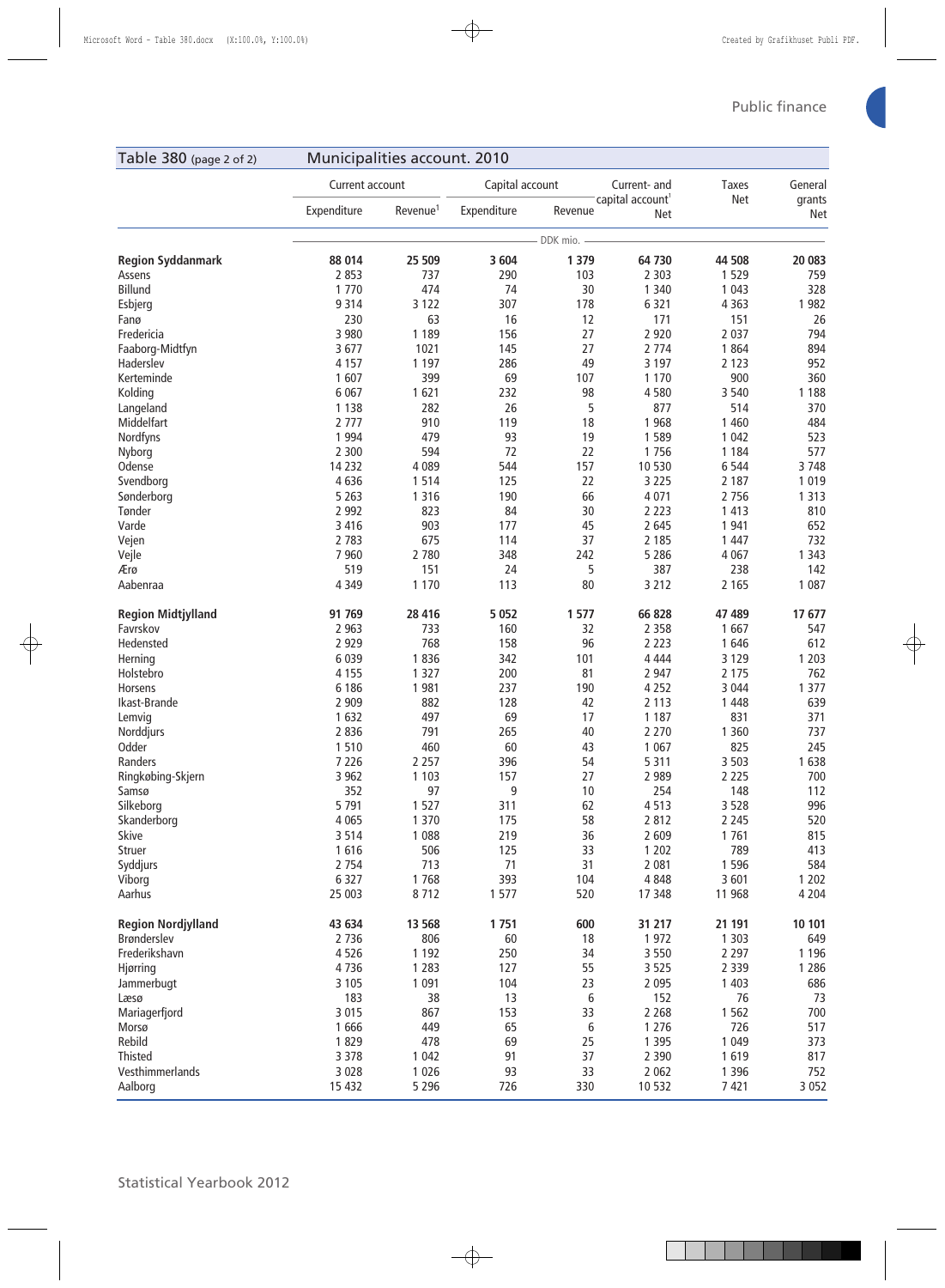| Table 381<br>Municipalities current and capital account, net. 2010     |                            |                    |                           |                            |                            |                            |
|------------------------------------------------------------------------|----------------------------|--------------------|---------------------------|----------------------------|----------------------------|----------------------------|
| Sum of municipalities situated in                                      | Region<br>Hoved-<br>staden | Region<br>Sjælland | Region<br>Syd-<br>danmark | Region<br>Midt-<br>jylland | Region<br>Nord-<br>jylland | All<br>munici-<br>palities |
|                                                                        |                            |                    | - DKK mio.                |                            |                            |                            |
| Current item total, net                                                | 105 312                    | 50 658             | 74 386                    | 75 260                     | 35 693                     | 341 309                    |
| Children and young people                                              | 30 283                     | 14 3 92            | 19 374                    | 21 173                     | 9629                       | 94 851                     |
| Primary and lower secondary etc. <sup>1</sup>                          | 15 068                     | 8 3 2 2            | 11 210                    | 12 130                     | 5 5 9 1                    | 52 321                     |
| Day care and clubs for children and young people                       | 10 988                     | 3772               | 5 2 9 0                   | 6016                       | 2 3 8 6                    | 28 452                     |
| Preventative measures for children and young people with special needs | 1 3 1 9                    | 644                | 770                       | 917                        | 418                        | 4 0 6 8                    |
| Residential care and foster homes etc. <sup>2</sup>                    | 2 9 0 8                    | 1654               | 2 1 0 4                   | 2 1 1 0                    | 1 2 3 4                    | 10 010                     |
| <b>Elderly and adult with special needs</b>                            | 19 774                     | 8923               | 13 615                    | 13 4 13                    | 7 1 64                     | 62 889                     |
| Care etc. of elder and handicapped <sup>3</sup>                        | 11 796                     | 5 2 0 2            | 8 3 3 8                   | 7979                       | 4 4 6 1                    | 37 776                     |
| Preventative measures for elder and handicapped                        | 1 1 4 1                    | 638                | 792                       | 1898                       | 377                        | 4 8 4 6                    |
| Residential care to elder and adults with special needs <sup>4</sup>   | 4738                       | 1 9 61             | 2 8 5 3                   | 2 0 6 7                    | 1529                       | 13 148                     |
| Relief measures, consumer goods, interior design, travel expenses      | 1 0 1 8                    | 631                | 890                       | 738                        | 395                        | 3 6 7 2                    |
| Activity- and gathering offers and protected employment                | 1 0 8 1                    | 491                | 742                       | 731                        | 402                        | 3 4 4 7                    |
| <b>Health expenses</b>                                                 | 5 6 9 0                    | 2 5 8 1            | 3827                      | 3763                       | 1725                       | 17586                      |
| <b>Liability services</b>                                              | 25 2 34                    | 14 0 29            | 21 955                    | 21 704                     | 10 0 25                    | 92 947                     |
| <b>Other areas</b>                                                     | 24 3 31                    | 10733              | 15 615                    | 15 207                     | 7 1 5 0                    | 73 036                     |
| State refunds, total                                                   | 13 807                     | 7777               | 11 881                    | 11 907                     | 5 6 2 6                    | 50 998                     |
| Capital items total, net                                               | 4 8 0 3                    | 1 2 4 2            | 2 2 2 5                   | 3 4 7 6                    | 1 1 5 1                    | 12 897                     |
| Children and young people                                              | 2 2 6 7                    | 766                | 1 0 1 7                   | 1587                       | 626                        | 6 2 6 3                    |
| Elder and adults with special needs                                    | 339                        | 139                | 328                       | 737                        | 26                         | 1 5 6 9                    |
| Other areas                                                            | 2 1 9 7                    | 337                | 880                       | 1 1 5 2                    | 499                        | 5 0 6 5                    |
| Interest, expenditures                                                 | 1 9 4 3                    | 429                | 533                       | 507                        | 234                        | 3646                       |
| Interest, revenues                                                     | 1636                       | 246                | 332                       | 322                        | 114                        | 2 6 5 0                    |
| General and special grants, total <sup>5</sup>                         | 17 033                     | 12 490             | 20 083                    | 17677                      | 10 101                     | 77 384                     |
| Settlement of VAT, net                                                 | 48                         | 12                 | 8                         | 69                         | $-7$                       | 130                        |
| <b>Financing</b>                                                       | 79 631                     | 31 826             | 44 856                    | 49 40 5                    | 21 230                     | 226 948                    |
|                                                                        |                            |                    |                           |                            |                            |                            |
| <b>Financed by:</b><br><b>Taxes</b>                                    | 78 674                     | 31 726             | 44 508                    | 47 489                     | 21 191                     | 223 588                    |
| Raising of loans                                                       | 5 6 0 2                    | 1979               | 2 0 5 1                   | 2 7 8 3                    | 911                        | 13 3 26                    |
| Repayments on loans                                                    | 4776                       | 1 602              | 1650                      | 1 4 9 0                    | 459                        | 9 9 7 7                    |
| Raising of loans, net                                                  | 826                        | 377                | 401                       | 1 2 9 3                    | 452                        | 3 3 4 9                    |
| Financing, total                                                       | 79 500                     | 32 103             | 44 909                    | 48782                      | 21 643                     | 226 937                    |
| <b>Financial changes</b>                                               | 131                        | $-277$             | $-53$                     | 623                        | -413                       | 11                         |
| Of which:                                                              |                            |                    |                           |                            |                            |                            |
| Consumption of liquid assets                                           | $-2488$                    | $-379$             | $-874$                    | $-1096$                    | $-464$                     | $-5301$                    |
| Other financial changes                                                | 2 6 1 9                    | 102                | 821                       | 1719                       | 51                         | 5 3 1 2                    |

Note: Expenditure is exclusive VAT.

<sup>1</sup> Including: After school care, special education, special pedagogical arrangement etc. <sup>2</sup> Including:<br>Secured 24-hour care centers for children and young people. <sup>3</sup> Home nursing care and other personal<br>and practical he adults with special needs. <sup>5</sup> Including: The municipalities grant to the regions that are not defined by an activity on 7.3 DDK bn.

www.statbank.dk/regk31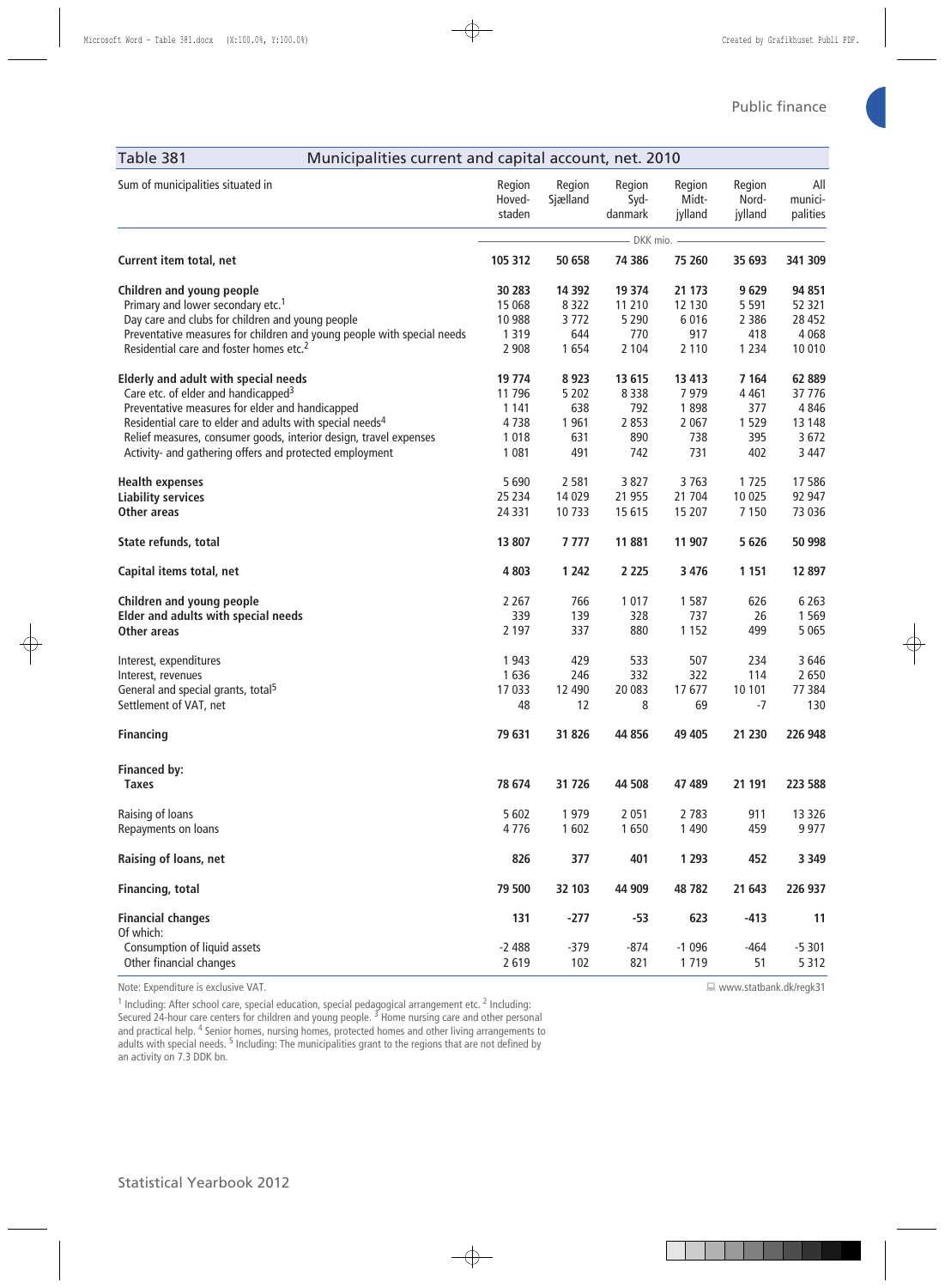| <sup>1</sup> Income deducted from the Daily Cash Benefits Fund. <sup>2</sup> Exclusiv |
|---------------------------------------------------------------------------------------|
|                                                                                       |
|                                                                                       |
|                                                                                       |
|                                                                                       |
|                                                                                       |
|                                                                                       |
| <b>Statistical Yearbook 2012</b>                                                      |
|                                                                                       |

|                                        | Housing<br>and<br>community<br>amenities | Public<br>utilities<br>etc. | <b>Traffic</b><br>and infra-<br>structure<br>etc. | Education<br>and<br>culture | Health<br>care           | Social<br>services<br>and<br>employ-<br>ment | Joint<br>expen-<br>ditures<br>and<br>admini-<br>stration<br>etc. | Total   |
|----------------------------------------|------------------------------------------|-----------------------------|---------------------------------------------------|-----------------------------|--------------------------|----------------------------------------------|------------------------------------------------------------------|---------|
|                                        |                                          |                             |                                                   | - DDK mio. -                |                          |                                              |                                                                  |         |
| Net expenditures, total                | 4730                                     | 65                          | 11 636                                            | 67 258                      | 17 779                   | 217 703                                      | 35 032                                                           | 354 203 |
| Gross expenditures, total              | 12 281                                   | 9849                        | 15 299                                            | 77 963                      | 18 10 6                  | 256 206                                      | 38 964                                                           | 428 667 |
| Compensation of employees <sup>1</sup> | 2 9 9 1                                  | 636                         | 3 1 7 7                                           | 45 373                      | 3855                     | 87 097                                       | 24 304                                                           | 167 432 |
| <b>Consumption goods</b>               | 1974                                     | 3 0 5 0                     | 2 1 1 5                                           | 4 8 5 4                     | 298                      | 8972                                         | 1685                                                             | 22 947  |
| Foods                                  | 33                                       | 2                           | 10                                                | 396                         | 9                        | 1765                                         | 173                                                              | 2 3 8 8 |
| Fuels and lubricants                   | 512                                      | 2 5 2 8                     | 746                                               | 1 3 6 6                     | 24                       | 1 3 2 2                                      | 305                                                              | 6803    |
| Purchase of land and buildings         | 826                                      | 16                          | 35                                                | 132                         | 22                       | 249                                          | 4                                                                | 1 2 8 4 |
| Acquisitions                           | 81                                       | 58                          | 239                                               | 232                         | 28                       | 234                                          | 166                                                              | 1 0 3 8 |
| Other consumption goods                | 522                                      | 446                         | 1 0 8 5                                           | 2727                        | 216                      | 5 4 0 2                                      | 1 0 3 7                                                          | 11 4 35 |
| Services etc.                          | 6 3 0 2                                  | 6 0 7 9                     | 7679                                              | 22 460                      | 13 4 23                  | 58 813                                       | 10 193                                                           | 124 949 |
| VAT-exempt services                    | 1 2 8 3                                  | 844                         | 1 5 9 1                                           | 4 9 31                      | 736                      | 18 623                                       | 1 2 5 8                                                          | 29 2 66 |
| Building contractors and craftsmen     | 2729                                     | 928                         | 3884                                              | 4700                        | 173                      | 4589                                         | 1 2 1 0                                                          | 18 213  |
| Payments to the state                  | 69                                       | 9                           | 79                                                | 4514                        | $\mathbf{1}$             | 4 4 5 2                                      | 258                                                              | 9382    |
| Payments to municipalities             | 90                                       | 0                           | 17                                                | 4 4 0 9                     | 63                       | 16 979                                       | 66                                                               | 21 624  |
| Payments to regions                    | 5                                        |                             | 81                                                | 452                         | 12 218                   | 4 1 7 7                                      | 2                                                                | 16 935  |
| Other services                         | 2 1 2 5                                  | 4 2 9 9                     | 2 0 2 7                                           | 3 4 5 4                     | 232                      | 9 9 9 3                                      | 7 3 9 9                                                          | 29 5 29 |
| <b>Grants and transfers</b>            | 989                                      | 47                          | 2 6 3 3                                           | 4891                        | 526                      | 100 580                                      | 3744                                                             | 113 411 |
| Civil servant pensions etc.            |                                          | 43                          | 1                                                 | 48                          | $\overline{2}$           | 3                                            | 3 4 8 7                                                          | 3584    |
| Transfers to persons                   | 35                                       | $\mathbf{1}$                | 5                                                 | 1 3 1 0                     | 521                      | 98 418                                       | 123                                                              | 100 413 |
| Other grants and transfers             | 954                                      | 3                           | 2 6 2 8                                           | 3 5 3 3                     | 3                        | 2 1 5 9                                      | 134                                                              | 9414    |
| <b>Financial expenditures</b>          | 16                                       | 36                          | 1                                                 | 0                           | $\overline{\phantom{a}}$ | 10                                           | 0                                                                | 63      |
| Internal expenditure and revenue       | 10                                       | $\overline{\phantom{m}}$    | $-307$                                            | 385                         | 4                        | 735                                          | $-961$                                                           | $-135$  |
| Regarding compensation of employees    | 182                                      | $\overline{\phantom{a}}$    | 856                                               | 197                         | 40                       | 2 0 3 1                                      | 35                                                               | 3 3 4 1 |
| Regarding intermediate consumption     | 7                                        | $\overline{\phantom{a}}$    | 16                                                | 30                          | 1                        | 90                                           | 18                                                               | 163     |
| Regarding services                     | 217                                      | $\overline{a}$              | 615                                               | 797                         | 38                       | 3 3 2 7                                      | 323                                                              | 5 3 1 7 |
| Internal revenue                       | $-397$                                   | ä,                          | $-1794$                                           | $-640$                      | $-75$                    | $-4713$                                      | $-1338$                                                          | $-8956$ |
| Gross revenues, total                  | 7 5 5 0                                  | 9783                        | 3 6 6 3                                           | 10 705                      | 327                      | 38 503                                       | 3 9 3 2                                                          | 74 463  |
| <b>Revenues</b>                        | 7 2 7 9                                  | 9758                        | 3 6 20                                            | 10 615                      | 264                      | 37 392                                       | 3 7 3 4                                                          | 72 663  |
| Rent received                          | 820                                      |                             | 6                                                 | 85                          | 5                        | 2 0 5 3                                      | 57                                                               | 3 0 2 6 |
| Sales of goods and services            | 1 0 4 9                                  | 5 5 4 7                     | 2 1 2 0                                           | 3 9 5 4                     | 45                       | 12 819                                       | 565                                                              | 26 100  |
| Payments from the state                | 199                                      | $\overline{\phantom{a}}$    | 43                                                | 413                         | 42                       | 566                                          | 197                                                              | 1 4 6 1 |
| Payments from municipalities           | 89                                       | $-7$                        | 249                                               | 4 2 3 1                     | 63                       | 17 5 62                                      | 174                                                              | 22 3 62 |
| Payments from regions                  | 105                                      |                             |                                                   | 37                          | 14                       | 382                                          | 15                                                               | 554     |
| Other revenues                         | 5 0 1 6                                  | 4 2 1 7                     | 1 2 0 1                                           | 1895                        | 95                       | 4 0 1 0                                      | 2 7 2 6                                                          | 19 160  |
| Financial revenues <sup>2</sup>        | 271                                      | 25                          | 43                                                | 90                          | 63                       | 1 1 1 1                                      | 198                                                              | 1801    |
| State refunds                          | 254                                      |                             | 40                                                | 76                          | 63                       | 1 0 1 7                                      | 176                                                              | 1626    |
| Other financial revenues               | 17                                       | 25                          | 3                                                 | 14                          | $\sim$                   | 94                                           | 22                                                               | 175     |

Table 382 Municipalities current- and capital accounts. 2010

Note: Current- and capital expenditures is exclusive VAT.

 $1 \ln$  Income deducted from the Daily Cash Benefits Fund. <sup>2</sup> ve state refunds. www.statbank.dk/regk11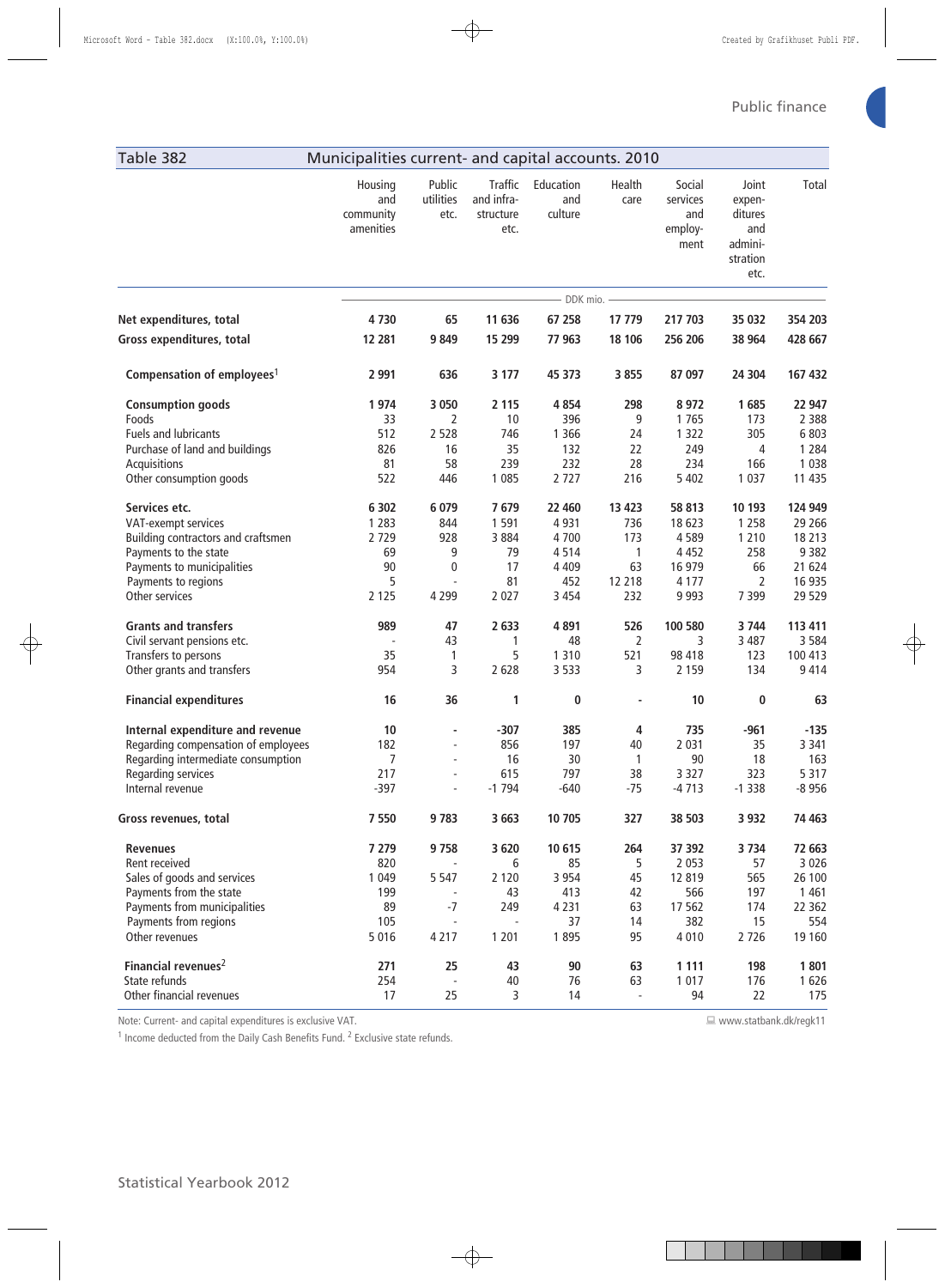## Table 383 Taxpayers, income and tax

|                                                   | 2009             | 2010*    |
|---------------------------------------------------|------------------|----------|
|                                                   | thousand persons |          |
| <b>Taxable population</b>                         |                  |          |
| Danish population, end of year                    | 5 5 3 5          | 5 5 6 1  |
| Of whom subject to assessment                     | 4916             | 4947     |
|                                                   | - DKK mio.       |          |
| <b>Provisional taxes</b>                          |                  |          |
| +Total                                            | 351 817          | 356 284  |
| A-tax                                             | 318 464          | 314 374  |
| B-tax                                             | 16 201           | 14526    |
| Share tax                                         | 6 0 5 5          | 7098     |
| Voluntary payments                                | 11 4 26          | 15 1 5 6 |
| Section 55 refunds                                | $-329$           | $-239$   |
| Compensation for the green check                  |                  | 4 9 6 7  |
| Compensation for senior allowance                 |                  | 402      |
| Underpaid tax from previous years, etc.           |                  |          |
| ÷Underpaid tax from previous years                | 4 2 7 3          | 4380     |
| +Retained profits paid                            | 1911             | 2 5 9 6  |
| <b>Finally assessed incomes</b>                   |                  |          |
| +Taxable income (gross)                           | 908 586          | 975 117  |
| +Income tax relief                                | 186 253          | 187458   |
| +Net taxable income                               | 722 263          | 787 659  |
| <b>Final taxes</b>                                |                  |          |
| +Total                                            | 331 985          | 341 845  |
| Central government tax (State tax)                | 67 327           | 51 676   |
| Ordinary income tax, lower limit                  | 44 294           | 34 34 3  |
| Additional income tax, intermediate limit         | 5 2 3 3          | ٠        |
| Additional income tax, upper limit                | 16 917           | 16 308   |
| Healthcare contribution                           | 57 360           | 62 664   |
| Tax on limited taxation                           | 1 7 1 1          | 2079     |
| Church tax                                        | 5 1 4 6          | 5 6 0 2  |
| Municipal tax                                     | 177 311          | 193 829  |
| Corporation tax                                   | 3 2 0 3          | 2 7 9 8  |
| Share tax                                         | 7 5 4 6          | 10 961   |
| Imputed income from owner-occupied dwelling       | 12 3 8 1         | 12 638   |
| Compensation for senior allowance                 |                  | $-402$   |
| <b>Labour market contributions</b>                | 70 344           | 72 241   |
| <b>Compensation for the green check</b>           |                  | $-4967$  |
| <b>Results of final assessment</b>                |                  |          |
| Tax overpayment minus underpayment                | 17 470           | 12 655   |
| Tax overpayment                                   | 24 665           | 20 636   |
| Tax underpayment                                  | 7 1 9 5          | 7981     |
| Tax overpayment after set-offs minus underpayment |                  |          |
| after set-offs (incl. interest, etc.)             | 16 741           | 12 549   |
| Tax overpayment, etc. for refunding               | 24 687           | 20 413   |
| Tax underpayment, etc. for collection             | 7946             | 7864     |
| For collection with provisional tax               | 3 9 6 5          | 5 0 5 1  |
| For collection separately                         | 3 9 8 1          | 2813     |

www.statbank.dk/pskat1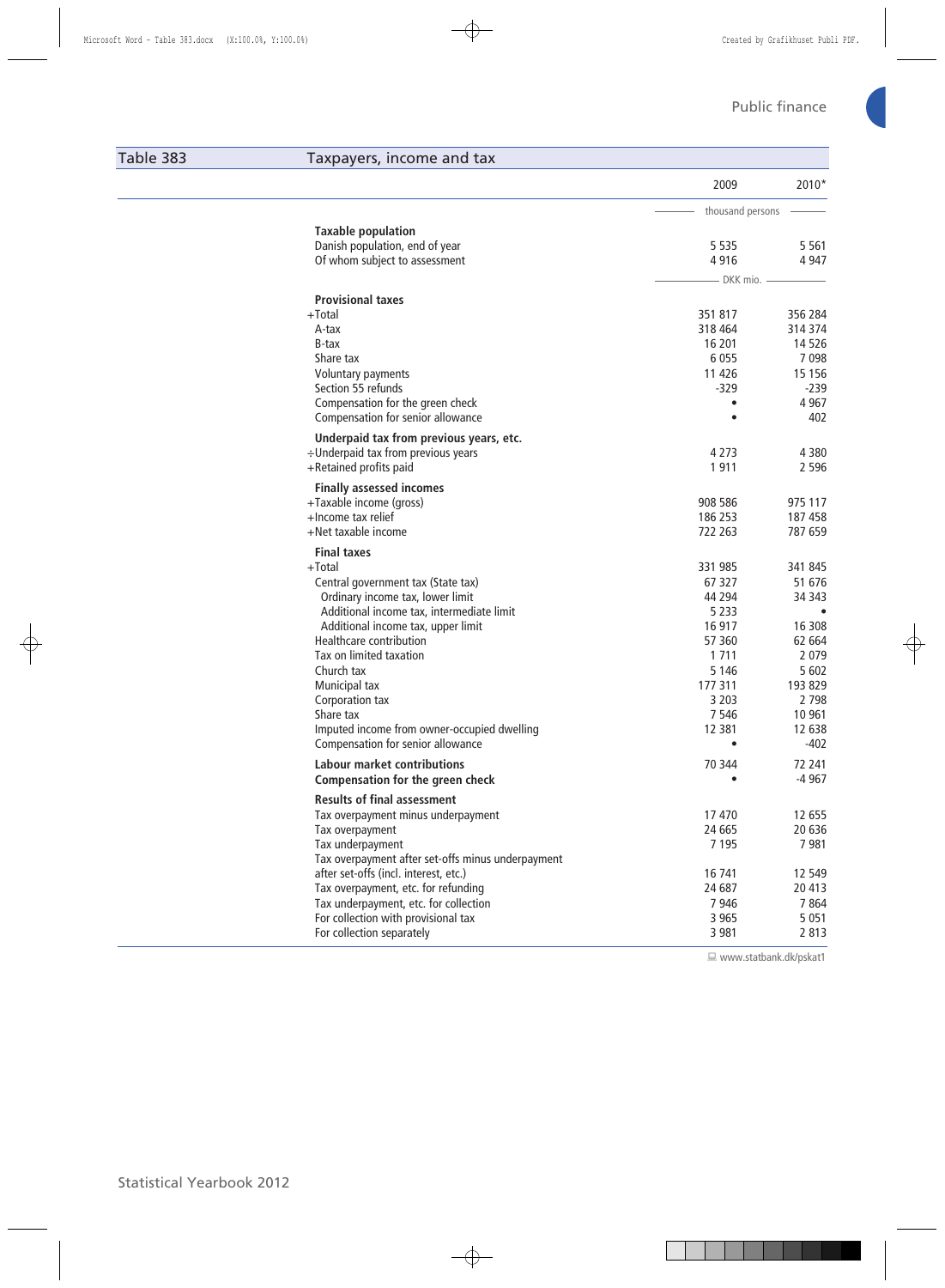|            | Table 384 (page 1 of 2)              | Local government taxation |                                             |                |                                                 |              |                 |                                                  |            |
|------------|--------------------------------------|---------------------------|---------------------------------------------|----------------|-------------------------------------------------|--------------|-----------------|--------------------------------------------------|------------|
|            |                                      |                           | Municipal<br>Church<br>tax rate<br>tax rate |                | <b>Budgeted municipal</b><br>income tax revenue |              |                 |                                                  |            |
|            | Municipal name                       |                           | 2011                                        | 2012           | 2011                                            | 2012         | 2011            | 2012                                             | Increase   |
|            |                                      |                           |                                             | - per cent     |                                                 |              |                 | $- DKK$ mio. $\overline{\phantom{iiiiiiiiiiii}}$ | per cent   |
|            | <b>All Denmark</b>                   |                           | 24.92                                       | 24.92          | 0.89                                            | 0.89         | 200 952         | 204 818                                          | 1.9        |
|            | <b>Region Hovedstaden</b>            |                           | 24.26                                       | 24.25          | 0.71                                            | 0.72         | 67 096          | 68 998                                           | 2.8        |
| 101        | Copenhagen                           |                           | 23.80                                       | 23.80          | 0.80                                            | 0.80         | 19 012          | 19882                                            | 4.6        |
| 147        | Frederiksberg                        |                           | 23.10                                       | 23.10          | 0.50                                            | 0.50         | 4 1 1 4         | 4 2 5 7                                          | 3.5        |
| 165        | Albertslund                          |                           | 24.60                                       | 24.60          | 0.85                                            | 0.85         | 955             | 981                                              | 2.7        |
| 201        | Allerød                              |                           | 25.30                                       | 25.30          | 0.58                                            | 0.58         | 1 1 3 6         | 1 1 7 7                                          | 3.6        |
| 151        | Ballerup                             |                           | 25.50                                       | 25.50          | 0.75                                            | 0.75         | 1896            | 1 9 4 9                                          | 2.8        |
| 400        | Bornholm                             |                           | 25.90                                       | 25.90          | 0.93                                            | 0.93         | 1 3 7 3         | 1 4 0 4                                          | 2.2        |
| 153        | Brøndby                              |                           | 24.50                                       | 24.50          | 0.80                                            | 0.80         | 1 2 0 2         | 1 2 2 6                                          | 2.0        |
| 155        | Dragør                               |                           | 24.80                                       | 24.80          | 0.64                                            | 0.64         | 602             | 625                                              | 3.8        |
| 240        | Egedal                               |                           | 25.70                                       | 25.70          | 0.76                                            | 0.76         | 1751            | 1805                                             | 3.1        |
| 210        | Fredensborg                          |                           | 25.40                                       | 25.40          | 0.66                                            | 0.66         | 1 740           | 1762                                             | 1.3        |
| 250<br>190 | Frederikssund<br>Furesø <sup>1</sup> |                           | 25.90<br>26.00                              | 25.90<br>26.00 | 0.96<br>0.65                                    | 0.96<br>0.65 | 1722<br>1896    | 1 7 7 2<br>1 9 4 1                               | 2.9<br>2.4 |
| 157        | Gentofte                             |                           | 22.80                                       | 22.80          | 0.44                                            | 0.44         | 4 0 3 9         | 4 1 6 5                                          | 3.1        |
| 159        | Gladsaxe                             |                           | 24.10                                       | 24.10          | 0.75                                            | 0.75         | 2 4 8 2         | 2 5 5 6                                          | 3.0        |
| 161        | Glostrup                             |                           | 24.20                                       | 24.20          | 0.66                                            | 0.67         | 825             | 855                                              | 3.6        |
| 270        | Gribskov                             |                           | 24.50                                       | 24.50          | 0.94                                            | 0.94         | 1 4 4 8         | 1 4 7 8                                          | 2.0        |
| 260        | Halsnæs                              |                           | 25.40                                       | 25.40          | 0.85                                            | 0.85         | 1 0 7 5         | 1 1 0 2                                          | 2.6        |
| 217        | Helsingør                            |                           | 25.40                                       | 25.40          | 0.78                                            | 0.76         | 2 3 7 5         | 2 4 2 9                                          | 2.3        |
| 163        | Herlev                               |                           | 23.70                                       | 23.70          | 0.77                                            | 0.77         | 987             | 1 0 0 7                                          | 2.0        |
| 219        | Hillerød                             |                           | 25.60                                       | 25.60          | 0.69                                            | 0.69         | 1 9 4 3         | 2 0 0 5                                          | 3.2        |
| 167        | Hvidovre                             |                           | 25.60                                       | 25.60          | 0.72                                            | 0.72         | 1892            | 1955                                             | 3.3        |
| 169        | Høje-Taastrup                        |                           | 24.70                                       | 24.70          | 0.85                                            | 0.85         | 1730            | 1 7 7 5                                          | 2.6        |
| 223        | Hørsholm                             |                           | 23.50                                       | 23.50          | 0.59                                            | 0.62         | 1 3 8 4         | 1 3 4 7                                          | $-2.7$     |
| 183        | Ishøj                                |                           | 25.00                                       | 25.00          | 0.90                                            | 0.90         | 696             | 714                                              | 2.6        |
| 173        | Lyngby-Taarbæk                       |                           | 23.70                                       | 23.70          | 0.63                                            | 0.63         | 2 4 7 6         | 2 4 9 8                                          | 0.9        |
| 230        | Rudersdal                            |                           | 22.80                                       | 22.70          | 0.56                                            | 0.56         | 2 8 5 1         | 2 7 8 7                                          | $-2.2$     |
| 175        | Rødovre                              |                           | 25.70                                       | 25.70          | 0.72                                            | 0.72         | 1 4 0 9         | 1 4 5 5                                          | 3.2        |
| 185        | Tårnby                               |                           | 23.50                                       | 23.50          | 0.61                                            | 0.61         | 1 4 5 5         | 1 5 0 8                                          | 3.7        |
| 187        | Vallensbæk                           |                           | 25.10                                       | 25.10          | 0.64                                            | 0.68         | 630             | 582                                              | $-7.6$     |
|            | <b>Region Sjælland</b>               |                           | 25.32                                       | 25.32          | 0.97                                            | 0.97         | 29 197          | 29 919                                           | 2.5        |
| 320        | Faxe                                 |                           | 26.10                                       | 26.10          | 1.08                                            | 1.08         | 1 2 5 4         | 1 2 7 1                                          | 1.4        |
| 253        | Greve                                |                           | 23.90                                       | 23.90          | 0.73                                            | 0.73         | 1872            | 1910                                             | 2.0        |
| 376        | Guldborgsund                         |                           | 25.80                                       | 25.80          | 1.17                                            | 1.17         | 2 0 6 5         | 2 1 2 1                                          | 2.7        |
| 316<br>326 | Holbæk<br>Kalundborg                 |                           | 25.10<br>25.30                              | 25.10<br>25.30 | 0.96<br>1.01                                    | 0.96<br>1.01 | 2 3 9 6<br>1683 | 2 4 6 8<br>1726                                  | 3.0<br>2.6 |
| 259        | Køge                                 |                           | 24.90                                       | 24.90          | 0.87                                            | 0.87         | 2 0 5 2         | 2 0 9 5                                          | 2.1        |
| 350        | Lejre                                |                           | 25.40                                       | 25.40          | 1.06                                            | 1.06         | 1 0 5 0         | 1 0 8 0                                          | 2.8        |
| 360        | Lolland                              |                           | 26.70                                       | 26.70          | 1.23                                            | 1.23         | 1 579           | 1617                                             | 2.4        |
| 370        | Næstved                              |                           | 25.00                                       | 25.00          | 0.98                                            | 0.98         | 2 7 7 7         | 2 8 4 2                                          | 2.3        |
| 306        | Odsherred                            |                           | 26.60                                       | 26.60          | 0.98                                            | 0.98         | 1 1 4 1         | 1 1 6 4                                          | 2.0        |
| 329        | Ringsted                             |                           | 26.70                                       | 26.70          | 0.99                                            | 0.99         | 1 2 1 3         | 1 2 4 6                                          | 2.7        |
| 265        | Roskilde                             |                           | 25.20                                       | 25.20          | 0.84                                            | 0.84         | 3 3 3 9         | 3 4 3 8                                          | 2.9        |
| 330        | Slagelse                             |                           | 24.70                                       | 24.70          | 0.96                                            | 0.96         | 2 5 4 4         | 2 6 3 1                                          | 3.4        |
| 269        | Solrød                               |                           | 24.80                                       | 24.80          | 0.90                                            | 0.90         | 867             | 882                                              | 1.8        |
| 340        | Sorø                                 |                           | 26.40                                       | 26.40          | 0.95                                            | 0.95         | 1 0 6 9         | 1 1 1 0                                          | 3.8        |
| 336        | Stevns                               |                           | 25.00                                       | 25.00          | 1.10                                            | 1.10         | 783             | 775                                              | $-1.0$     |
| 390        | Vordingborg                          |                           | 25.20                                       | 25.20          | 1.02                                            | 1.02         | 1 5 1 3         | 1 5 4 6                                          | 2.2        |
|            | <b>Region Syddanmark</b>             |                           | 25.27                                       | 25.27          | 0.92                                            | 0.92         | 41 342          | 41877                                            | 1.3        |
| 420        | Assens                               |                           | 26.10                                       | 26.10          | 0.99                                            | 0.97         | 1 4 1 9         | 1 4 5 3                                          | 2.4        |
| 530        | Billund                              |                           | 25.20                                       | 25.20          | 0.89                                            | 0.89         | 930             | 921                                              | $-1.0$     |
| 561        | Esbjerg                              |                           | 25.40                                       | 25.40          | 0.81                                            | 0.81         | 4 1 0 7         | 4 1 5 0                                          | 1.0        |

<sup>1</sup> There are special conditions applying to the municipality of Furesø. The tax rate of Farum is 27.20, while the tax rate of Værløse is 24.90.

www.statbank.dk/pskat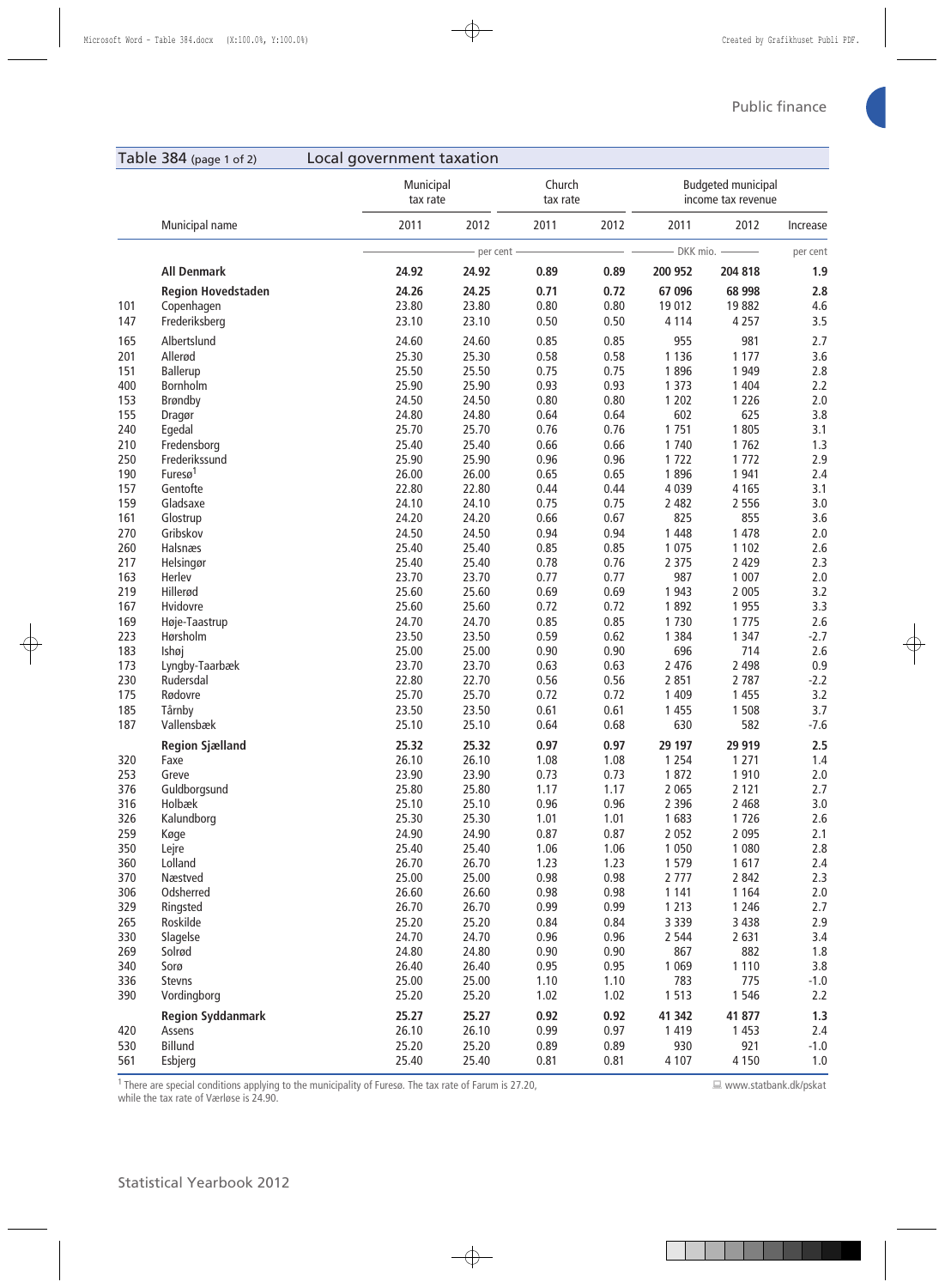#### Table 384 (page 2 of 2) Local government taxation Municipal tax rate Church tax rate Budgeted municipal income tax revenue Municipal name 2011 2012 2011 2012 2011 2012 Increase **b per cent a per cent c per cent c per cent per cent per cent per cent**  Fanø 24.30 24.30 1.14 1.14 117 117 0.4 Fredericia 25.50 25.50 0.88 0.88 1 827 1 855 1.6 Faaborg-Midtfyn 26.10 26.10 1.05 1.05 1 779 1 798 1.1 Haderslev 26.50 26.50 0.95 0.95 2 013 2 014 0.0 Kerteminde 26.10 26.10 1.00 1.00 837 859 2.7 Kolding 25.00 25.00 0.94 0.94 3 157 3 165 0.3 Langeland 27.80 27.80 1.16 1.15 479 481 0.5 Middelfart 25.80 25.80 0.95 0.95 1 363 1 377 1.1 Nordfyns 26.10 26.10 1.04 1.04 986 1 007 2.1 Nyborg 26.40 26.40 1.15 1.15 1 121 1 154 2.9 Odense 24.50 24.50 0.68 0.68 6 230 6 487 4.1 Svendborg 26.80 26.80 1.06 1.06 2 077 2 107 1.4 Sønderborg 25.20 25.20 0.93 0.93 2 657 2 694 1.4 Tønder 25.30 25.30 1.20 1.20 1 307 1 292 -1.2 Varde 25.10 25.10 1.02 1.02 1 697 1 716 1.1 Vejen 25.20 25.20 1.06 1.06 1 396 1 364 -2.3 Vejle 23.40 23.40 0.91 0.91 3 579 3 609 0.8 Ærø 26.10 26.10 1.10 1.10 220 224 1.9 Aabenraa 25.40 25.40 0.95 0.95 2 044 2 032 -0.6  **Region Midtjylland 25.09 25.10 0.94 0.94 43 516 44 038 1.2** Favrskov 25.70 25.70 1.03 1.03 1 635 1 659 1.5 Hedensted 25.40 25.40 1.08 1.08 1 583 1 575 -0.5 Herning 24.90 24.90 0.99 0.99 2 869 2 896 0.9 Holstebro 25.30 25.30 1.08 1.08 1 991 1 983 -0.4 Horsens 25.20 25.20 0.89 0.89 2 748 2 810 2.2 Ikast-Brande 25.10 25.10 1.00 1.00 1 349 1 339 -0.7 Lemvig 24.80 25.20 1.27 1.27 751 743 -1.0 Norddjurs 24.60 25.10 1.00 1.00 1 215 1 242 2.2 Odder 25.10 25.10 1.00 1.00 748 764 2.0 Randers 25.60 25.60 0.89 0.89 3 249 3 303 1.7 Ringkøbing-Skjern 24.70 24.70 1.05 1.05 1 987 1 983 -0.2 Samsø 26.00 26.00 1.50 1.50 134 137 2.0 Silkeborg 25.50 25.50 0.95 0.95 3 176 3 217 1.3 Skanderborg 25.70 25.70 0.86 0.86 2 116 2 160 2.1 Skive 25.50 25.50 1.00 1.00 1 651 1 652 0.1 Struer 24.90 24.90 1.20 1.20 775 758 -2.1 Syddjurs 25.40 25.30 1.00 1.00 1 427 1 421 -0.5 Viborg 25.80 25.80 0.95 0.95 3 325 3 373 1.4 Aarhus 24.40 24.40 0.79 0.79 10 788 11 025 2.2  **Region Nordjylland 25.58 25.62 1.10 1.10 19 800 19 987 0.9** Brønderslev 26.90 26.90 1.10 1.10 1 201 1 222 1.7 Frederikshavn 25.20 25.60 1.03 1.03 2 109 2 148 1.8 Hjørring 25.40 25.40 1.19 1.19 2 229 2 211 -0.8 Jammerbugt 25.30 25.30 1.20 1.20 1 257 1 276 1.5 Læsø 25.60 25.60 1.30 1.30 61 61 0.7 Mariagerfjord 25.70 25.70 1.15 1.15 1 441 1 459 1.3 Morsø 25.30 25.30 1.20 1.20 723 711 -1.6 Rebild 25.10 25.10 1.20 1.20 987 993 0.6 Thisted 25.50 25.50 1.28 1.28 1 530 1 492 -2.4 Vesthimmerland 27.20 27.20 1.18 1.18 1 320 1 303 -1.3 Aalborg 25.40 25.40 0.98 0.98 6 943 7 110 2.4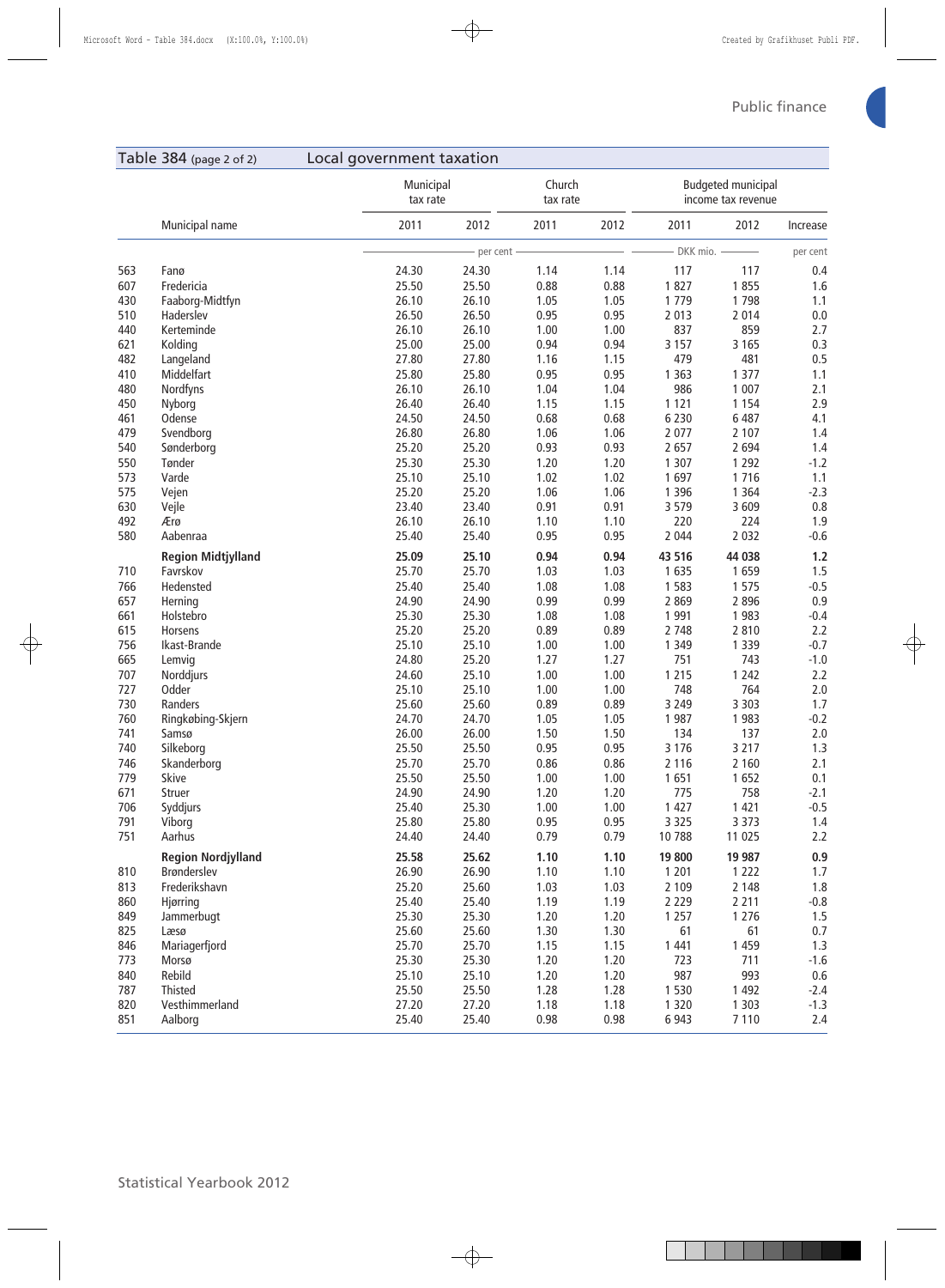| Table 385                                                                       | Taxation of corporations. 2010 |                                  |                        |                        |                        |                       |                        |                       |
|---------------------------------------------------------------------------------|--------------------------------|----------------------------------|------------------------|------------------------|------------------------|-----------------------|------------------------|-----------------------|
|                                                                                 | Less than DKK 100 000          |                                  | DKK 100 000-1 mio.     |                        | More than DKK 1 mio.   |                       | Total                  |                       |
|                                                                                 | Number of<br>companies         | Amount in<br>DKK mio.            | Number of<br>companies | Amount in<br>DKK mio.  | Number of<br>companies | Amount in<br>DKK mio. | Number of<br>companies | Amount in<br>DKK mio. |
| <b>All industries</b><br>Agriculture, forestry and fishing                      | 35 158<br>407                  | 1022<br>12                       | 16 223<br>235          | 4 9 0 7<br>72          | 2 901<br>38            | 34 719<br>98          | 54 282<br>680          | 40 648<br>182         |
| Mining and quarrying                                                            | 18                             | 1                                | 19                     | 8                      | 17                     | 4875                  | 54                     | 4885                  |
| <b>Manufacturing</b>                                                            | 1461                           | 51                               | 1 1 5 7                | 398                    | 440                    | 8 2 9 8               | 3 0 5 8                | 8746                  |
| Manufacture of food products, beverages                                         |                                |                                  |                        |                        |                        |                       |                        |                       |
| and tobacco                                                                     | 106                            | 4                                | 91                     | 30                     | 60                     | 445                   | 257                    | 478                   |
| Textiles and leather products                                                   | 66                             | 2                                | 50                     | 20                     | 12                     | 32                    | 128                    | 54                    |
| Wood and paper products and printing                                            | 170<br>2                       | 6<br>0                           | 100<br>$\mathbf{0}$    | 32<br>$\boldsymbol{0}$ | 18<br>$\mathbf 0$      | 348<br>0              | 288<br>2               | 386                   |
| Oil refinery etc.<br>Manufacture of chemicals                                   | 23                             | 1                                | 22                     | 9                      | 28                     | 335                   | 73                     | $\mathbf 0$<br>345    |
| Pharmaceuticals                                                                 | 6                              | 0                                | 9                      | $\overline{4}$         | 5                      | 2 5 3 3               | 20                     | 2 5 3 7               |
| Manufacture of plastic, glass and concrete<br>Basic metals and fabricated metal | 80                             | 3                                | 97                     | 32                     | 45                     | 670                   | 222                    | 705                   |
| products                                                                        | 333                            | 12                               | 235                    | 77                     | 63                     | 284                   | 631                    | 373                   |
| Manufacture of electronic components                                            | 52                             | $\overline{2}$                   | 66                     | 26                     | 43                     | 619                   | 161                    | 648                   |
| Electrical equipment<br>Manufacture of machinery                                | 50<br>174                      | $\overline{2}$<br>$\overline{7}$ | 51<br>173              | 20<br>61               | 22<br>80               | 178<br>919            | 123<br>427             | 200<br>987            |
| Transport equipment<br>Manufacture of furniture and other                       | 36                             | 1                                | 26                     | 10                     | 14                     | 63                    | 76                     | 74                    |
| manufacturing                                                                   | 363                            | 12                               | 237                    | 76                     | 50                     | 1872                  | 650                    | 1959                  |
| Electricity, gas and steam supply                                               | 116                            | 2                                | 21                     | 6                      | 9                      | 446                   | 146                    | 454                   |
| Water supply, sewerage and waste<br>management                                  | 47                             | 2                                | 28                     | 10                     | 16                     | 72                    | 91                     | 83                    |
| <b>Contruction</b>                                                              | 3 1 1 0                        | 105                              | 1 4 6 6                | 416                    | 165                    | 492                   | 4741                   | 1012                  |
| Wholesale and retail trade                                                      | 4888                           | 165                              | 3 5 0 7                | 1 1 2 3                | 746                    | 3898                  | 9 1 4 1                | 5 18 6                |
| <b>Transportation</b>                                                           | 737                            | 22                               | 457                    | 148                    | 103                    | 3 6 2 9               | 1 2 9 7                | 3798                  |
| <b>Accommodation and food service</b>                                           |                                |                                  |                        |                        |                        |                       |                        |                       |
| activities                                                                      | 592                            | 18                               | 204                    | 56                     | 32                     | 128                   | 828                    | 202                   |
| Information and communication<br>Publishing, television and radio               | 1939                           | 62                               | 938                    | 266                    | 163                    | 2055                  | 3 0 4 0                | 2 3 8 4               |
| broadcasting                                                                    | 365                            | 10                               | 180                    | 56                     | 45                     | 326                   | 590                    | 392                   |
| Telecommunications<br>IT and information service activities                     | 32<br>1 5 4 2                  | 1<br>51                          | 25<br>733              | 8<br>202               | 5<br>113               | 1 1 7 8<br>552        | 62<br>2 3 8 8          | 1 1 8 7<br>804        |
| <b>Financial and insurance</b>                                                  | 4613                           |                                  | 1743                   | 557                    | 450                    | 7538                  | 6 8 0 6                | 8 2 0 6               |
| <b>Real estate activities</b>                                                   | 2689                           | 111<br>76                        | 1 0 1 0                | 308                    | 128                    | 560                   | 3827                   | 944                   |
| Knowledge-based services                                                        | 3 9 9 1                        | 123                              | 1897                   | 548                    | 223                    | 735                   | 6 1 1 1                | 1 4 0 6               |
| Consultancy etc.                                                                | 3 1 4 7                        | 96                               | 1 5 2 5                | 436                    | 167                    | 524                   | 4839                   | 1 0 5 6               |
| Scientific research and development                                             | 43                             | 2                                | 29                     | 9                      | 7                      | 43                    | 79                     | 54                    |
| Advertising and other business services                                         | 801                            | 26                               | 343                    | 103                    | 49                     | 167                   | 1 1 9 3                | 296                   |
| Travel agent, cleaning and other<br>operationel services                        | 1 1 6 3                        | 35                               | 584                    | 169                    | 84                     | 300                   | 1831                   | 504                   |
| Public administration, defence and<br>compulsory social security                | 13                             | 0                                | 5                      | 2                      | 2                      | 128                   | 20                     | 130                   |
| <b>Education</b>                                                                | 182                            | 6                                | 71                     | 21                     | 10                     | 14                    | 263                    | 41                    |
| Human health and social work                                                    | 965                            | 39                               | 763                    | 208                    | 39                     | 69                    | 1767                   | 316                   |
| Human health activities                                                         | 895                            | 37                               | 727                    | 196                    | 36                     | 64                    | 1658                   | 297                   |
| Residential care                                                                | 70                             | 2                                | 36                     | 12                     | 3                      | 5                     | 109                    | 19                    |
| Arts, entertainment and recreation<br>activities                                | 230                            | 7                                | 68                     | 24                     | 12                     | 85                    | 310                    | 116                   |
| <b>Other service activities</b>                                                 | 581                            | 16                               | 209                    | 57                     | 42                     | 319                   | 832                    | 392                   |
| Activities of households as employers<br>of domestic personnel                  | 1                              | 0                                | 0                      | 0                      | 0                      | 0                     | 1                      | 0                     |
| <b>Activities of extraterritorial</b><br>organizations and bodies               |                                |                                  |                        |                        |                        |                       |                        |                       |
| <b>Activity not stated</b>                                                      | 7415                           | 170                              | 1841                   | 510                    | 182                    | 981                   | 9 4 3 8                | 1661                  |

Note: Size of tax levied including all supplements, reductions and allowances. ■ WWW.statbank.dk/selsk1, selsk2 and selsk3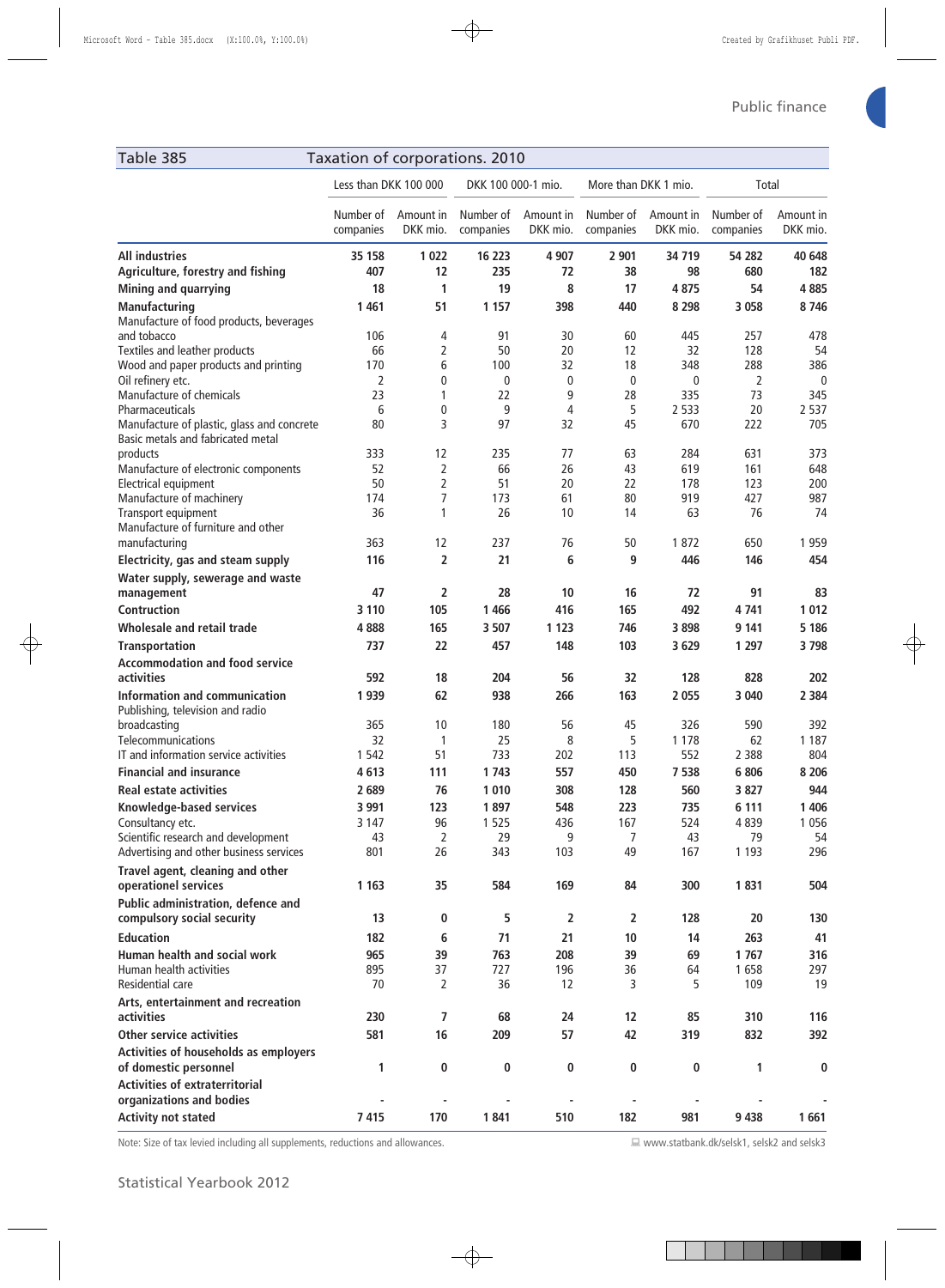#### Table 386 Customs and excise duties

|                                                           | 2009               | 2010               | 2011               |
|-----------------------------------------------------------|--------------------|--------------------|--------------------|
|                                                           |                    | DKK mio. -         |                    |
| <b>Customs and import duties</b>                          | 2 6 8 5            | 3 2 7 7            | 3 222              |
| Value added tax                                           | 165 676            | 169 832            | 174 038            |
| Duty on wage and salary costs                             | 4 3 7 0            | 4921               | 5703               |
| <b>Duties on motor vehicles</b>                           | 23 683             | 25 264             | 25 391             |
| Weight duty                                               | 9827               | 10 019             | 9873               |
| Registration duty                                         | 12 001             | 13 3 9 0           | 13760              |
| Duty on third-party liability insurance                   | 1855               | 1855               | 1758               |
| Taxes on energy products                                  | 36 702             | 40 283             | 41 953             |
| Petrol                                                    | 8736               | 8 1 3 2            | 7719               |
| Certain petroleum products                                | 8 9 5 3<br>8792    | 9086<br>10 204     | 9 2 5 2<br>11 989  |
| Electricity<br>Coal                                       | 1576               | 2 4 5 0            | 2 4 1 8            |
| Natural gas                                               | 3 5 5 5            | 4418               | 4 4 2 9            |
| CO <sub>2</sub>                                           | 5 0 1 9            | 5757               | 5897               |
| Nitrogen oxides                                           | $\bullet$          | 189                | 202                |
| Sulphur                                                   | 71                 | 47                 | 47                 |
| <b>Pollution taxes</b>                                    | 2826               | 2 1 4 0            | 1890               |
| Certain retail containers                                 | 1 0 1 9            | 1 0 6 0            | 936                |
| Insecticides, herbicides, etc.                            | 440                | 461                | 477                |
| Waste                                                     | 1 0 2 4            | 260                | 125                |
| CFC                                                       | 55                 | 56                 | 71                 |
| <b>Chlorinates solvents</b>                               | 0                  | $\mathbf{0}$       | $\boldsymbol{0}$   |
| Nickel/cadmium batteries                                  | 6<br>199           | 4<br>201           | 3<br>185           |
| <b>Effluent charges</b><br>Nitrogen                       | 21                 | 23                 | 19                 |
| PVC and phathalates                                       | 26                 | 23                 | 22                 |
| Mineral phosphorus                                        | 36                 | 52                 | 52                 |
| Duties on spirits, wine and beer                          | 3 0 7 8            | 3 0 0 4            | 2 2 6 9            |
| Spirits                                                   | 1 0 6 3            | 1 0 0 9            | 1 0 7 3            |
| Wine                                                      | 1 0 4 8            | 1 0 7 2            | 1 0 6 3            |
| Beer                                                      | 954                | 901                | 882                |
| Surcharge on alcoholic soft drinks                        | 13                 | 21                 | 51                 |
| Duties on non-alcoholic beverages                         | 669                | 647                | 630                |
| Coffee                                                    | 253                | 255                | 247                |
| Tea                                                       | 8                  | 7                  | 8                  |
| Mineral water                                             | 408                | 385                | 375                |
| Duties on chocolate, sugar confect., etc.                 | 1499               | 1850               | 1913               |
| Chocolate, sugar confectionary                            | 1 3 2 9            | 1646               | 1708               |
| Ice-cream                                                 | 170                | 204                | 205                |
| <b>Saturated fat</b>                                      | $\bullet$          |                    | 171                |
| <b>Duties on tobacco</b>                                  | 7 177              | 8 3 3 9            | 7495               |
| Cigarettes, smoking tobacco, etc.                         | 7116               | 8 2 7 8            | 7434               |
| Cigars, cheroots and cigarillos                           | 33                 | 33                 | 32                 |
| Cigarette paper                                           | 28                 | 28                 | 29                 |
| <b>Other duties</b>                                       | 2 7 9 5            | 2670               | 2614               |
| Electric bulbs, etc.                                      | 148                | 117                | 118                |
| Raw materials                                             | 131                | 114                | 142                |
| Piped water                                               | 1 3 7 2            | 1 3 6 4            | 1 3 2 7            |
| Insurance of pleasure boats                               | 116                | 120                | 110                |
| Casinos<br>Slot machines                                  | 186<br>726         | 176<br>659         | 181<br>628         |
| Other duties                                              | 116                | 120                | 108                |
|                                                           |                    |                    |                    |
| Customs and excise duties, total<br><b>European Union</b> | 251 160<br>$-2033$ | 262 227<br>$-2341$ | 267 289<br>$-2418$ |
|                                                           |                    |                    |                    |

www.statbank.dk/15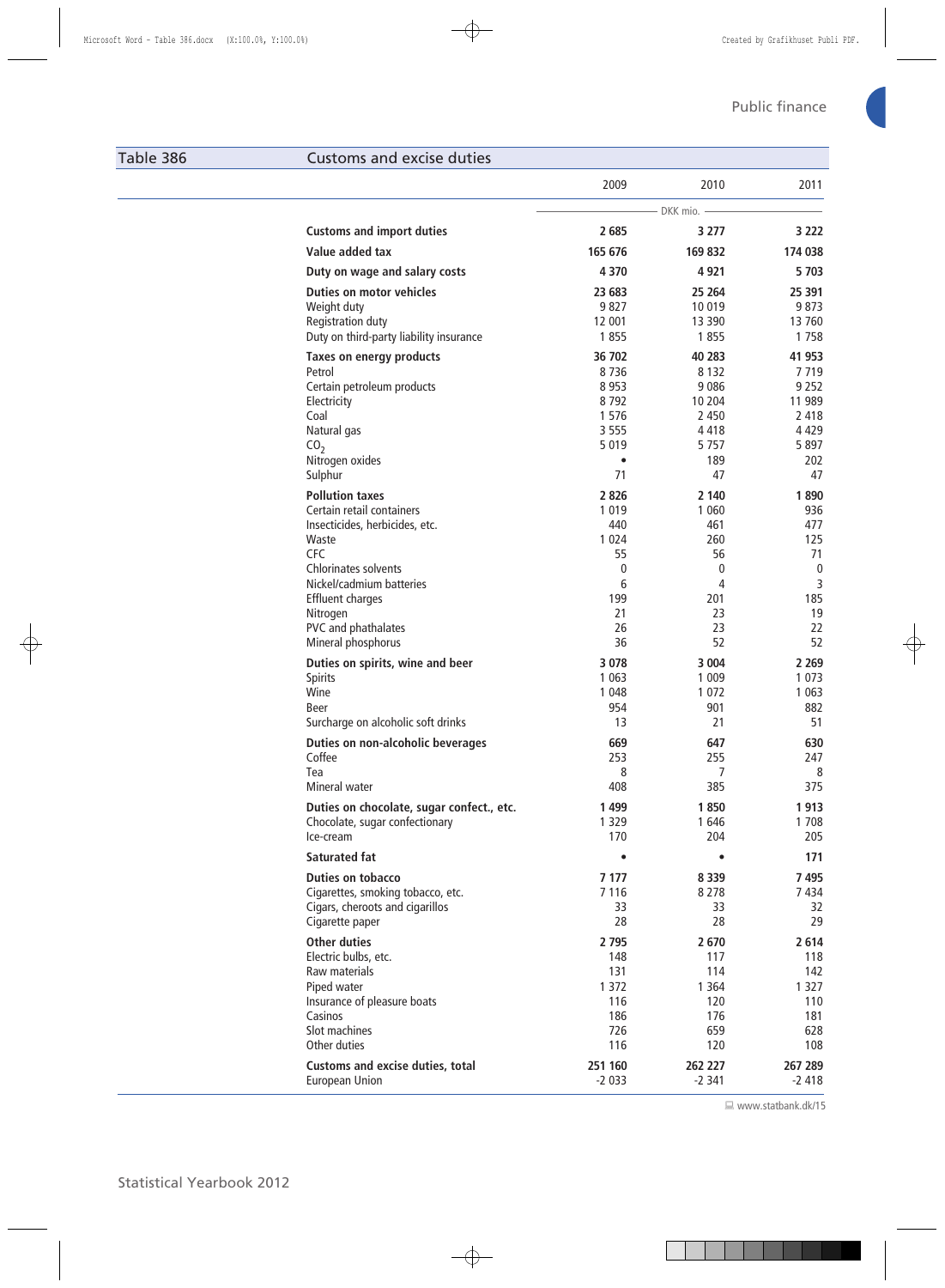## Table 387 Public sector. 2010

|                                                           | General<br>government<br>sector | Public quasi<br>corporations | Public<br>corporations | The public<br>sector |
|-----------------------------------------------------------|---------------------------------|------------------------------|------------------------|----------------------|
|                                                           |                                 | – DKK mio. -                 |                        |                      |
| <b>Production account</b>                                 |                                 |                              |                        |                      |
| Output                                                    | 537 266                         | 23 539                       | 131 900                | 692 706              |
| Intermediate consumption                                  | 174 897                         | 11 941                       | 75 068                 | 261 906              |
| Gross value added                                         | 362 369                         | 11 598                       | 56 832                 | 430 800              |
| Consumption of fixed capital                              | 33 935                          | 3 2 5 6                      | 15 213                 | 52 405               |
| Net value added                                           | 328 434                         | 8 3 4 2                      | 41 620                 | 378 395              |
|                                                           |                                 |                              |                        |                      |
| <b>Generation of income account</b>                       | 362 369                         |                              |                        |                      |
| Gross value added                                         | $-5196$                         | 11 598<br>140                | 56 832<br>$-504$       | 430 800<br>$-5560$   |
| Taxes less subsidies on production<br>Taxes on production | $-5196$                         | 140                          |                        | $-5056$              |
| Production subsidies                                      |                                 |                              | $\sim$ $\sim$<br>504   | 504                  |
| GDP at factor cost                                        | $\epsilon$ .<br>367 565         | $\epsilon$ .<br>11 459       | 57 336                 | 436 359              |
| Compensation of employees                                 | 333 630                         | 4869                         | 27 023                 | 365 522              |
|                                                           | 33 935                          | 6 5 9 0                      | 30 312                 | 70838                |
| Gross operating surplus<br>Consumption of fixed capital   | 33 935                          | 3 2 5 6                      | 15 213                 | 52 405               |
| Net operating surplus                                     | 0                               | 3 3 3 3                      | 15 100                 | 18 4 33              |
|                                                           |                                 |                              |                        |                      |
| Allocation of primary income account                      |                                 |                              |                        |                      |
| Gross operating surplus                                   | 33 935                          | 6 5 9 0                      | 30 312                 | 70838                |
| Interest and dividends                                    | 36 988                          | 764                          | 21 838                 | 59 589               |
| Taxes on production and imports                           | 292 783                         | .,                           | $\epsilon$ .           | 292 783              |
| Current taxes on income, wealth, etc.                     | 520 008                         | .,                           | $\epsilon$ .           | 520 008              |
| Actual contributions to social benefits                   | 18 2 60                         | .,                           | 5847                   | 24 10 6              |
| Imputed contributions to social benefits                  | 15 711                          | $\sim$                       | $\ddot{\phantom{0}}$   | 15 711               |
| International cooperation                                 | 2 1 8 7                         | $\epsilon$ .                 | $\epsilon$ .           | 2 1 8 7              |
| Other current transfers                                   | 13 300                          | 165                          | $\epsilon$ .           | 13 4 65              |
| Gross primary income                                      | 933 171                         | 7519                         | 57 997                 | 998 687              |
| Interest and dividends                                    | 37 015                          | 2 1 2 5                      | 19552                  | 58 692               |
| Subsidies                                                 | 44 824                          | $\sim$ .                     | $\epsilon$ .           | 44 824               |
| Current taxes on income, wealth, etc.                     | $\sim$ $\sim$                   | 5                            | 2 4 6 8                | 2 4 7 3              |
| Social contributions                                      | 303 691                         | 21                           | 4 0 3 3                | 307 746              |
| International cooperation                                 | 25 107                          | $\epsilon$ .                 | $\epsilon$ .           | 25 107               |
| Other current transfers                                   | 19 370                          | 112                          | $\epsilon$ .           | 19 4 82              |
| Gross total expenditure                                   | 430 007                         | 2 2 6 3                      | 26 053                 | 458 323              |
| Gross disposable income                                   | 503 164                         | 5 2 5 6                      | 31 944                 | 540 364              |
| Consumption of fixed capital                              | 33 935                          | 3 2 5 6                      | 15 213                 | 52 405               |
| Net disposable income                                     | 469 229                         | 1 9 9 9                      | 16 731                 | 487 959              |
| <b>Redistribution of income account</b>                   |                                 |                              |                        |                      |
| Gross disposable income                                   | 503 164                         | 5 2 5 6                      | 31 944                 | 540 364              |
| Adj. for the change in net equity of households           | 510 184                         | г.                           | $\epsilon$ .           | 510 184              |
| and pension funds, consumption expenditure                |                                 |                              |                        |                      |
| Change in households net worth                            | $\epsilon$ .                    | $\epsilon$ .                 | 1812                   | 1812                 |
| Gross saving                                              | $-7019$                         | 5 2 5 6                      | 30 132                 | 28 3 68              |
| Consumption of fixed capital                              | 33 935                          | 3 2 5 6                      | 15 213                 | 52 405               |
| Net saving                                                | $-40955$                        | 1 9 9 9                      | 14 9 20                | $-24036$             |
| Capital account                                           |                                 |                              |                        |                      |
| Gross saving                                              | $-7019$                         | 5 2 5 6                      | 30 132                 | 28 3 68              |
| Capital taxes                                             | 3779                            | $\epsilon$ .                 | $\epsilon$ .           | 3779                 |
| Other capital transfers                                   | 5 6 5 0                         | 141                          | $\epsilon$ .           | 5790                 |
| Total gross saving and capital transfers                  | 2 4 0 9                         | 5 3 9 6                      | 30 132                 | 37 938               |
| Gross fixed capital formation                             | 37 661                          | 4 1 0 9                      | 16814                  | 58 585               |
| Changes in stocks                                         | И,                              | 77                           | 0                      | 77                   |
| Acquisitions of land and rights, net                      | $-515$                          | $-1281$                      | 1 1 1 3                | $-682$               |
| Investment subsidies                                      | 12 676                          | 2                            | $\ddot{\phantom{1}}$ . | 12 678               |
| Other capital transfers                                   | 0                               | $-13$                        | $\epsilon$ .           | $-13$                |
| Of which, public sub-sector                               | 0                               | $-28$                        | $\epsilon$ .           | $-28$                |
| Net lending/borrowing                                     | $-47413$                        | 2 5 0 2                      | 12 205                 | $-32706$             |

www.statbank.dk/off14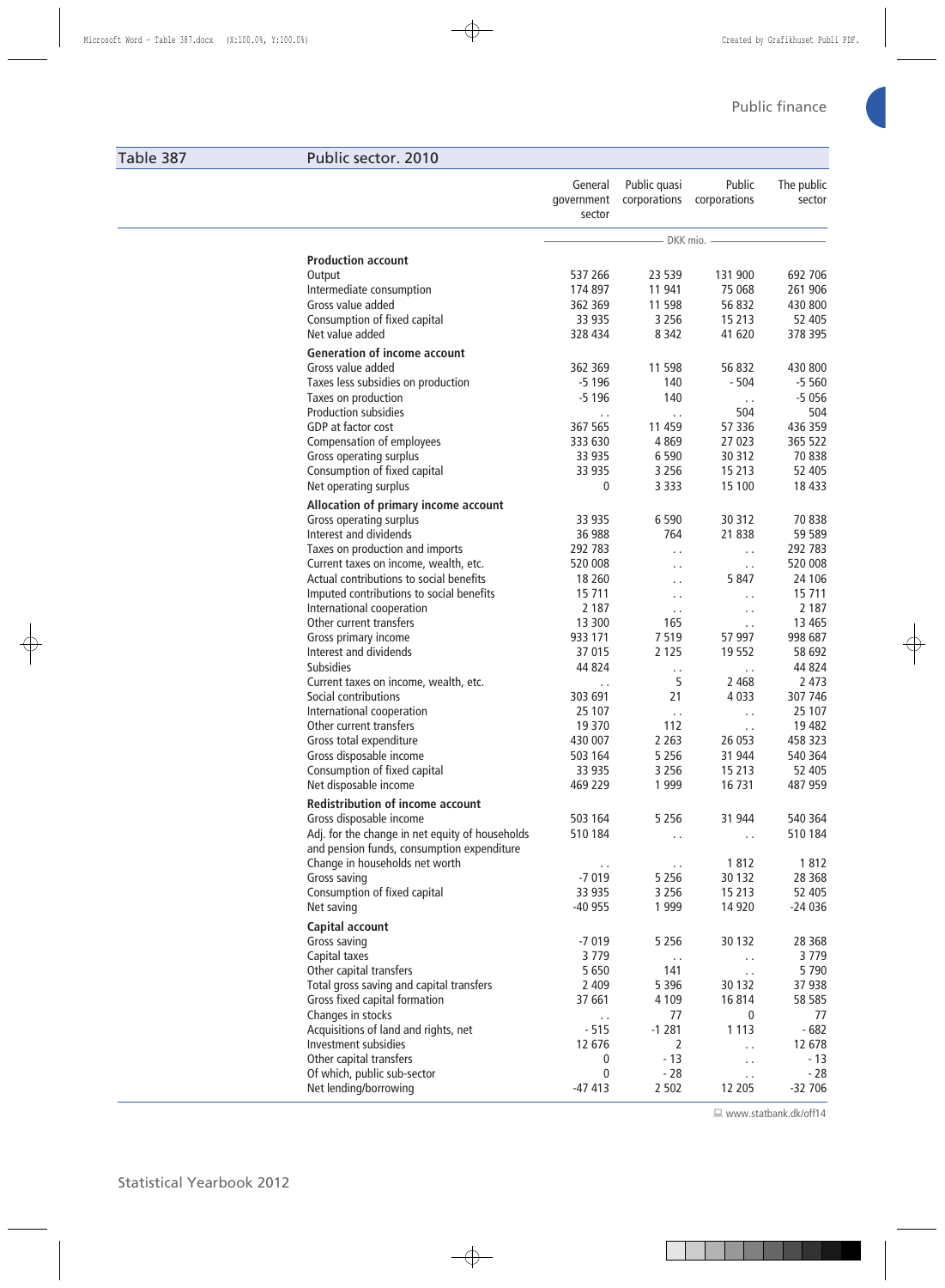### Table 388 Expenditure and revenue of general government

|                                       | 2009*    | 2010*    | $2011*$  |
|---------------------------------------|----------|----------|----------|
|                                       |          | DKK mio. |          |
| Current outlays, total                | 922 402  | 961 144  | 970 168  |
| Compensation of employees             | 322 188  | 333 630  | 330 684  |
| Intermediate consumption              | 170 597  | 174 897  | 176 841  |
| Other taxes on production and         |          |          |          |
| other subsidies on production, net    | $-4159$  | $-5196$  | -4874    |
| Social benefits in kind               | 27 116   | 27 806   | 27 474   |
| Real interest, etc.                   | 36 728   | 37 015   | 37 476   |
| <b>Subsidies</b>                      | 43 304   | 44 824   | 46 503   |
| Other current transfers               | 326 629  | 348 168  | 356 064  |
| Current revenue, total                | 911 313  | 954 124  | 981 101  |
| Sales of goods and services           | 51 890   | 54 888   | 53 526   |
| Income on wealth, earned income, etc. | 39 408   | 36 987   | 39 675   |
| Taxes on production and import        | 279 815  | 292 783  | 301 594  |
| Current taxes on income, wealth, etc. | 494 932  | 520 008  | 534 753  |
| Social security contributions         | 32 062   | 33 971   | 35 198   |
| Other current transfers               | 13 204   | 15 487   | 16 355   |
| Capital outlays, total                | 42 827   | 49 823   | 61 355   |
| Non-financial capital accumulation    | 34 646   | 37 147   | 38 114   |
| Capital transfers                     | 8 1 8 1  | 12 676   | 23 241   |
| Capital revenue, total                | 8 0 62   | 9429     | 15 681   |
| Capital taxes                         | 3697     | 3779     | 4694     |
| Other capital transfers               | 4 3 6 5  | 5650     | 10 986   |
| <b>Current surplus (gross saving)</b> | $-11090$ | $-7019$  | 10 9 32  |
| <b>Overall surplus (net lending)</b>  | $-45854$ | $-47413$ | $-34742$ |
|                                       |          |          |          |

■ www.statbank.dk/off3 and off16

| Table 389 | Expenditure and revenue of general government by sub-sector. 2011*                                                                                                                                                                    |                                                                          |                                       |                                                                        |                                                                         |
|-----------|---------------------------------------------------------------------------------------------------------------------------------------------------------------------------------------------------------------------------------------|--------------------------------------------------------------------------|---------------------------------------|------------------------------------------------------------------------|-------------------------------------------------------------------------|
|           |                                                                                                                                                                                                                                       | Central                                                                  | Social<br>government security funds   | Local                                                                  | General<br>government government <sup>1</sup>                           |
|           |                                                                                                                                                                                                                                       |                                                                          |                                       | DKK mio.                                                               |                                                                         |
|           | Current outlays, total<br>Compensation of employees<br>Intermediate consumption<br>Other taxes on production and other subsidies on production, net<br>Social benefits in kind<br>Real interest, etc.                                 | 733 269<br>93 479<br>62 2 68<br>811<br>494<br>34 45 6                    | 58 886<br>2 3 2 1<br>574              | 634 264<br>234 883<br>113 999<br>$-5686$<br>26 980<br>3 0 1 9          | 970 168<br>330 684<br>176 841<br>$-4874$<br>27 474<br>37 476            |
|           | <b>Subsidies</b><br>Other current transfers                                                                                                                                                                                           | 23 169<br>518 591                                                        | 55 988                                | 23 3 34<br>237 735                                                     | 46 503<br>356 064                                                       |
|           | Current revenue, total<br>Sales of goods and services<br>Income on wealth, earned income, etc.<br>Taxes on production and import<br>Current taxes on income, wealth, etc.<br>Social security contributions<br>Other current transfers | 714 668<br>22 223<br>35 35 3<br>276 279<br>329 900<br>7 1 7 6<br>43 7 37 | 62 491<br>9<br>73<br>18 008<br>44 401 | 660 191<br>31 294<br>4 2 4 9<br>25 315<br>204 853<br>10 015<br>384 466 | 981 101<br>53 526<br>39 675<br>301 594<br>534753<br>35 1 98<br>16 3 5 5 |
|           | Capital outlays, total<br>Non-financial capital accumulation<br>Capital transfers                                                                                                                                                     | 31 394<br>12 624<br>18770                                                | 2682<br>7<br>2675                     | 27 365<br>25 4 82<br>1882                                              | 61 355<br>38 114<br>23 241                                              |
|           | Capital revenue, total<br>Capital taxes<br>Other capital transfers                                                                                                                                                                    | 13 622<br>4694<br>8928                                                   |                                       | 2 144<br>2 1 4 4                                                       | 15 681<br>4694<br>10 986                                                |
|           | <b>Current surplus (gross saving)</b><br>Overall surplus (net lending)                                                                                                                                                                | $-18600$<br>$-36372$                                                     | 3 6 0 5<br>923                        | 25 9 28<br>707                                                         | 10 932<br>$-34742$                                                      |

1 Consolidated, i.e. excluding internal general government transfers. 
<br>
a www.statbank.dk/off3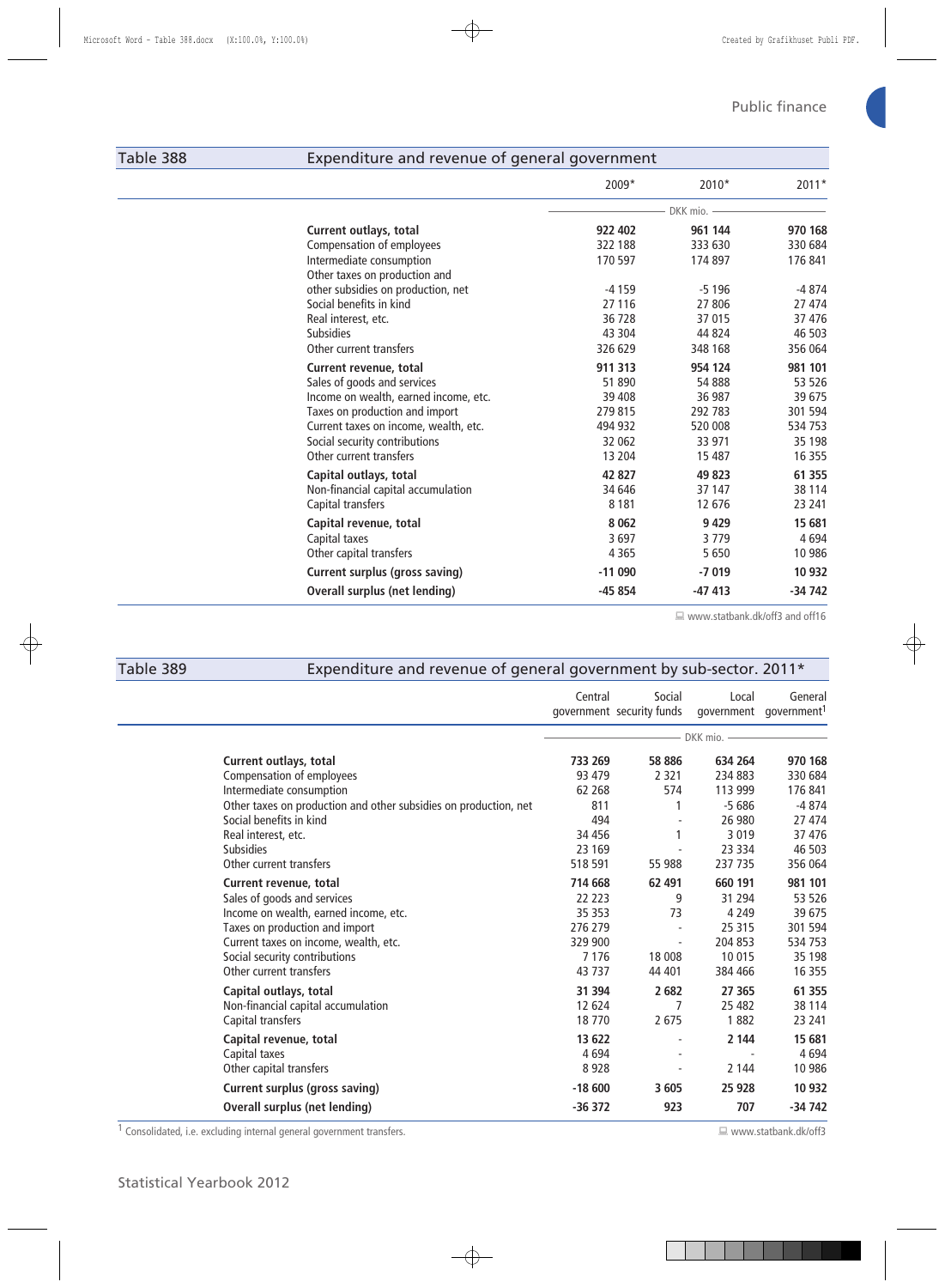## Table 390 Expenditure and revenue of general government

|                                       | 2009*     | 2010*      | $2011*$  |
|---------------------------------------|-----------|------------|----------|
|                                       |           | DKK mio. - |          |
| Central government                    |           |            |          |
| Current outlays                       | 679 559   | 715 232    | 733 269  |
| Capital outlays                       | 16 845    | 22 867     | 31 394   |
| Current revenue                       | 656 901   | 686 816    | 714 668  |
| Capital revenue                       | 6 1 4 5   | 7 2 2 0    | 13 622   |
| Current surplus                       | $-22658$  | $-28416$   | $-18600$ |
| Overall surplus <sup>2</sup>          | $-333358$ | $-44063$   | $-36372$ |
| Social security funds                 |           |            |          |
| Current outlays                       | 53 653    | 60 366     | 58 886   |
| Capital outlays                       | 2 2 0 3   | 2 5 5 1    | 2682     |
| Current revenue                       | 54 351    | 62 754     | 62 491   |
| Capital revenue                       |           |            |          |
| Current surplus                       | 698       | 2 3 8 8    | 3 6 0 5  |
| Overall surplus <sup>2</sup>          | $-1505$   | $-163$     | 923      |
| Local governments, total <sup>1</sup> |           |            |          |
| Current outlays                       | 590 033   | 621 915    | 634 264  |
| Capital outlays                       | 23 812    | 24 615     | 27 3 65  |
| Current revenue                       | 600 903   | 640 924    | 660 191  |
| Capital revenue                       | 1 9 5 0   | 2 4 1 8    | 2 1 4 4  |
| Current surplus                       | 10 871    | 19 009     | 25 9 28  |
| Overall surplus <sup>2</sup>          | $-10992$  | $-3187$    | 707      |
| Of which:                             |           |            |          |
| <b>Counties</b>                       |           |            |          |
| Current outlays                       | 113 693   | 115 171    | 116 964  |
| Capital outlays                       | 5 3 9 0   | 5 3 6 6    | 6 0 9 8  |
| Current revenue                       | 116 762   | 119 693    | 121 314  |
| Capital revenue                       | 45        | 309        | 176      |
| Current surplus                       | 3 0 7 0   | 4522       | 4 3 5 0  |
| Overall surplus <sup>2</sup>          | $-2275$   | $-535$     | $-1573$  |
| <b>Municipalities</b>                 |           |            |          |
| Current outlays                       | 500 043   | 530 708    | 541 472  |
| Capital outlays                       | 18 4 22   | 19 2 49    | 21 26 6  |
| Current revenue                       | 507 844   | 545 196    | 563 050  |
| Capital revenue                       | 1 9 0 5   | 2 1 0 9    | 1 9 6 9  |
| Current surplus                       | 7801      | 14 487     | 21 578   |
| Overall surplus <sup>2</sup>          | $-8716$   | $-2652$    | 2 2 8 0  |

<sup>1</sup> Consolidated, i.e. excluding internal general-government transfers. <sup>2</sup> Current and capital surplus = change in net debt.

Statistical Yearbook 2012

■ www.statbank.dk/off3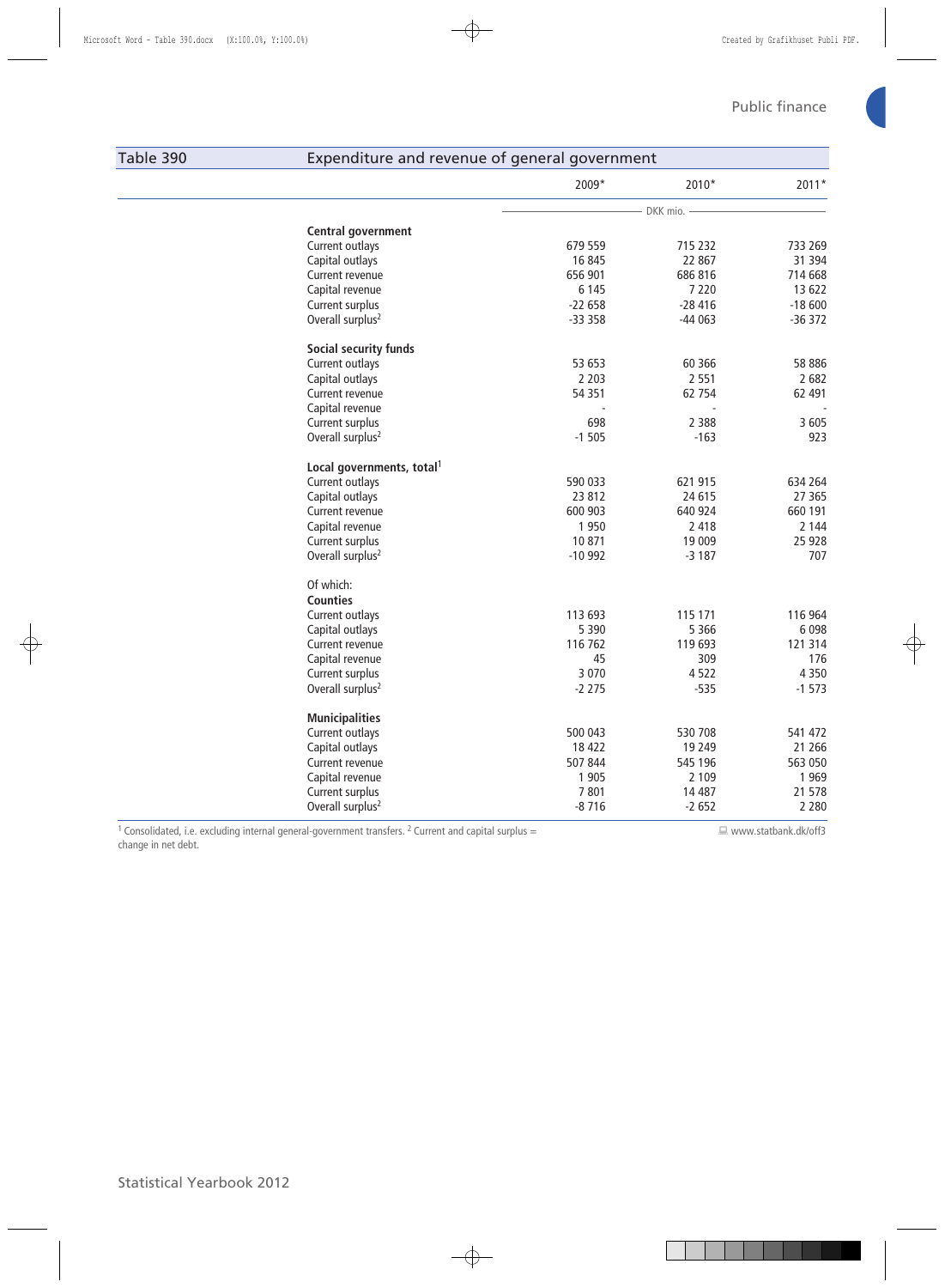## Table 391 Expenditure of general government sector by type of transaction

| 2011*             | 2010*             | 2009*             |                                                                     |
|-------------------|-------------------|-------------------|---------------------------------------------------------------------|
|                   | – mio. kr. —      |                   |                                                                     |
| 1 031 523         | 1 010 967         | 965 229           | <b>Total outlays</b>                                                |
| 970 168           | 961 144           | 922 402           | <b>Current outlays, total</b>                                       |
| 330 684           | 333 630           | 322 188           | <b>Compensation of employees</b>                                    |
| 176 841           | 174 897           | 170 597           | Intermediate consumption                                            |
|                   |                   |                   | Other taxes on production and other<br>subsidies on production, net |
| $-4874$<br>27 474 | $-5196$<br>27 806 | $-4159$<br>27 116 | Social benefits in kind                                             |
|                   |                   |                   |                                                                     |
| 440 044           | 430 007           | 406 660           | Income transfers, total                                             |
| 37476             | 37 015            | 36 728            | Interest, etc.                                                      |
| 46 503            | 44 824            | 43 304            | +Subsidies                                                          |
| 13 4 63           | 13 791            | 13 372            | To public quasi-corporations                                        |
| 33 040            | 31 033            | 29 9 32           | To other corporations                                               |
| 356 064           | 348 168           | 326 629           | +Other income transfers                                             |
|                   |                   |                   | To other levels of government                                       |
| 311 643           | 303 691           | 283 643           | To households                                                       |
| 6456              | 6 5 5 0           | 6 2 5 4           | To NPIHs <sup>1</sup>                                               |
| 37 966            | 37 926            | 36 732            | To the rest of the world (a-d)                                      |
| 744               | 733               | 753               | a. To the Faroe Islands, net                                        |
| 3834<br>16 3 9 2  | 3691<br>15 945    | 3734<br>16 780    | b. To Greenland, net<br>c. To the EU                                |
| 16 996            | 17 556            | 15 4 65           | d. To others                                                        |
| 61 355            | 49 823            | 42 827            | Capital outlays, total                                              |
| 38 114            | 37 147            | 34 646            | Non-financial capital accumulation, total                           |
| 39624             | 37 340            | 34 190            | Acquisition of new fixed assets                                     |
|                   |                   |                   | +Acquisition of buildings, and other                                |
| $-1389$           | 321               | $-305$            | existing investments, net                                           |
|                   |                   |                   | +Changes in inventories                                             |
|                   |                   |                   | +Acquisition of land and intangible                                 |
| $-121$            | $-515$            | 762               | assets, net                                                         |
| 23 241            | 12 676            | 8 1 8 1           | Capital transfers, total                                            |
|                   |                   |                   | Investment grants and                                               |
| 23 241            | 12 676            | 8 1 8 1           | capital transfers                                                   |
| 2726              | 1825              | 589               | To public quasi-corporations                                        |
| 14 644            | 2 4 5 1           | 2 1 4 5           | To other enterprises                                                |
|                   |                   |                   | To other levels of government                                       |
| 5 4 5 7<br>287    | 7974<br>339       | 4 3 4 4<br>223    | To households<br>To NPIHs <sup>1</sup>                              |
| 126               | 86                | 880               | To the rest of the world (a-d)                                      |
| 0                 | 8                 | 3                 | a. To the Faroe Islands, net                                        |
| 25                | 25                | 25                | b. To Greenland, net                                                |
|                   |                   | 778               | c. To the EU                                                        |
| 101               | 53                | 74                | d. To others                                                        |

1 To non-profit institutions (households). www.statbank.dk/off3 and off16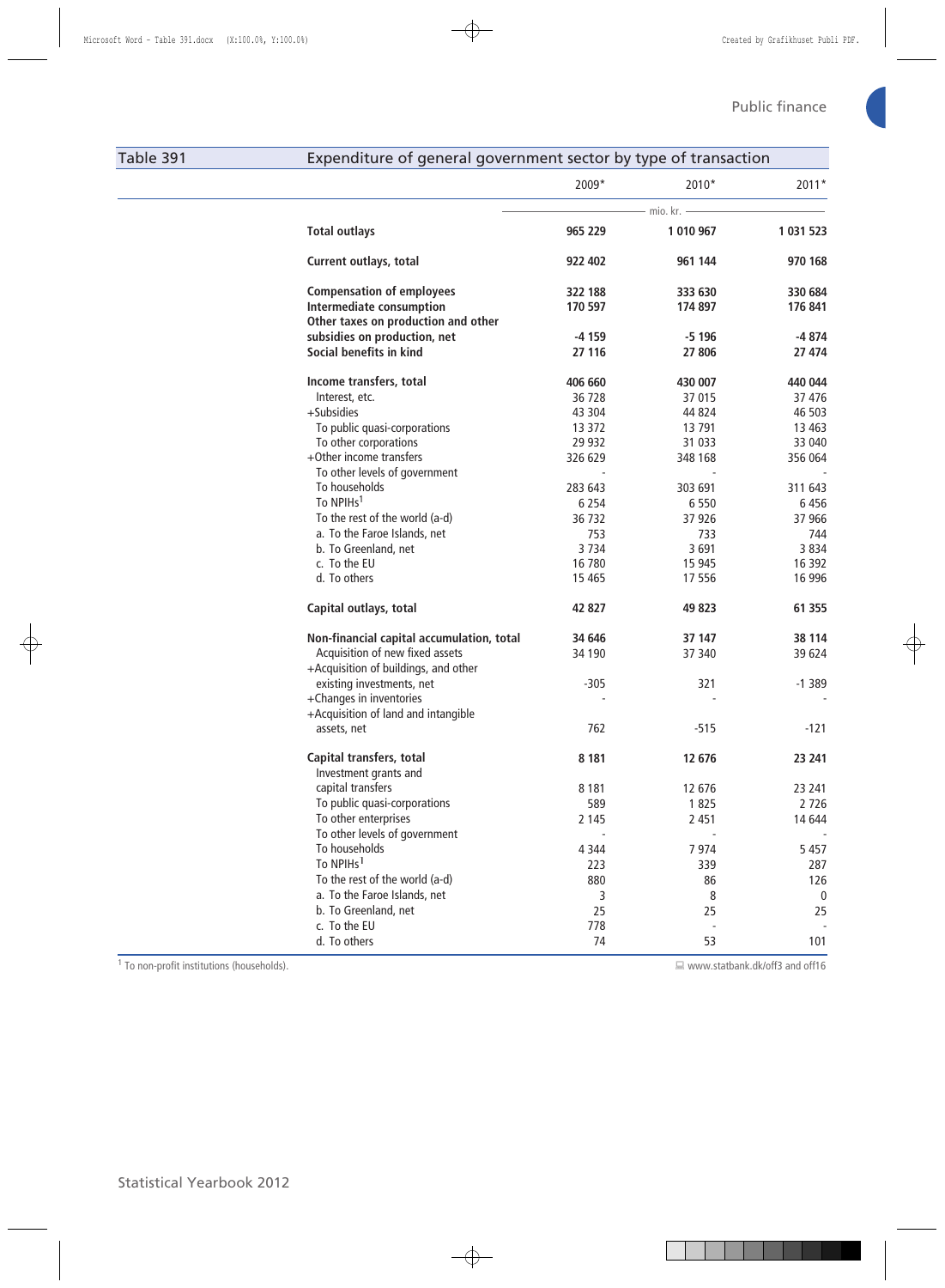## Table 392 Revenue of general government sector, by type of transaction

|                                                                | $2009*$  | 2010*    | 2011*                            |
|----------------------------------------------------------------|----------|----------|----------------------------------|
|                                                                |          | DKK mio. |                                  |
| Current plus capital revenue                                   | 919 375  | 963 553  | 996 781                          |
| Current revenue, total                                         | 911 313  | 954 124  | 981 101                          |
| Sales of goods and services                                    | 51 890   | 54 888   | 53 526                           |
| Withdrawals of income from quasi-                              |          |          |                                  |
| corporations                                                   | 1 7 1 7  | 685      | 1 2 6 2                          |
| Interest                                                       | 31 2 54  | 28 047   | 28 9 68                          |
| Rents                                                          | 6 4 3 7  | 8 2 5 5  | 9 4 4 5                          |
| Taxes on production and imports                                | 279 815  | 292 783  | 301 594                          |
| Current taxes on income, wealth, etc.                          | 494 932  | 520 008  | 534 753                          |
| Compulsory social security contributions                       | 16 411   | 17687    | 18 211                           |
| Voluntary social contributions                                 | 649      | 573      | 685                              |
| Imputed social contributions                                   | 15 002   | 15 711   | 16 302                           |
| Other income transfers                                         | 13 204   | 15 487   | 16 3 5 5                         |
| From other levels of government                                |          |          |                                  |
| From domestic private sector                                   | 11 2 5 4 | 13 300   | 14 0 21                          |
| From the rest of the world                                     | 1951     | 2 1 8 7  | 2 3 3 3                          |
| From EU institutions                                           | 1 4 1 4  | 1 3 9 7  | 1 5 4 7                          |
| From others                                                    | 537      | 790      | 787                              |
| Capital revenue, total                                         | 8 0 6 2  | 9 4 2 9  | 15 681                           |
| Capital taxes                                                  | 3697     | 3779     | 4694                             |
| Other capital transfers                                        | 4 3 6 5  | 5 6 5 0  | 10 986                           |
| From other levels of government                                |          |          |                                  |
| From domestic private sector                                   | 4 1 9 4  | 5 4 0 6  | 10 681                           |
| From the rest of the world                                     | 171      | 244      | 305                              |
| From EU institutions                                           | 171      | 244      | 304                              |
| From others                                                    |          |          | -1                               |
| <b>Current surplus (gross saving)</b>                          | $-11090$ | $-7019$  | 10 932                           |
| Overall surplus (net lending) <sup>1</sup>                     | $-45854$ | $-47413$ | $-34742$                         |
| <sup>1</sup> Current and capital surplus = change in net debt. |          |          | ■ www.statbank.dk/off3 and off16 |

| Table 393 | Consumption expenditure of general government sector            |          |                |          |  |  |  |  |
|-----------|-----------------------------------------------------------------|----------|----------------|----------|--|--|--|--|
|           |                                                                 | $2009*$  | $2010*$        | $2011*$  |  |  |  |  |
|           |                                                                 |          | $DKK$ mio. $-$ |          |  |  |  |  |
|           | Consumption expenditure $(1+2+3)$                               | 496 957  | 510 184        | 511 299  |  |  |  |  |
|           | 1. Production                                                   | 521 732  | 537 266        | 537 351  |  |  |  |  |
|           | Compensation of employees                                       | 322 188  | 333 630        | 330 684  |  |  |  |  |
|           | Consumption of fixed capital                                    | 33 105   | 33 935         | 34 700   |  |  |  |  |
|           | Intermediate consumption<br>Other taxes on production and other | 170 597  | 174 897        | 176 841  |  |  |  |  |
|           | Subsidies on production, net                                    | $-4159$  | $-5196$        | $-4874$  |  |  |  |  |
|           | 2. Social benefits in kind                                      | 27 116   | 27 806         | 27 474   |  |  |  |  |
|           | 3. Sales of goods and services                                  | $-51890$ | $-54888$       | $-53526$ |  |  |  |  |

■ www.statbank.dk/off26 and off28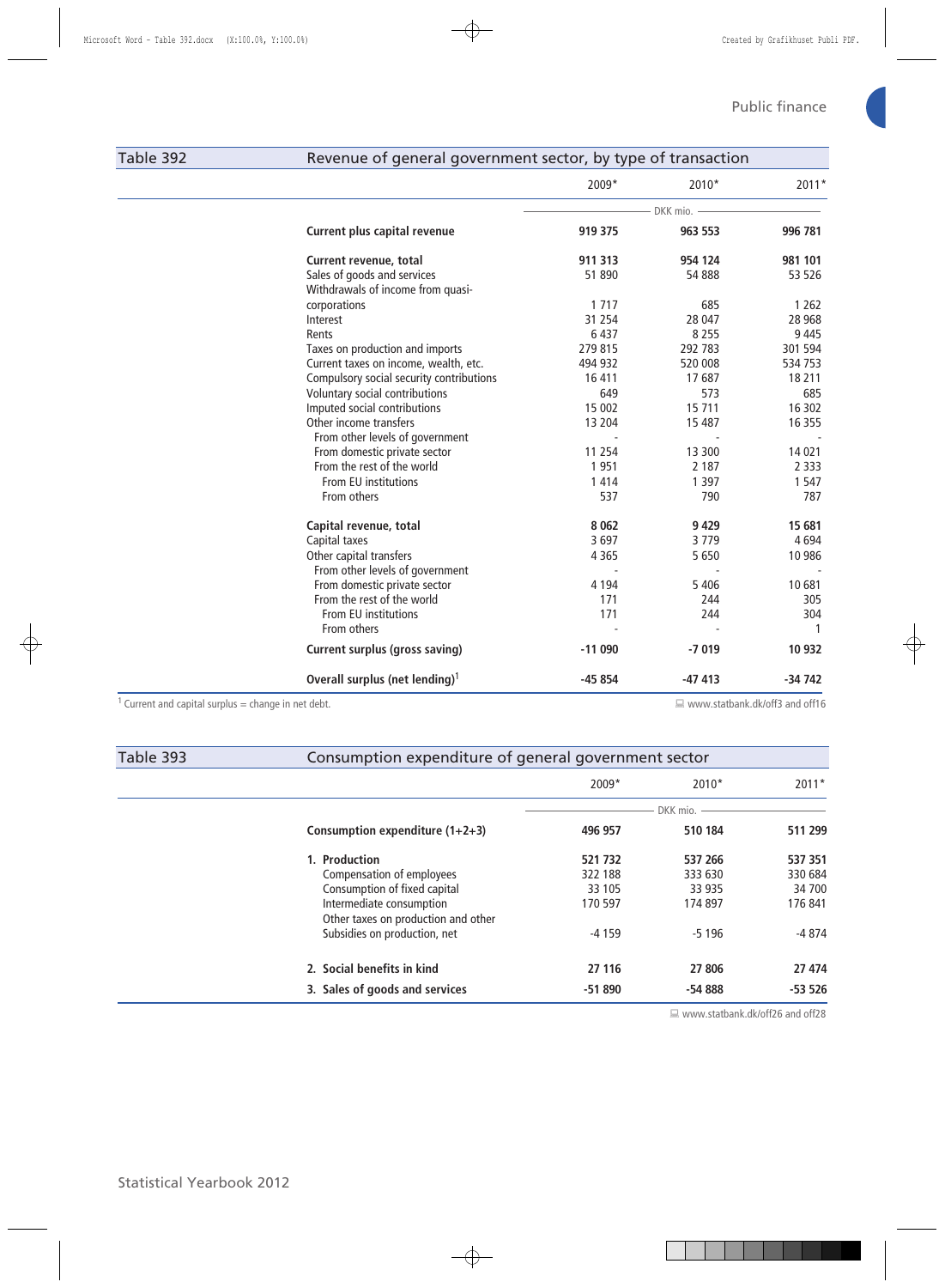## Table 394 Expenditure of general government sector by function

|       | Expenditure                                                                                                 | 2009    | 2010         | 2011      |
|-------|-------------------------------------------------------------------------------------------------------------|---------|--------------|-----------|
|       |                                                                                                             |         | - DKK mio. - |           |
| Total |                                                                                                             | 965 229 | 1 010 967    | 1 031 523 |
|       | 1. General public services                                                                                  | 128 470 | 134 906      | 144 466   |
|       | 1.1 Executive and legislative organs, financial and fiscal affairs, external affairs                        | 29 444  | 32 407       | 39 200    |
|       | 1.2 Foreign economic aid                                                                                    | 16 946  | 18 9 53      | 18 041    |
|       | 1.3 General services                                                                                        | 4615    | 5 0 1 1      | 4526      |
|       | 1.4 Basic research and R&D general public services                                                          | 14814   | 15 3 98      | 16 009    |
|       | 1.5 General public services etc.                                                                            | 22 049  | 22 196       | 21 936    |
|       | 1.6 Public debt transactions and transfers of a general character between<br>different levels of government | 40 601  | 40 940       | 44 7 52   |
| 2.    | <b>Defence</b>                                                                                              | 24 5 85 | 25 278       | 24 789    |
|       | 2.1 Military defence etc.                                                                                   | 23 626  | 24 3 20      | 23 871    |
|       | 2.2 Civil defence                                                                                           | 959     | 958          | 918       |
| 3.    | <b>Public order and safety</b>                                                                              | 19 501  | 19 45 6      | 20 358    |
|       | 3.1 Police services                                                                                         | 10 3 31 | 10 590       | 10 716    |
|       | 3.2 Fire protection services                                                                                | 1675    | 1763         | 1 7 5 7   |
|       | 3.3 Law courts                                                                                              | 3 9 8 0 | 3 6 6 6      | 4 1 5 3   |
|       | 3.4 Prisons                                                                                                 | 3 1 9 7 | 3 1 2 1      | 3 3 9 0   |
|       | 3.5 Public order and safety etc.                                                                            | 318     | 316          | 343       |
| 4.    | <b>Economic affairs</b>                                                                                     | 53 622  | 58 404       | 61 515    |
|       | 4.1 General economic, commercial and labour affairs                                                         | 16 657  | 17 302       | 17 708    |
|       | 4.2 Agriculture, forestry, fishing and hunting                                                              | 2 7 3 8 | 1729         | 2 4 1 4   |
|       | 4.3 Fuel and energy                                                                                         | 29      | 520          | 580       |
|       | 4.4 Mining, manufacturing and construction                                                                  | 111     | 156          | 136       |
|       | 4.5 Transport, communication, other industries                                                              | 32 167  | 36 952       | 38 089    |
|       | 4.6 R&D Economic affairs                                                                                    | 564     | 462          | 1 5 7 9   |
|       | 4.7 Economic affairs etc.                                                                                   | 1 3 5 7 | 1 2 8 2      | 1 0 0 9   |
| 5.    | <b>Environmental protection</b>                                                                             | 8 4 6 3 | 8 3 1 2      | 8 4 0 6   |
|       | 5.1 Waste and waste water management, pollution abatement                                                   | 1846    | 1 623        | 1641      |
|       | 5.2 Protection of biodiversity and landscape                                                                | 1914    | 1673         | 2 4 7 8   |
|       | 5.3 Environmental protection etc.                                                                           | 4 7 0 3 | 5017         | 4 2 8 8   |
| 6.    | Housing and community amenities                                                                             | 9988    | 6 4 2 5      | 6 4 0 4   |
|       | 6.1 Housing development                                                                                     | 8 2 8 3 | 5929         | 5 8 9 1   |
|       | 6.2 Housing and community amenities etc.                                                                    | 1 7 0 5 | 495          | 513       |
|       | 7. Health                                                                                                   | 143 638 | 146 211      | 148 856   |
|       | 7.1 Medical products, appliances and equipment                                                              | 8793    | 8868         | 8417      |
|       | 7.2 Outpatient services                                                                                     | 22 858  | 23 571       | 24 207    |
|       | 7.3 Hospital services                                                                                       | 107 160 | 108 851      | 110 901   |
|       | 7.4 R&D Health                                                                                              | 36      | 236          | 261       |
|       | 7.5 Health etc.                                                                                             | 4792    | 4684         | 5 0 7 0   |
| 8.    | Recreation, culture and religion                                                                            | 28 711  | 28 244       | 28 151    |
|       | 8.1 Recreational and sporting services                                                                      | 8 1 5 2 | 7658         | 7459      |
|       | 8.2 Cultural services                                                                                       | 11 811  | 11 909       | 11 936    |
|       | 8.3 Religious and other community services                                                                  | 7813    | 7761         | 7973      |
|       | 8.4 Recreation, culture and religion etc.                                                                   | 935     | 916          | 783       |
| 9.    | <b>Education</b>                                                                                            | 130 958 | 139 699      | 138 600   |
|       | 9.1 Primary education                                                                                       | 66 322  | 68 947       | 69 323    |
|       | 9.2 Youth-level education                                                                                   | 27 003  | 30 987       | 30 860    |
|       | 9.3 Higher education                                                                                        | 23 903  | 25 4 43      | 26 909    |
|       | 9.4 Adult and supplementary education                                                                       | 9 2 5 6 | 9582         | 7 0 9 9   |
|       | 9.5 Education etc.                                                                                          | 4 4 7 3 | 4740         | 4 4 1 0   |
|       | 10. Social protection                                                                                       | 417 293 | 444 032      | 449 979   |
|       | 10.1 Sickness and disability                                                                                | 100 832 | 104 999      | 104 238   |
|       | 10.2 Old age                                                                                                | 127 940 | 135 880      | 143 372   |
|       | 10.3 Family and children                                                                                    | 93 705  | 96 337       | 93 970    |
|       | 10.4 Unemployment                                                                                           | 50 501  | 59 918       | 59 515    |
|       | 10.5 Housing                                                                                                | 11 630  | 12 2 2 4     | 12 741    |
|       | 10.6 Social exclusion n.e.c.                                                                                | 22 280  | 24 3 32      | 25 909    |
|       | 10.7 Social protection etc.                                                                                 | 10 40 6 | 10 340       | 10 2 32   |

www.statbank.dk/off23 and off23b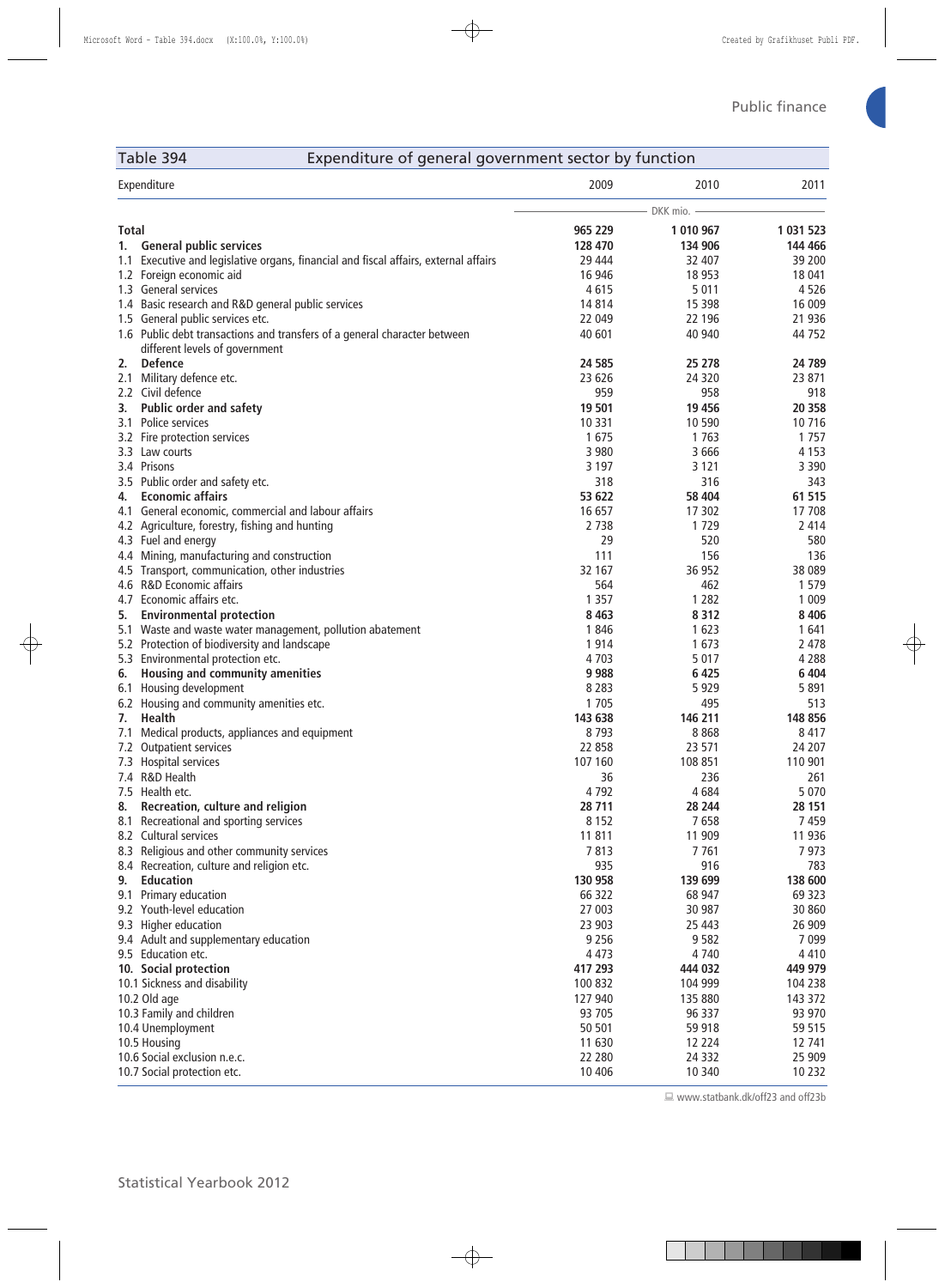Table 395 Expenditure of general government and its subsectors by function. 2011\*

| Expenditure                                                                                           | Central<br>qovern-<br>ment | Social<br>security<br>funds    | Counties                 | Munici-<br>palities      | <b>Transfers</b><br>within<br>general<br>government<br>sector | General<br>govern-<br>ment<br>sector |
|-------------------------------------------------------------------------------------------------------|----------------------------|--------------------------------|--------------------------|--------------------------|---------------------------------------------------------------|--------------------------------------|
|                                                                                                       |                            |                                | DKK mio. -               |                          |                                                               |                                      |
| Total                                                                                                 | 764 663                    | 61 568                         | 123 062                  | 562 739                  |                                                               | 480 509 1 031 523                    |
| 1. General public services                                                                            | 318 465                    | 3                              | 1 0 3 4                  | 45 147                   | 220 183                                                       | 144 466                              |
| 1.1 Executive and legislative organs, financial and fiscal affairs, ext. affairs                      | 40 002                     | $\overline{\phantom{a}}$       | $\overline{\phantom{a}}$ | $-802$                   | 0                                                             | 39 200                               |
| 1.2 Foreign economic aid                                                                              | 18 0 37                    |                                |                          | 49                       | 45                                                            | 18 041                               |
| 1.3 General services                                                                                  | 4526                       |                                |                          | $\overline{\phantom{a}}$ | 0                                                             | 4526                                 |
| 1.4 Basic research and R & D general public services<br>1.5 General public services etc.              | 15 986<br>213              | $\overline{\phantom{a}}$       | 10<br>234                | 38<br>21 702             | 25<br>213                                                     | 16 009<br>21 936                     |
| 1.6 Public debt transactions and transfers between diff. levels of govern.                            | 239 700                    | 3                              | 790                      | 24 159                   | 219 900                                                       | 44 752                               |
| 2. Defence                                                                                            | 24 5 18                    | $\overline{\phantom{a}}$       |                          | 272                      | 0                                                             | 24 789                               |
| 2.1 Military defence etc.                                                                             | 23 871                     | $\blacksquare$                 |                          | L,                       | 0                                                             | 23 871                               |
| 2.2 Civil defence                                                                                     | 647                        |                                | $\overline{\phantom{a}}$ | 272                      | 0                                                             | 918                                  |
| 3. Public order and safety                                                                            | 18 602                     |                                | $\blacksquare$           | 1757                     | 0                                                             | 20 358                               |
| 3.1 Police services                                                                                   | 10716                      |                                |                          |                          | 0                                                             | 10716                                |
| 3.2 Fire protection services                                                                          | 0                          |                                |                          | 1 7 5 7                  | 0                                                             | 1 7 5 7                              |
| 3.3 Law courts                                                                                        | 4 1 5 3                    |                                |                          |                          | 0                                                             | 4 1 5 3                              |
| 3.4 Prisons                                                                                           | 3 3 9 0                    |                                |                          |                          | 0                                                             | 3 3 9 0                              |
| 3.5 Public order and safety etc.                                                                      | 343                        | ÷,                             |                          |                          | 0                                                             | 343                                  |
| 4. Economic affairs                                                                                   | 35 573                     | ٠                              | 2 4 3 9                  | 23 770                   | 267                                                           | 61 515                               |
| 4.1 General economic, commercial and labour affairs<br>4.2 Agriculture, forestry, fishing and hunting | 11 160<br>2 4 1 4          | $\overline{\phantom{a}}$<br>÷, | 445                      | 6 2 3 4                  | 131<br>0                                                      | 17 708<br>2 4 1 4                    |
| 4.3 Fuel and energy                                                                                   | 169                        | $\overline{\phantom{a}}$       | $\overline{\phantom{a}}$ | 411                      | 0                                                             | 580                                  |
| 4.4 Mining, manufacturing and construction                                                            | 136                        |                                |                          | 0                        | 0                                                             | 136                                  |
| 4.5 Transport, communication, other industries                                                        | 19 4 89                    | $\overline{\phantom{a}}$       | 1615                     | 17 120                   | 135                                                           | 38 089                               |
| 4.6 R & D Economic affairs                                                                            | 1579                       | ٠                              |                          |                          | 0                                                             | 1 5 7 9                              |
| 4.7 Economic affairs etc.                                                                             | 626                        | ÷,                             | 379                      | 5                        | 0                                                             | 1 0 0 9                              |
| 5. Environmental protection                                                                           | 4 1 6 8                    | ٠                              | 462                      | 3818                     | 42                                                            | 8 4 0 6                              |
| 5.1 Waste and waste water management, pollution abatement                                             | 1 0 1 0                    |                                | 415                      | 236                      | 20                                                            | 1641                                 |
| 5.2 Protection of biodiversity and landscape                                                          | 1675                       | $\overline{\phantom{a}}$       | $\overline{\phantom{a}}$ | 812                      | 9                                                             | 2 4 7 8                              |
| 5.3 Environmental protection etc.                                                                     | 1483                       | ÷,                             | 47                       | 2 7 6 9                  | 11                                                            | 4 2 8 8                              |
| 6. Housing and community amenities                                                                    | 3674                       | $\overline{\phantom{a}}$       | 0                        | 3 0 6 0                  | 330                                                           | 6 4 0 4                              |
| 6.1 Housing development                                                                               | 3 1 6 1                    |                                | 0                        | 3 0 6 0                  | 330                                                           | 5 8 9 1                              |
| 6.2 Housing and community amenities etc.<br>7. Health                                                 | 513<br>3 2 8 3             |                                | 112 125                  | 35 797                   | 0<br>2 3 4 9                                                  | 513<br>148 856                       |
| 7.1 Medical products, appliances and equipment                                                        | 432                        | ÷                              | 7078                     | 1 2 7 5                  | 368                                                           | 8 4 1 7                              |
| 7.2 Outpatient services                                                                               | 370                        |                                | 14 4 94                  | 9417                     | 74                                                            | 24 207                               |
| 7.3 Hospital services                                                                                 | 625                        |                                | 87 301                   | 24 868                   | 1893                                                          | 110 901                              |
| 7.4 R & D Health                                                                                      | 261                        |                                | 0                        | 11                       | 11                                                            | 261                                  |
| 7.5 Health etc.                                                                                       | 1 5 9 4                    | ÷                              | 3 2 5 2                  | 226                      | 2                                                             | 5 0 7 0                              |
| 8. Recreation, culture and religion                                                                   | 13 880                     | ٠                              | 36                       | 14 938                   | 703                                                           | 28 151                               |
| 8.1 Recreational and sporting services                                                                | 854                        |                                | $\overline{\phantom{a}}$ | 6616                     | 11                                                            | 7459                                 |
| 8.2 Cultural services                                                                                 | 4654                       | $\overline{\phantom{a}}$       | 36                       | 7925                     | 679                                                           | 11 936                               |
| 8.3 Religious and other community services                                                            | 7590                       | $\overline{\phantom{a}}$       | $\overline{\phantom{a}}$ | 396                      | 13                                                            | 7973                                 |
| 8.4 Recreation, culture and religion etc.                                                             | 783                        | $\overline{\phantom{a}}$       | $\overline{\phantom{a}}$ |                          | 0                                                             | 783                                  |
| 9. Education                                                                                          | 77 516                     | 395                            | 118                      | 65 531                   | 4 9 6 0                                                       | 138 600                              |
| 9.1 Primary education                                                                                 | 12 450                     |                                | $\boldsymbol{0}$         | 60 911                   | 4 0 38<br>94                                                  | 69 323                               |
| 9.2 Youth-level education<br>9.3 Higher education                                                     | 30 946<br>27 044           | Ĭ.<br>$\overline{\phantom{a}}$ | 0<br>15                  | 8<br>$-136$              | 14                                                            | 30 860<br>26 909                     |
| 9.4 Adult and supplementary education                                                                 | 4 9 9 2                    | 395                            | 0                        | 2 500                    | 788                                                           | 7 0 9 9                              |
| 9.5 Education etc.                                                                                    | 2 0 8 3                    |                                | 102                      | 2 2 4 8                  | 23                                                            | 4 4 1 0                              |
| 10. Social protection                                                                                 | 264 983                    | 61 170                         | 6850                     | 368 650                  | 251 674                                                       | 449 979                              |
| 10.1 Sickness and disability                                                                          | 35 362                     | $\blacksquare$                 | 3 0 3 3                  | 102 417                  | 36 574                                                        | 104 238                              |
| 10.2 Old age                                                                                          | 127839                     | $\overline{\phantom{a}}$       | 1 9 9 8                  | 120 673                  | 107 138                                                       | 143 372                              |
| 10.3 Family and children                                                                              | 28 972                     | $\overline{\phantom{a}}$       | 1 3 1 9                  | 78 763                   | 15 0 84                                                       | 93 970                               |
| 10.4 Unemployment                                                                                     | 50 431                     | 60 320                         |                          | 24 138                   | 75 374                                                        | 59 515                               |
| 10.5 Housing                                                                                          | 8517                       |                                | $\overline{\phantom{a}}$ | 12 708                   | 8 4 8 4                                                       | 12 741                               |
| 10.6 Social exclusion n.e.c.                                                                          | 12 400                     | 759                            | 153                      | 21 517                   | 8920                                                          | 25 909                               |
| 10.7 Social protection etc.                                                                           | 1 4 6 2                    | 91                             | 348                      | 8 4 3 3                  | 102                                                           | 10 2 32                              |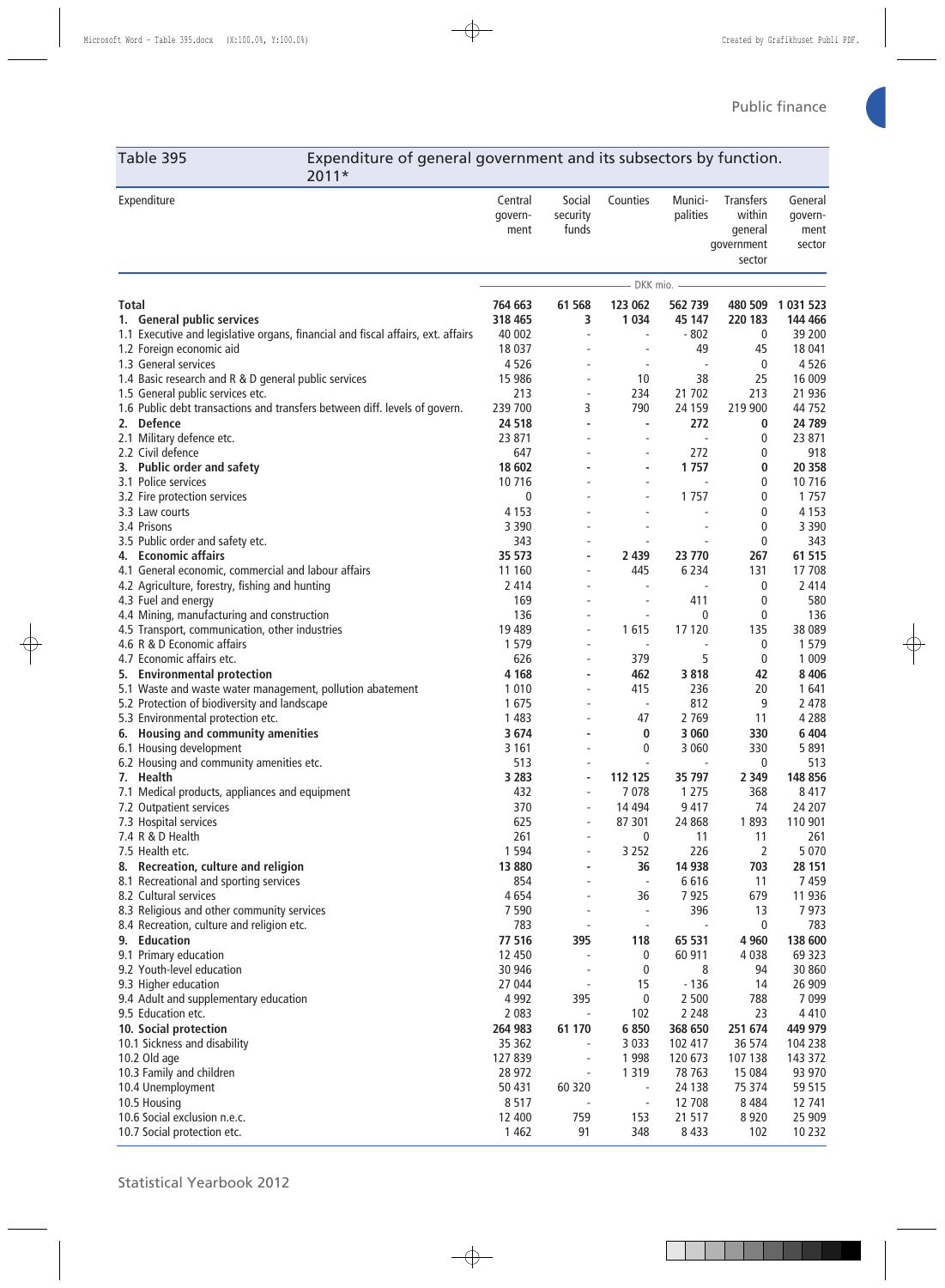#### Table 396 Subsidies

|                                                                                                                                                                | $2010*$                                           | $2011*$                                           |
|----------------------------------------------------------------------------------------------------------------------------------------------------------------|---------------------------------------------------|---------------------------------------------------|
|                                                                                                                                                                | - DKK mio.                                        |                                                   |
| Subsidies, total                                                                                                                                               | 52 223                                            | 53 930                                            |
| <b>Analysed by recipients:</b><br>Subsidies to public quasi corporations<br>Subsidies to other enterprises<br>Subsidies to EU schemes                          | 13791<br>30 750<br>7683                           | 13 4 63<br>32 545<br>7922                         |
| Analysed by kind and scheme:                                                                                                                                   |                                                   |                                                   |
| 1. Subsidies on products, total                                                                                                                                | 15 757                                            | 15 099                                            |
| a. EU schemes, total<br>Of which: Export subsidy schemes<br>Other EU schemes<br>b. Danish schemes, total<br>Of which: Railways<br>Local government buses, etc. | 348<br>133<br>215<br>15 409<br>8 4 9 0<br>3 2 8 4 | 140<br>29<br>112<br>14 9 59<br>8 2 5 5<br>3 2 4 3 |
| 2. Other subsidies on production, total                                                                                                                        | 36 467                                            | 38 831                                            |
| a. EU schemes, total<br>b. Danish schemes, total<br>Of which: Interest subsidies<br>Other private enterprises                                                  | 7335<br>29 132<br>3 4 5 8<br>18 4 31              | 7782<br>31 049<br>2 9 1 8<br>20 280               |
| Analysed by source of finance:                                                                                                                                 |                                                   |                                                   |
| a. EU schemes, total<br>EU share of EU schemes, total<br>Danish share of EU schemes, total<br>b. Danish schemes, total<br>c. Financed by Denmark, total        | 7683<br>7 3 9 9<br>283<br>44 541<br>44 824        | 7922<br>7427<br>495<br>46 008<br>46 503           |

www.statbank.dk/off17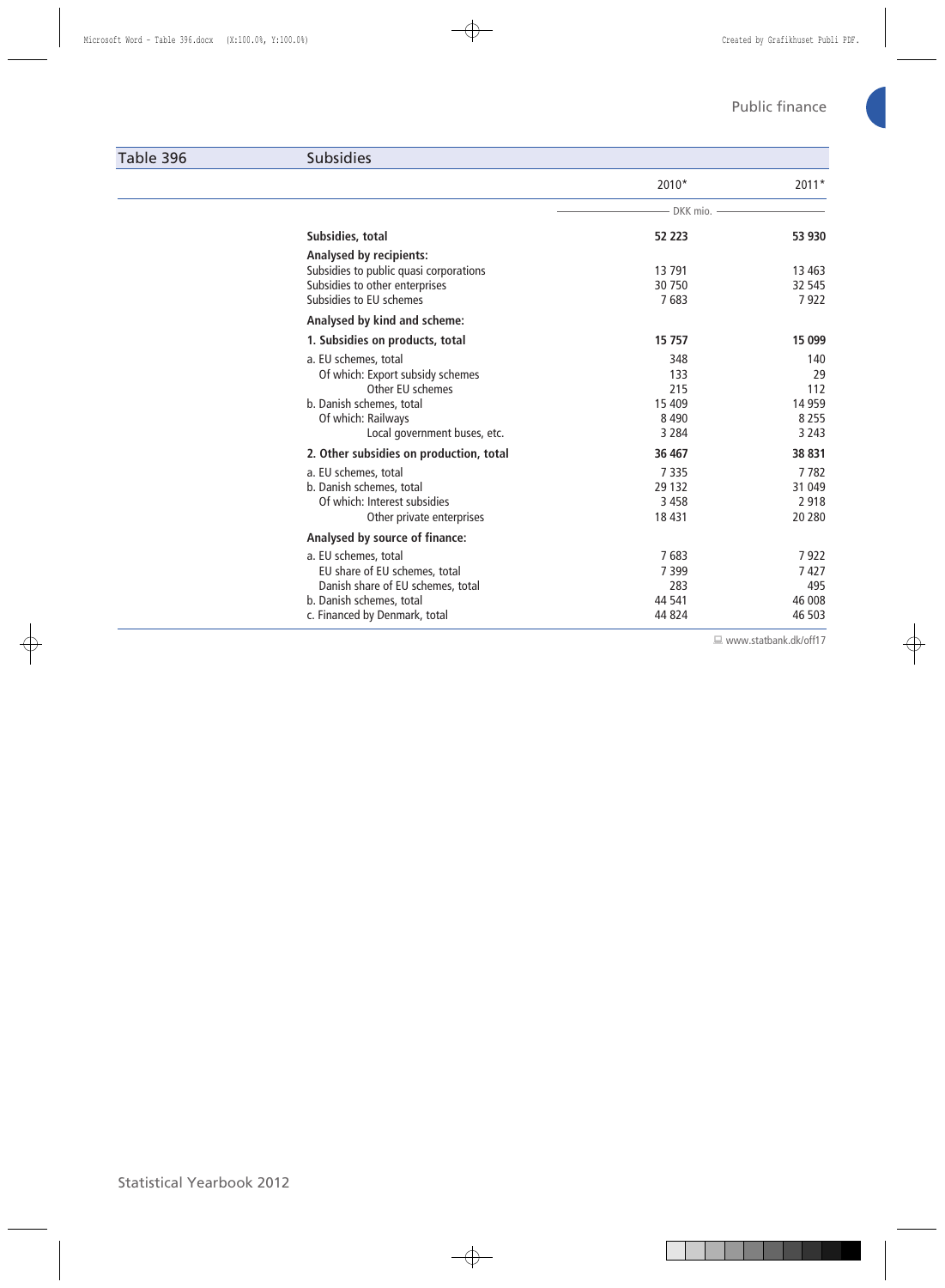## Table 397 Current transfers to households from the general government sector

|                                       | 2010*        | 2011*     |  |  |
|---------------------------------------|--------------|-----------|--|--|
|                                       | – DKK mio. - |           |  |  |
| <b>Current transfers, total</b>       | 303 691      | 311 643   |  |  |
| Social benefits other than social     |              |           |  |  |
| transfers in kind                     | 296 911      | 306 093   |  |  |
| Civil servants' pensions              | 21 967       | 22 582    |  |  |
| Old-age and early retirement pensions | 94 060       | 100 996   |  |  |
| Ordinairy and raised early retirement |              |           |  |  |
| pensions                              | 3426         | $\bullet$ |  |  |
| Higher and mid-early retirement       |              |           |  |  |
| pensions                              | 36 322       | 40 535    |  |  |
| Personal allowance                    | 1 4 0 9      | 1435      |  |  |
| Special pension schemes               | 204          | 200       |  |  |
| Early retirement pay                  | 21 345       | 20 281    |  |  |
| Unemployment benefit                  | 18839        | 18 9 29   |  |  |
| Cash benefits under the               |              |           |  |  |
| Social Assistance Act                 | 13 418       | 14 4 66   |  |  |
| Gross rehabilitation benefit          | 2 7 6 8      | 2 4 2 6   |  |  |
| Sickness and maternity benefit        | 24 9 33      | 24 5 94   |  |  |
| <b>Funeral benefit</b>                | 141          | 135       |  |  |
| Child and youth allowances            | 4 0 3 0      | 4076      |  |  |
| Sabbatical leave, child care          | 105          | 17        |  |  |
| Subsidies to free seat in day-care    |              |           |  |  |
| institutions                          | 2516         | 2 5 8 4   |  |  |
| Family allowance                      | 14728        | 14517     |  |  |
| Compensations and presentations to    |              |           |  |  |
| victims of the occupation             | 366          | 330       |  |  |
| Housing subsidies                     | 12 184       | 12 701    |  |  |
| Compensation for lost earnings        | 1 2 6 8      | 753       |  |  |
| The Employees' Guarantee Fund         | 668          | 759       |  |  |
| <b>Education grants</b>               | 14823        | 16 171    |  |  |
| Education benefit as substitution for |              |           |  |  |
| employment quotation                  | 3 8 0 2      | 3 6 2 7   |  |  |
| Other transfers                       | 3 5 9 0      | 3 9 7 9   |  |  |
| Other current transfers, total        | 6780         | 5 5 5 0   |  |  |
| Transportation                        | 1 4 7 4      | 1 3 0 4   |  |  |
| Indexation                            | 1 4 4 4      | 1 5 3 0   |  |  |
| Free process and legal aid            | 425          | 451       |  |  |
| Other transfers                       | 3 4 3 6      | 2 2 6 4   |  |  |

■ www.statbank.dk/off10 and off10B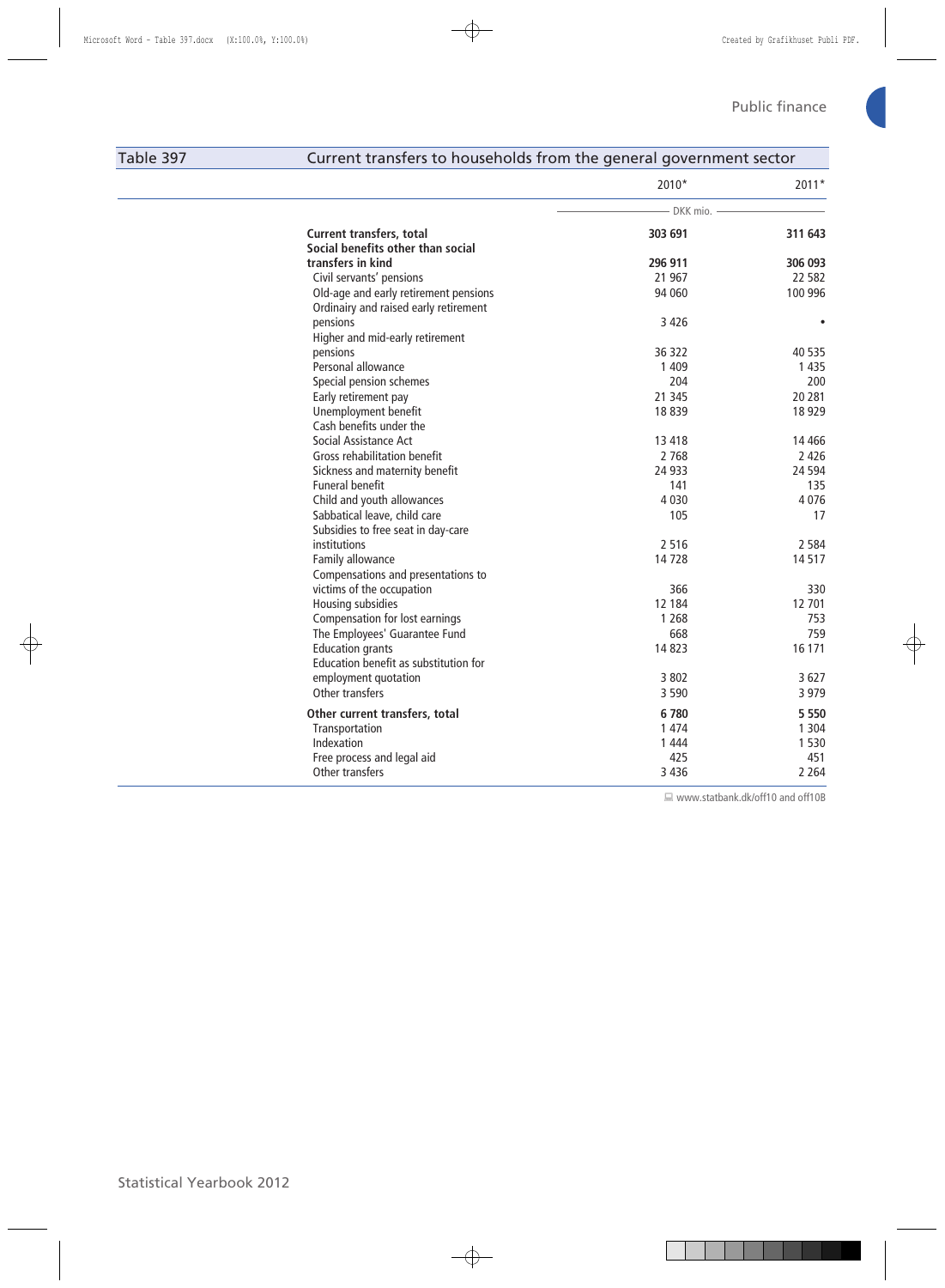#### Table 398 Total taxation

|                                                                                                                                                                                                                                                                                                                                                                                                                                                                                                                                                    | $2010^{*}$                                                                                                                                                                          | $2011*$                                                                                                                                                                                   |
|----------------------------------------------------------------------------------------------------------------------------------------------------------------------------------------------------------------------------------------------------------------------------------------------------------------------------------------------------------------------------------------------------------------------------------------------------------------------------------------------------------------------------------------------------|-------------------------------------------------------------------------------------------------------------------------------------------------------------------------------------|-------------------------------------------------------------------------------------------------------------------------------------------------------------------------------------------|
|                                                                                                                                                                                                                                                                                                                                                                                                                                                                                                                                                    | DKK mio.                                                                                                                                                                            |                                                                                                                                                                                           |
| <b>Total taxation</b>                                                                                                                                                                                                                                                                                                                                                                                                                                                                                                                              | 837 532                                                                                                                                                                             | 862 535                                                                                                                                                                                   |
| Distribution by type of tax:                                                                                                                                                                                                                                                                                                                                                                                                                                                                                                                       |                                                                                                                                                                                     |                                                                                                                                                                                           |
| Income taxes, total<br>Personal income tax<br>State income tax<br>Municipality income tax<br>Church tax<br>Special contribution to labour market funds<br>Tax on imp. income from owner-occupied dwelling<br>Other personal income taxes<br>Corporation tax<br>Real interest tax<br>Compulsory contrib. to social-security schemes<br>Social contributions from employees                                                                                                                                                                          | 511 919<br>427 087<br>123 105<br>194 227<br>5 6 2 9<br>80 797<br>12 622<br>10 707<br>48 161<br>36 670<br>17 687<br>16 772                                                           | 526 681<br>439 021<br>128 821<br>200 790<br>5801<br>80 651<br>12 772<br>10 187<br>50 309<br>37 351<br>18 211<br>17 220                                                                    |
| Social contributions from employers                                                                                                                                                                                                                                                                                                                                                                                                                                                                                                                | 914                                                                                                                                                                                 | 991                                                                                                                                                                                       |
| <b>Other labour market contributions</b><br>Labour market contributions from employers                                                                                                                                                                                                                                                                                                                                                                                                                                                             | 4 160<br>4 1 6 0                                                                                                                                                                    | 4860<br>4860                                                                                                                                                                              |
| Taxes on wealth, real property, etc.<br>Inheritance tax and gift tax<br>Motor vehicle weight duty<br>Taxes on real property<br>Property release and surrender tax                                                                                                                                                                                                                                                                                                                                                                                  | 38 475<br>3779<br>10 535<br>24 161<br>$\mathbf{0}$                                                                                                                                  | 40 095<br>4694<br>10 3 82<br>25 018<br>0                                                                                                                                                  |
| Taxes on goods and services<br><b>VAT</b><br>Tax on wage totals<br>Customs and import duties<br>Taxes on specific goods<br>Vehicle registration duty<br>Energy taxes<br>Pollution duties<br>Tobacco duties<br>Duties on beer, wine and spirits<br>Other taxes on specific goods<br>Taxes on specific transactions<br>Stamp duty<br>Other taxes on specific transactions<br>Taxes on specific services<br>Turnover tax on football pools etc.<br>Tax on insurance of vehicles and leisure craft<br>Other taxes on specific services<br>Other duties | 265 149<br>173 114<br>5 1 1 5<br>3 2 4 1<br>71 982<br>13 5 23<br>40 039<br>1921<br>8 3 3 9<br>2 9 8 9<br>5 1 7 1<br>5748<br>5686<br>62<br>5 7 5 9<br>1 0 8 7<br>1975<br>2698<br>189 | 272 537<br>178 953<br>5761<br>3 2 4 9<br>73 262<br>13 5 62<br>41 139<br>2 2 8 5<br>7 4 9 5<br>3 1 2 3<br>5657<br>5 1 4 2<br>5 0 6 0<br>82<br>6 0 1 7<br>1 0 9 5<br>1854<br>3 0 6 8<br>152 |
| <b>Other production taxes</b>                                                                                                                                                                                                                                                                                                                                                                                                                                                                                                                      | 143                                                                                                                                                                                 | 151                                                                                                                                                                                       |
| Distribution by receiving sub-sector<br>Central government<br>Social security funds<br>Municipalities<br>Supranational authorities (EU)                                                                                                                                                                                                                                                                                                                                                                                                            | 593 603<br>17518<br>223 137<br>3 2 7 5                                                                                                                                              | 610883<br>18 008<br>230 362<br>3 2 8 2                                                                                                                                                    |

www.statbank.dk/off12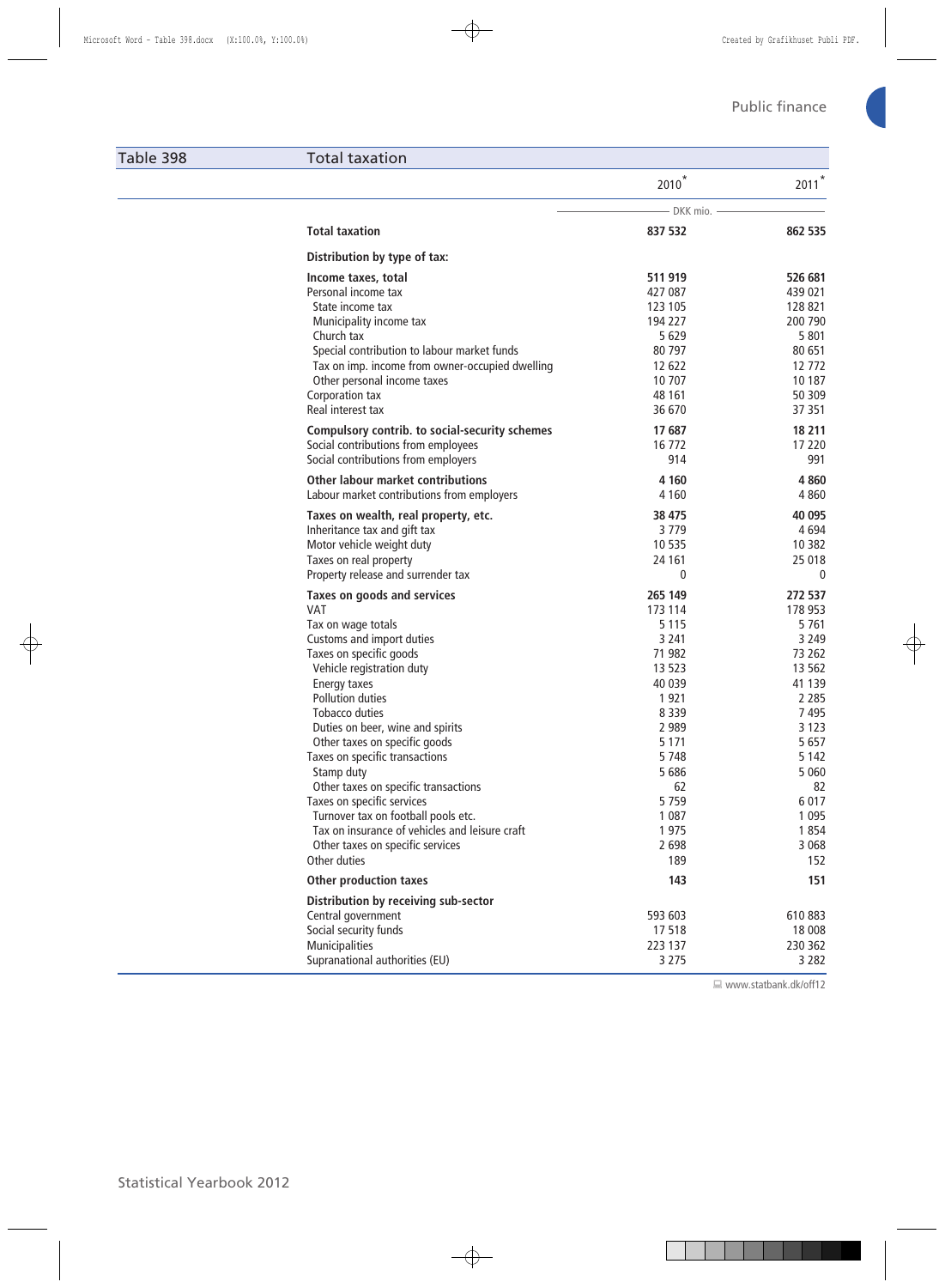## Table 399 Taxation by national accounts distribution

|                                                                                                                                                                                  | 2010                                   | 2011                                    |
|----------------------------------------------------------------------------------------------------------------------------------------------------------------------------------|----------------------------------------|-----------------------------------------|
|                                                                                                                                                                                  | DKK mio.                               |                                         |
| <b>Total taxation</b>                                                                                                                                                            | 837 532                                | 862 535                                 |
| <b>National accounts distribution:</b>                                                                                                                                           |                                        |                                         |
| <b>Danish schemes</b><br>Taxes on production and imports<br>Current taxes on income, wealth etc.<br>Social contributions<br>Capital taxes                                        | 292 783<br>520 008<br>17687<br>3 7 7 9 | 301 594<br>534 753<br>18 211<br>4 6 9 4 |
| <b>EU</b> schemes<br>Taxes on production and imports                                                                                                                             | 3 2 7 5<br>per cent -                  | 3 2 8 2                                 |
| Tax incidence <sup>1</sup> , total<br>Taxes on production and imports<br>Current taxes on income, wealth, etc.<br>Compulsory contribution to social security<br>Taxes on capital | 47.7<br>16.9<br>29.6<br>1.0<br>0.2     | 48.3<br>17.1<br>29.9<br>1.0<br>0.3      |

1 Taxes and duties in percentage of gross domestic product. **with a set of the control of the control of the control** of the control of the control of the control of the control of the control of the control of the contro

| Bilateral official aid to developing countries. 2010*<br>Table 400 |                                   |                  |                        |                    |                                       |                                   |                          |                        |                |
|--------------------------------------------------------------------|-----------------------------------|------------------|------------------------|--------------------|---------------------------------------|-----------------------------------|--------------------------|------------------------|----------------|
|                                                                    | Program-<br>me and<br>project aid | NGO aid          | Other<br>grants<br>aid | Total              |                                       | Program-<br>me and<br>project aid | NGO aid                  | Other<br>grants<br>aid | Total          |
|                                                                    |                                   | DKK mio.         |                        |                    |                                       |                                   | DKK mio.                 |                        |                |
| Total<br><b>Africa</b>                                             | 6 101.6<br>3 4 29.9               | 1 109.2<br>644.4 | 2 126.6<br>543.2       | 11 402.5<br>4617.5 | Pakistan<br>Nicaragua                 | 49.8<br>149.3                     | 3.7<br>14.8              | 114.9<br>1.6           | 168.4<br>165.8 |
| Asia                                                               | 1737.9                            | 247.9            | 630.3                  | 2616.1             | Gaza/West Bank                        | 120.4                             | 12.0                     | 25.4                   | 157.8          |
| <b>Latin America</b>                                               | 418.1                             | 131.0            | 136.1                  | 685.2              | Zimbabwe                              | 118.4                             | 27.0                     | 5.7                    | 151.1          |
| <b>Europe</b>                                                      | 5.6                               | 1.1              | 126.4                  | 133.1              | Zambia                                | 117.5                             | 22.0                     | 1.9                    | 141.4          |
| <b>Not land distributed</b>                                        | 510.2                             | 84.7             | 690.6                  | 1 285.5            | Cambodia                              | 32.9                              | 20.5                     | 48.0                   | 101.4          |
| Africa                                                             | 375.0                             | 232.8            | 152.2                  | 760.0              | Somalia                               | 32.4                              | 4.9                      | 63.3                   | 100.6          |
| Tanzania                                                           | 662.6                             | 34.1             | 30.5                   | 727.3              | <b>Bhutan</b>                         | 71.7                              |                          | 1.6                    | 73.3           |
| Ghana                                                              | 501.8                             | 63.8             | 3.5                    | 569.1              | Niger                                 | 38.1                              | 17.8                     | 15.8                   | 71.6           |
| Mozambique                                                         | 381.4                             | 49.8             | 48.4                   | 479.5              | Indonesia                             | 14.6                              | 4.8                      | 50.7                   | 70.1           |
| Bangladesh                                                         | 442.1                             | 20.2             | 9.1                    | 471.4              | <b>Burma</b>                          | 40.8                              | 5.3                      | 15.2                   | 61.3           |
| Asia                                                               | 186.7                             | 106.2            | 175.6                  | 468.5              | Ethiopia                              | 10.4                              | 29.8                     | 3.2                    | 43.4           |
| Afghanistan                                                        | 314.7                             | 8.4              | 122.3                  | 445.4              | Kosovo                                | 0.1                               |                          | 26.6                   | 26.7           |
| Uganda                                                             | 299.7                             | 112.4            | 21.3                   | 433.4              | Ukraine                               | 0.2                               | 0.2                      | 17.3                   | 17.7           |
| Vietnam                                                            | 292.7                             | 30.7             | 61.0                   | 384.4              | Moldova                               | 0.5                               | 1.0                      | 13.6                   | 15.1           |
| Kenya                                                              | 261.7                             | 28.8             | 68.0                   | 358.5              | <b>Balkans</b><br>Countries under the |                                   | $\overline{\phantom{a}}$ | 14.0                   | 14.0           |
| <b>Central America</b>                                             | 55.7                              | 100.6            | 135.4                  | 291.7              | NAB program                           |                                   | $\overline{\phantom{0}}$ | 12.7                   | 12.7           |
| <b>Bolivia</b>                                                     | 213.0                             | 15.5             | $-0.8$                 | 227.7              | <b>Belarus</b>                        |                                   |                          | 11.9                   | 11.9           |
| <b>Benin</b>                                                       | 218.8                             |                  | 1.0                    | 219.8              | Albania                               | 0.1                               | ä,                       | 8.2                    | 8.4            |
| Nepal                                                              | 171.5                             | 36.1             | 6.5                    | 214.0              | Bosnia-Herzegovina                    |                                   | $\overline{\phantom{0}}$ | 7.4                    | 7.4            |
| Sudan                                                              | 67.4                              | 16.7             | 118.2                  | 202.3              | Turkey                                |                                   | $\blacksquare$           | 5.6                    | 5.6            |
| <b>Burkina Faso</b>                                                | 186.8                             | 0.3              | 0.3                    | 187.4              | Montenegro                            |                                   |                          | 4.0                    | 4.0            |
| Mali                                                               | 157.8                             | 4.3              | 9.9                    | 172.0              | Croatia                               |                                   |                          | 2.9                    | 2.9            |

Source: Danish Ministry of Foreign Affairs, Department of

International Development Co-operation (DANIDA)